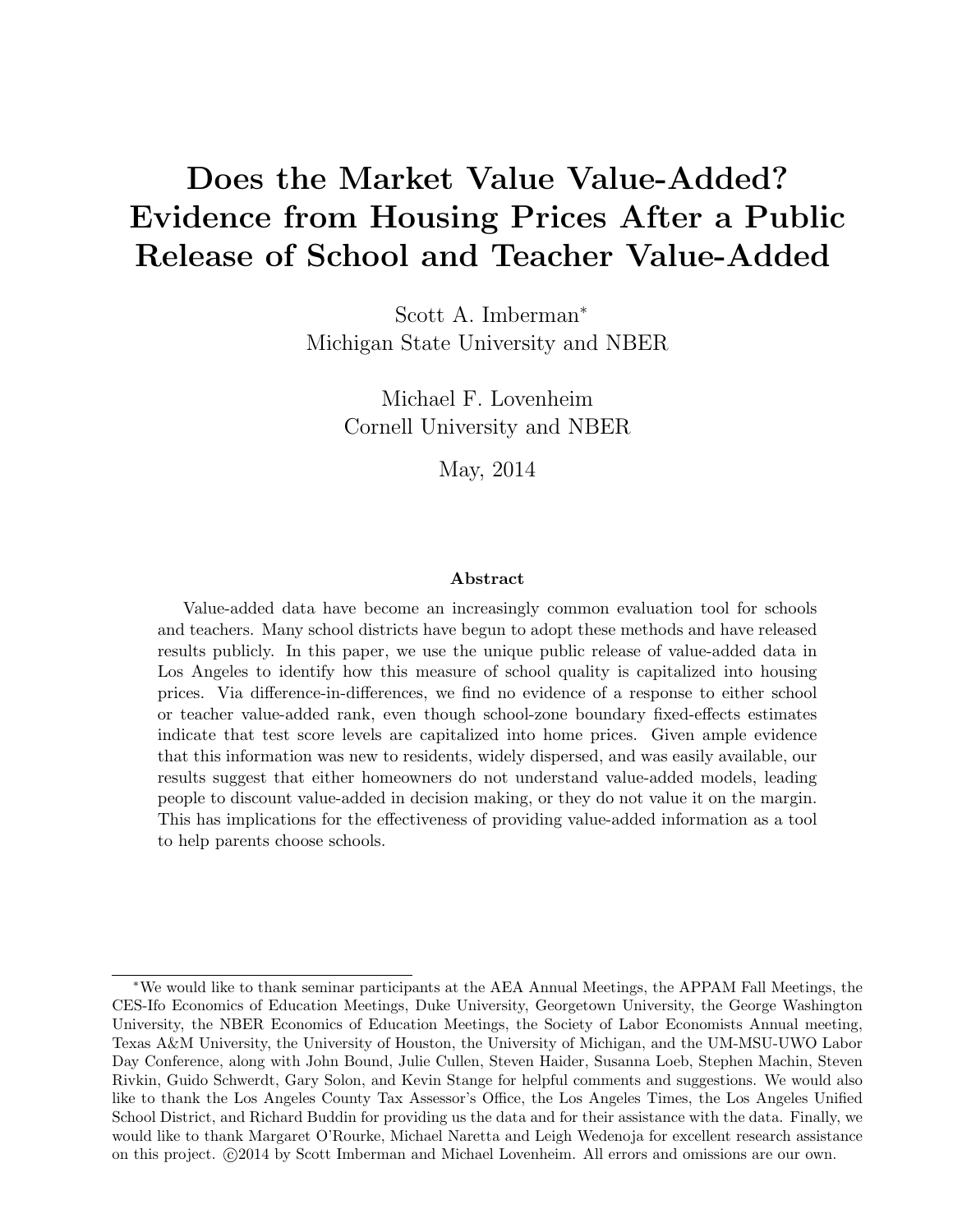### **1 Introduction**

There is a large and growing body of research showing the importance of both school and teacher quality in driving student academic achievement and long-run life outcomes (e.g., Chetty, Friedman and Rockoff, 2012b; Abdulkadiroglu et al., 2011; Hastings and Weinstein, 2008; Rivkin, Hanushek and Kain, 2005; Rockoff, 2004; Card and Krueger, 1990). This body of evidence has supported the increasing prevalence of "school choice," policies, such as open enrollment and charter schools, that seek to expand the choice set of families that may not have the financial resources to live in a district with higher-quality schools. Indeed, a core provision of the federal No Child Left Behind law mandates that students in certain low-performing schools are allowed to enroll in another school in the district, subject to there being room. The effectiveness of these policies is predicated on parents and students having sufficient information about school quality to make informed decisions about the best educational environment. Traditionally, schools, parents and researchers have relied on school-wide average test scores as their primary measure of school quality, since these measures are easily available and are simple to understand. However, these scores reflect many factors aside from the ability of schools to produce achievement improvements, such as peer composition. While many parents may independently value such characteristics of schools, a very important aspect of a given school that most families are likely to value is the quality of teachers and the ability of the school to increase student learning.

A core difficulty in providing information to parents such that they can make informed educational choices is the lack of salient and easy-to-digest data on which schools are the most productive. In recent years, however, the push to expand test-based accountability has led to a marked rise in the amount of educational outcome data that is available to both educators and parents. With this revolution in data availability has come a growth in the use of value-added models that seek to isolate the contribution of schools and teachers to test score growth. The information produced by these models is very difficult for parents to calculate on their own, but the statistical procedures used and the controversy that follows the use of value-added models also makes for an environment in which parents may have trouble discerning the quality of any value-added data they obtain. Nonetheless, a number of school districts, such as Los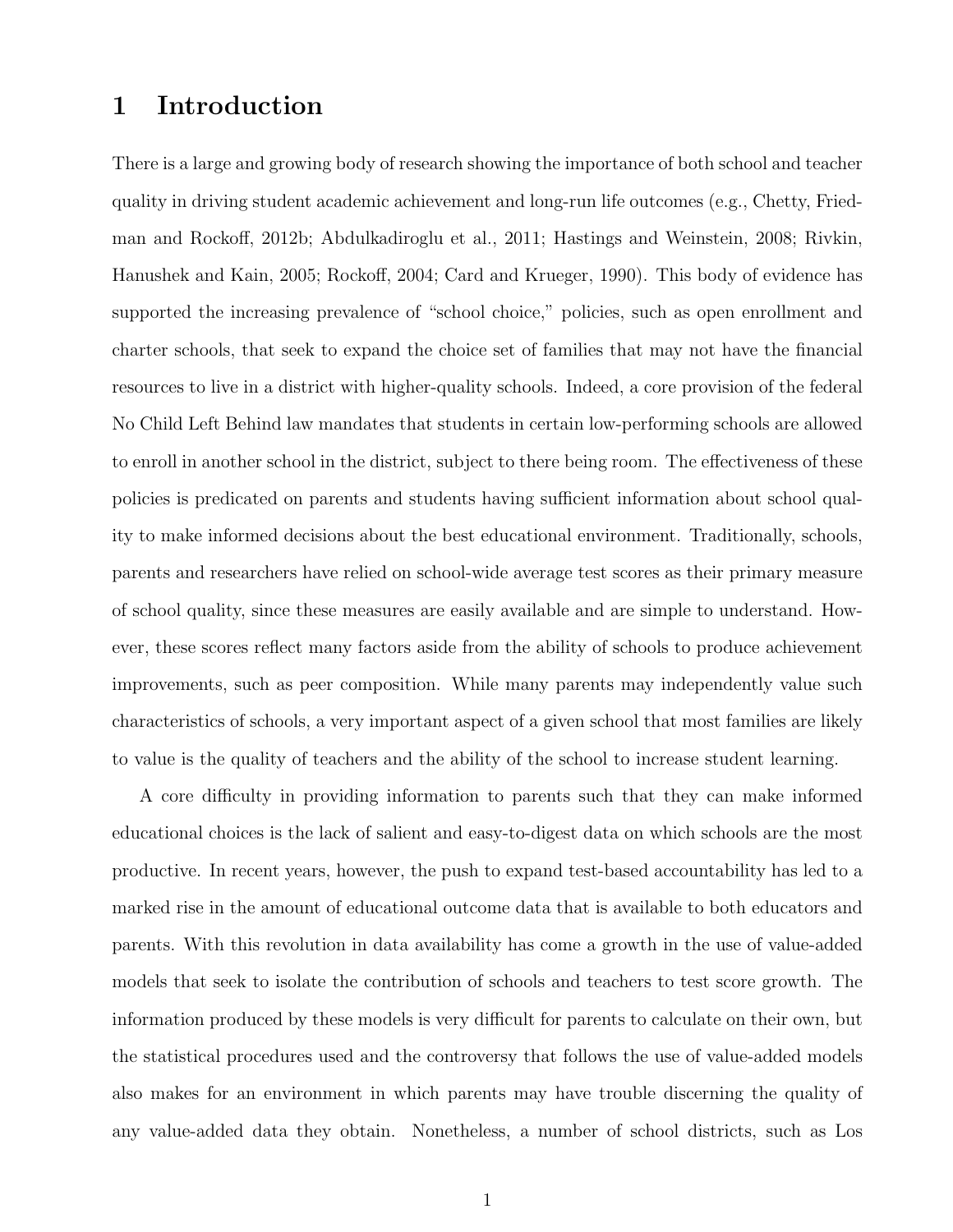Angeles, Houston, and New York City, have released such information, either voluntarily or by court order. Proponents argue that these data are valuable to parents in assessing which schools are best at producing test score gains and that they should be made publicly available. Opponents believe that these models are flawed and provide a misleading picture of school quality that could cause parents to make incorrect school choices for their children. The fact that these data are increasingly prevalent and that controversy typically surrounds their release underscores the importance of understanding how and whether parents value this information when it is provided to them in a simplified manner.

In this paper, we provide the first evidence on how housing markets in the US respond to the public release of school and teacher value-added information using a highly publicized, salient, and accessible data release in Los Angeles in 2010. The information experiment that forms the basis for our study began in August 2010, when the Los Angeles Times (LAT) published average value-added estimates for 470 elementary schools as well as individual value-added estimates for 6,000 third through fifth grade teachers in the Los Angeles Unified School District (LAUSD). We show that this value-added information was not predictable from existing information, nor was it previously capitalized into home prices, suggesting that this was indeed new information for local residents. The main focus of our analysis is on the short-run effect of this information on property values, because in April 2011 LAUSD released its own value-added information and in May 2011 the LA Times updated their value-added data. Prior work has shown that home price responses to school quality information shocks occur quickly (Figlio and Lucas, 2004; Fiva and Kirkebøen, 2011). This supports our focus on the seven month time period following the first value-added release that was free from influence from other value-added information. Nonetheless, we also examine longer-run (up to 13 months) impacts after the initial release, taking into account value-added rankings from all three releases to ensure that our results are not simply due to the short time horizon.

Using home sales data we obtained from the Los Angeles County Assessor's Office (LACAO) from April 2009 through September 2011, we first show that test score levels are capitalized at a rate similar to that found in the prior literature using school-zone boundary discontinuity methods. We then estimate difference-in-differences models that identify how home prices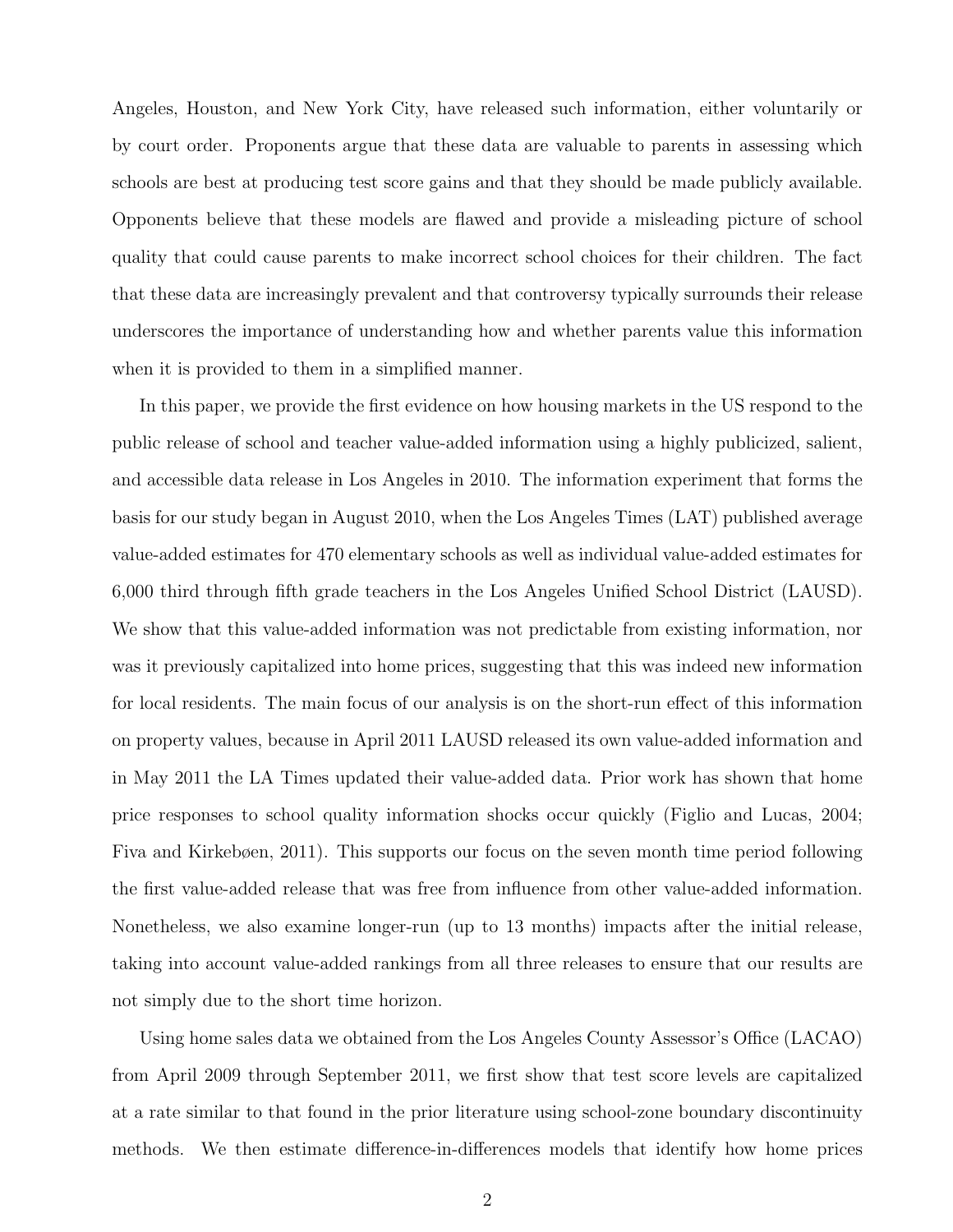change after the release of value-added data as a function of the value-added scores. Despite the strong valuation of test score levels and the fact that value-added rank largely was not predictable from observable school characteristics prior to the release, we find no evidence that school or teacher value-added information affects property values. Our estimates are precise enough to rule out that learning one's school is 10 percentile points higher in the value-added distribution increases property values by more than 0.2 percent. This estimate indicates that a one standard deviation increase in value-added (corresponding to about 35 percentiles in rank at the median) would increase home prices by at most 0.7 percent, which is well below the capitalization estimates of test scores levels in prior studies (Black and Machin,  $2011$ ).<sup>1</sup> We also show that the size of the information shock relative to existing information did not affect property values. Overall, our results indicate strongly that the value-added information released by the LA Times was not valued by local residents.

We argue that our results are consistent with two underlying explanations that highlight the contributions of this analysis. First, our findings could be driven by parents and homeowners ignoring value-added information because its release was highly contentious, and value-added measures are derived from a complicated statistical model that is opaque to non-experts. The LA Times value-added model used in our context has been shown to exhibit little bias (Guarino, Reckase and Wooldridge, 2012; Chetty, Friedman and Rockoff, 2012a; Kane and Staiger, 2008; Kane et al., 2013) and appears to be a good measure of a teacher's contribution to long-run student outcomes, such as earnings and college-going (Chetty, Friedman and Rockoff, 2012b). That this value-added information is a strong measure of school and teacher quality does not mean parents valued it as such, however. Jacob and Lefgren (2007) show that *within* schools, parents have a revealed preference for teachers that are better at raising student test scores. But, parent information on teacher quality in that study does not come from value-added measures, *per se*. The uncertainty surrounding the validity of value-added information may reduce its value to parents because most parents lack the statistical knowledge to be able to assess the strengths and weaknesses of a given value-added model. This uncertainty, as well as

<sup>1</sup>Our results also are consistent with evidence from Chile that signals of school quality beyond test scores do not affect enrollment patterns (Mizala and Urquiola, 2013).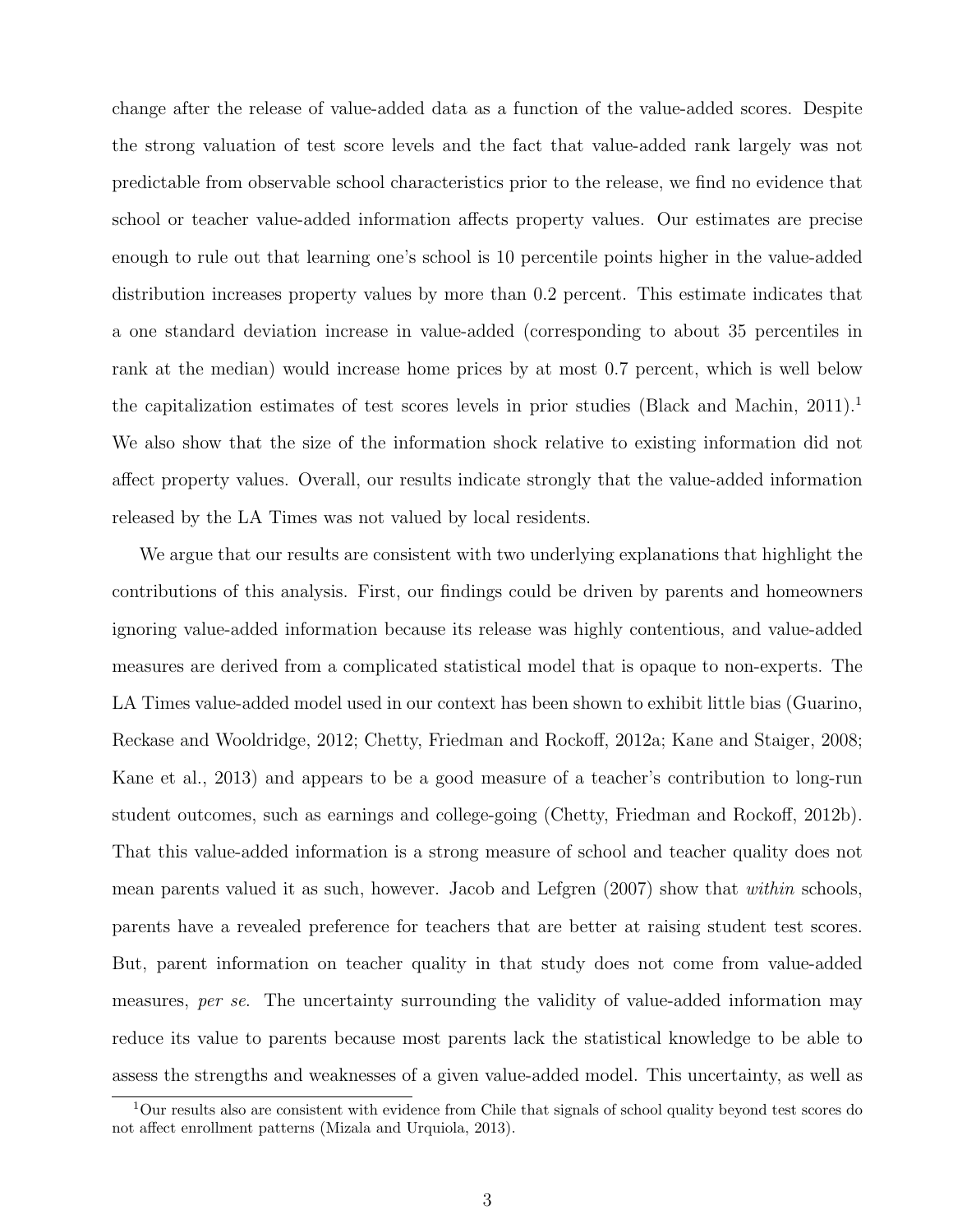the contentiousness surrounding value-added releases, is a fact of the current policy environment that is unlikely to change in the near future.

Due to the increasing prevalence of value-added information and the likelihood that such information will continue to be released to local communities, understanding how housing markets, and individuals' behavior more generally, respond to this information in such a policy environment is of high interest. If markets do not value such information when it is widely disseminated, then this is a signal that public understanding of the models is weak, in which case it is important to improve how value-added data are disseminated and how the public is informed about the pluses and minuses of such data. Thus, simply releasing value-added data, even through a respected and impartial third party, may be insufficient to provide homeowners with the school and teacher quality information they desire without providing them with more of an understanding of how these quality measures are constructed and what they mean.

A second explanation for our results is that parents do not value information about the aspect of school quality that is measured by value-added data. In an important related study, Figlio and Lucas (2004) show that there are large home price responses to the release of "school report card" information in Florida. The grades for each school are constructed using school test score levels and pass rates, and these school quality measures can differ substantially from valueadded as they are much more strongly correlated with school and neighborhood composition than with value-added. A large set of additional work also examines how average test score differences across schools are capitalized into home prices (Bayer, Ferreira and McMillan, 2007; Kane, Riegg and Staiger, 2006; Black, 1999) using boundary discontinuity methods at school attendance zone boundaries.<sup>2</sup> The results from these studies tend to find that a one standard deviation difference in test scores is associated with two to five percent higher property values. That the estimated effects of test scores on home prices is reduced significantly in these studies once they control for neighborhood characteristics (Bayer, Ferreira and McMillan, 2007; Kane, Riegg and Staiger, 2006) suggests that part of the capitalization of test scores into property

<sup>2</sup>These studies relate differences in home values across school boundaries to differences in test scores across those boundaries. See Black and Machin (2011) and Nguyen-Huang and Yinger (2011) for comprehensive reviews of this literature. Much international work also uses this method, such as Gibbons and Machin (2003, 2006) and Gibbons, Machin and Silva (2013) in England, Fack and Grenet (2010) in France and Davidoff and Leigh (2008) in Australia.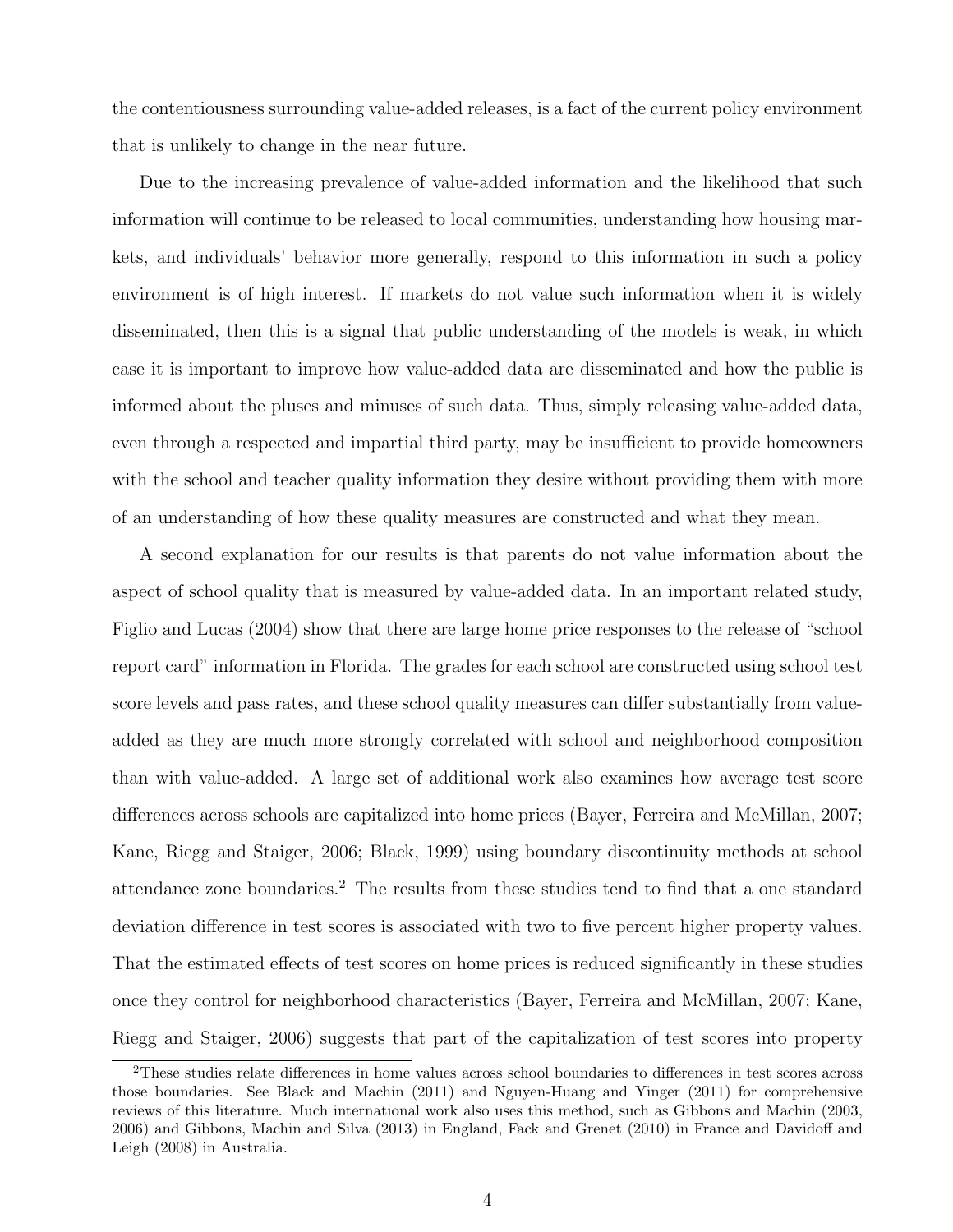values is due to the high value placed on the composition of school and neighborhood peers rather than on the school's ability to educate students.<sup>3</sup> Indeed, Rothstein (2006) provides an indirect test of parent valuation of school effectiveness based on the correlation between student characteristics and test scores, and he argues his evidence is inconsistent with parents valuing the ability of schools to raise test scores.

In order to isolate the capitalization of school quality as it relates to the production of learning, a school quality measure that is less related to demographic characteristics than are test scores is needed. Value-added represents such a measure.<sup>4</sup> As we demonstrate, the correlation between the value-added scores in our study and student characteristics is much weaker than is the correlation between test score levels and these characteristics. Thus, our results provide new information about valuation of a school quality measure that provides previously unknown information about a school's or teacher's contribution to test score growth rather than information about the demographic makeup of the school.<sup>5</sup>

Our results indicate that releasing straightforward value-added rankings to the public does not affect property values, which suggests that homeowners do not value the information as currently constructed on the margin. Although we are not able to discern whether our results are driven by parents not valuing the aspect of schools that raises student test scores or whether they reflect difficulties in parents understanding and interpreting this information in the current

<sup>3</sup>Cellini, Ferreira and Rothstein (2010) show that investments in school facilities are highly valued by local communities. These results are consistent with residents placing significant value on aspects of schools only indirectly related to learning.

<sup>4</sup>See Guarino, Reckase and Wooldridge (2012), Rothstein (2010), and Kane and Staiger (2008) for discussions of how different value-added models adjust for differences in underlying student ability and student demographics as well as the benefits and drawbacks of such models.

<sup>5</sup>A few prior studies have examined capitalization or revealed preferences of parents based on researchercalculated value-added. The majority find no effect (e.g., Dills, 2004; Downes and Zabel, 2002; Brasington, 1999; Haurin and Brasington, 2006; Hastings, Kane and Staiger, 2010; Cullen, Jacob and Levitt, 2006), while Gibbons, Machin and Silva (2013) and Yinger (2014) show evidence that test score levels and value-added are similarly valued. Although parents may know the quality of the local schools that is reflected in these value-added measures, we show in our data that the value-added information is largely not predictable from pre-existing information and was not already capitalized into home prices. If the same is true for value-added measures used in prior work, then one reason for the general lack of findings is that parents and homeowners did not have direct access to this information. In contrast, we study a unique and unanticipated release of valueadded information that was designed to make this information known to the public at large. To our knowledge, this is the first analysis to identify the responsiveness of home prices to the release of this type of school quality information in the United States. Fiva and Kirkebøen (2011) study this question using a public VA release in Oslo in 2005. They find that housing prices increased as a function of this value-added information, but only for a couple months post-release. The myriad differences in housing markets and the public schooling environments between the US and Norway make it difficult to generalize their findings to the US context, however.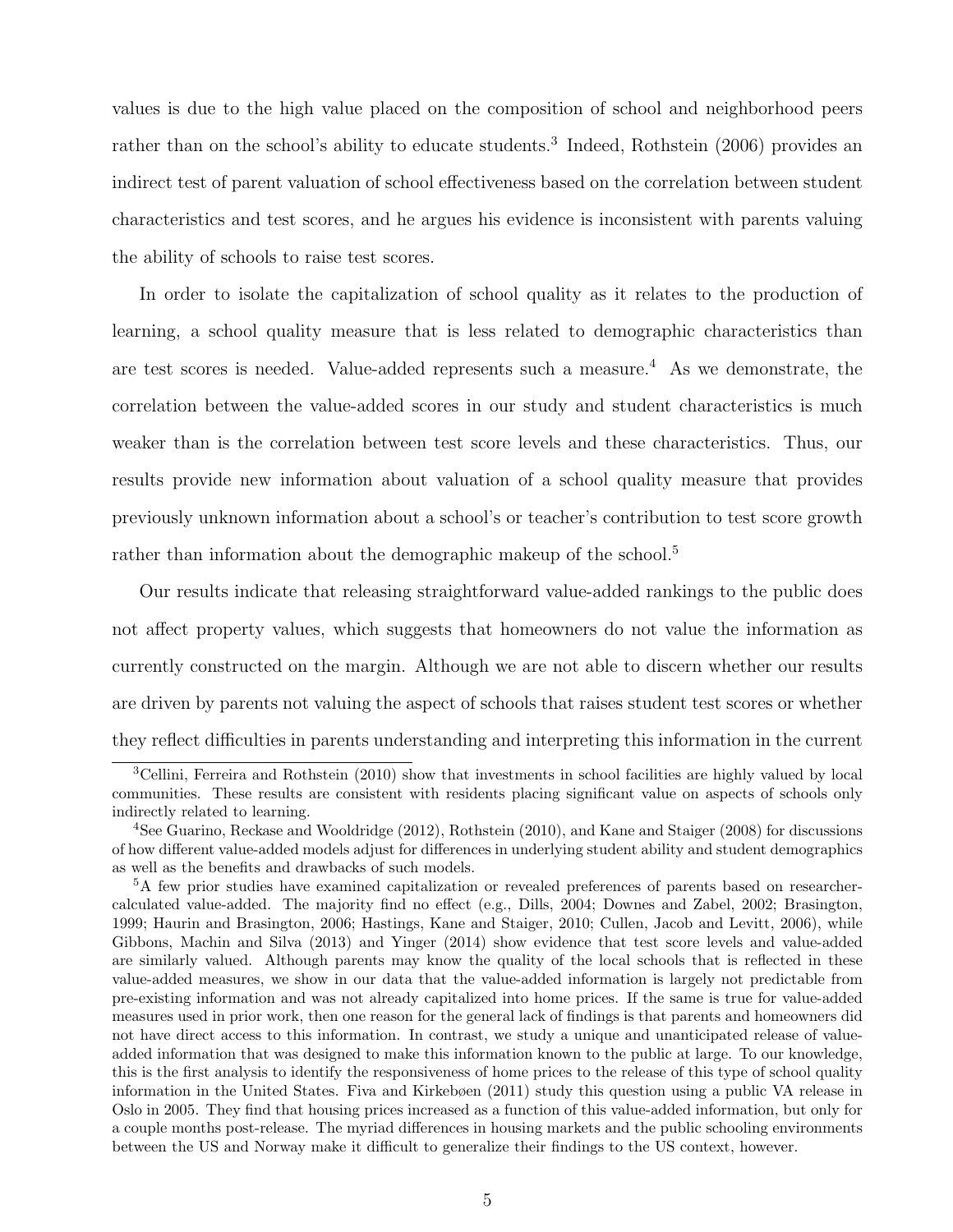context in which they were released, our findings have important implications for the benefits of releasing these data more broadly. Even though the information was widely disseminated, was available for free, and was highly publicized, we do not observe any housing market reaction. It is difficult to imagine a more effective way of disseminating school quality information than providing it free online and providing a lot of publicity in many media outlets surrounding the information release. If it is indeed the case that value-added data provide important information about school quality that could be of use to parents, it is important to consider methods of releasing this information that help parents and other stakeholders understand its content and use it appropriately. This is especially important from the standpoint of understanding what factors the public values in education. Until it is clear that the public understands and trusts the validity of value-added measures, we cannot be sure whether the lack of response is due to a failure of researchers and school officials to properly educate the public about these models or a more fundamental misunderstanding of what people value in schools.

# **2 The Release of Value-Added Information in Los Angeles**

In 2010, the Los Angeles Times newspaper acquired individual testing records of elementary students in Los Angeles Unified School District via a public information request. The achievement scores were linked to teachers so that a teacher and school value-added analysis could be conducted. The LA Times hired Dr. Richard Buddin to conduct the statistical analysis. Details on the methodology can be found in Buddin (2010), but the basic strategy is to use a linear regression model with teacher fixed effects to calculate teacher value-added. Teacher fixed effects are replaced with school fixed effects to calculate school value-added. All models use data from the 2002-2003 through the 2008-2009 school years and control for lagged test scores and student characteristics. The use of several years of data has the benefit of increasing the precision of the value-added estimates relative to using only one year of recent data. Following completion of the analysis, the newspaper wrote a series of articles explaining the methodology and other issues in LAUSD throughout the month of August 2010 as a lead in to the release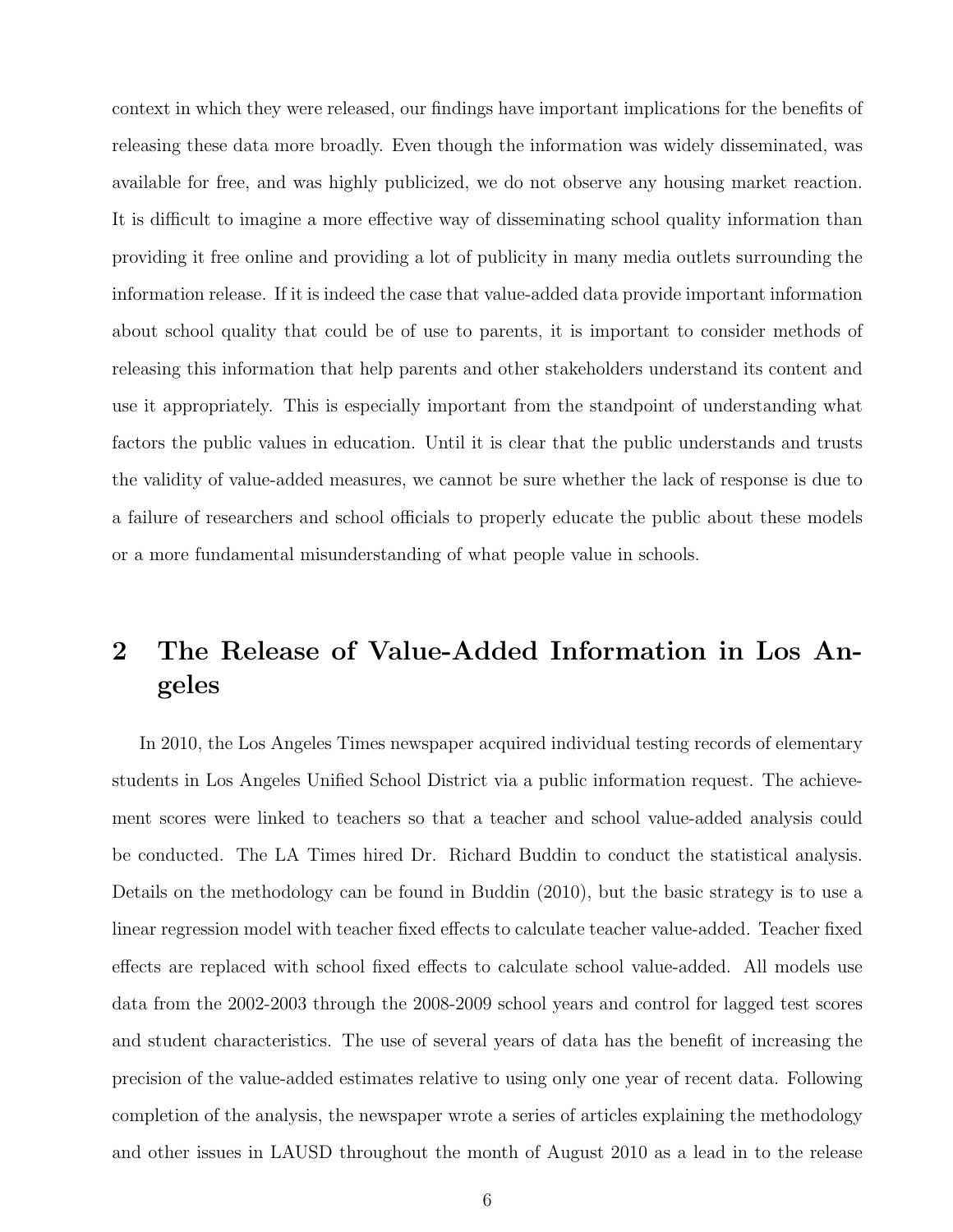of the data in a simplified form on August 26, 2010. The value-added data were presented through an online database and could be accessed by anyone with a computer without charge or registration.<sup>6</sup> The database was searchable by school and teacher name, and people also could access information through various links off of the main web page.

Figure 1 shows an example of how the information was presented for a given school. Schools were categorized as "least effective," "less effective," "average," "more effective," and "most effective," which refer to the quintiles of the value-added score distribution for LAUSD. However, as Figure 1 demonstrates, the black diamond shows each school's exact location in the distribution, providing parents with the ability to easily estimate the school's percentile. Although value-added scores were generated separately for math and reading, the LA Times based their categorization on the mean of the two scores. The figure also shows the location of the school's Academic Performance Index (API) percentile. API is an summary measure provided by the state of California that measures school quality via a weighted average of primarily test scores and some other outputs such as attendance. Although the API information was publicly available prior to August 2010, it was more difficult to find and was not accompanied by the heightened media attention that accompanied the value-added release. Thus, for many people, this API information could have been new. The value-added rank was not available in any form prior to August 2010. Finally, the web page provides passing rates on the math and English exams for each school, which was also publicly available prior to the value-added release. To keep our estimating equation simple, in our analyses we will assume that any response to the LA Times reprinting the passing rates will be reflected in responses to API.<sup>7</sup>

A critical question underlying our analysis is whether LA residents knew about the release of this information. Note that any school quality information intervention carries with it the difficulty of ensuring that those who are targeted receive the information. We believe the structure of this information release, with the information being available online for free and

<sup>&</sup>lt;sup>6</sup>The current version of the database can be accessed at http://projects.latimes.com/value-added/. The web portal is similar to the one that was available in August 2010 but now provides information for more teachers and more detail on the value-added measures. In most cases, one can access the original August 2010 release through links on the teacher and school web pages.

<sup>7</sup>This assumption is sensible because API scores are calculated almost entirely by using scores on these exams.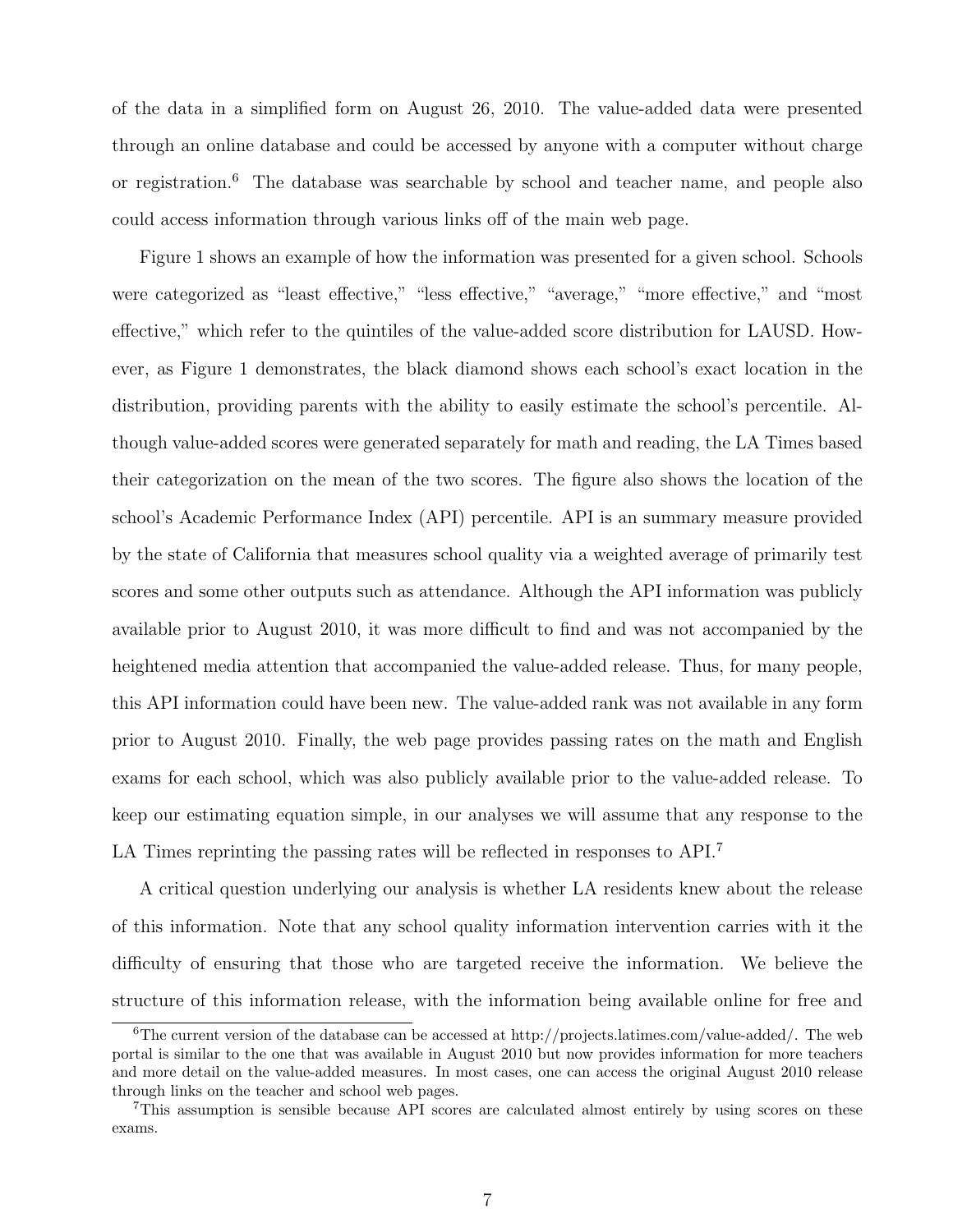the publicity that surrounded its release, made the value-added information more salient than is typical with school quality information releases.<sup>8</sup> Indeed, there is substantial evidence to indicate that residents were well-informed about the LA Times database. First, the Los Angeles Times is the largest newspaper in Southern California and the fourth largest in the country by daily weekday circulation, with 616,575 copies according to the Audit Bureau of Circulations. The existence of the database was widely reported in the newspaper: from August 2010 to May 2011, a total of 37 articles or editorials were written about the database, public response to the database, or value-added issues more generally. Given the high level of circulation of the paper, the attention paid to this issue by the LA Times likely reached many residents. Further, the release of the value-added data was mentioned in other outlets, such as the New York Times, National Public Radio, the Washington Post, ABC News, CBS News, CNN and Fox News. It also received much radio and television attention in the LA area in both English and Spanish, which is of particular importance for the Spanish-speaking population that is less likely to read the LA Times but for whom radio and television are dominant sources of news.<sup>9</sup>

Second, the LAUSD teachers' union and the national American Federation of Teachers were highly vocal in their opposition to the public release of the data. This culminated in a series of highly publicized and widely covered protests of the LA Times by teachers. In addition, US Secretary of Education Arne Duncan spoke about the value-added measures, expressing his support. This indicates that news-makers were discussing the issue and gave it substantial media exposure. According to the LA Times, by late afternoon on the initial date of the release there were over 230,000 page views of the website for the database (Song, 2010). The article points out that this is an unusually large volume of views given that traffic tends to be higher during the week and provides *prima facia* evidence that the value-added release was

<sup>8</sup>Due to the prevalence of the Internet in 2010, the penetration of this information in Los Angeles likely was at least as large as in Florida when they first released school report card information in the late 1990s. Figlio and Lucas (2004) show that the Florida information release, which was less contentious, had less publicity surrounding it, and occurred in a period in which information was more difficult to obtain, had large effects on property values.

<sup>9</sup>Some examples of Spanish language coverage include a story on Channel 22 on Nov. 8, 2010 covering a protest after a teacher committed suicide in part due to value-added results (http://www.youtube.com/watch?v=RWKR8Ch06wY), a story covering an earlier protest on Channel 62 (http://www.youtube.com/watch?v=n1iNXtyPlRk), and a story on Univision 34 discussing LAUSD's own value-added measures (http://www.youtube.com/watch?v=05dE0xLdpu8).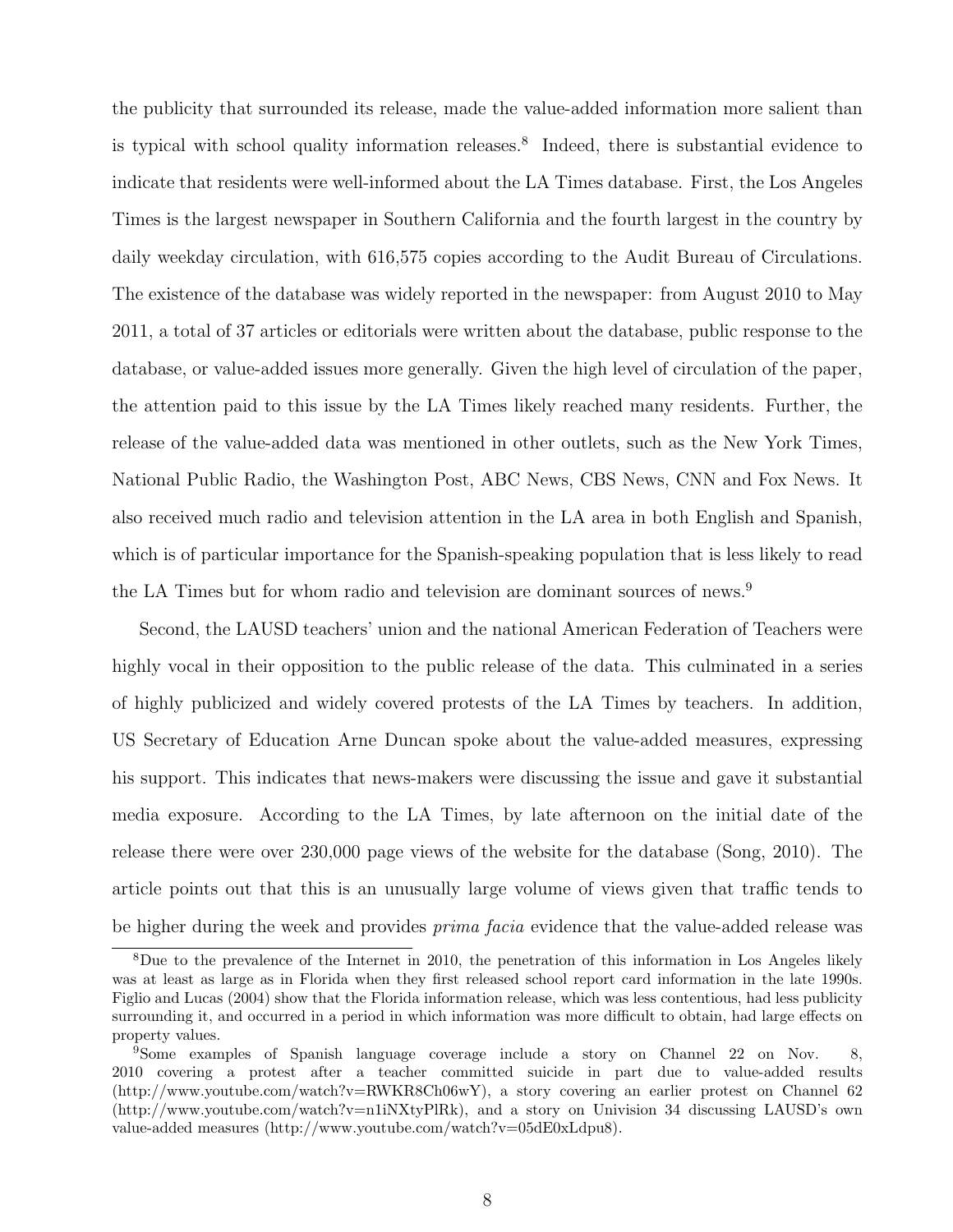well-publicized and known to a large number of residents. In part due to its contentious nature as well as the involvement of the largest newspaper in the area, it unlikely there could be a school quality information intervention in which the information was more readily available to local residents than was the case here.

The 2010 LA Times value-added information is the focus of our analysis. This focus necessitates an examination of short-run impacts on property values because this initial value-added data release was followed up with LAUSD releasing its own school-level value-added measure in April 2011 and the LA Times updating its value-added measure in May 2011.<sup>10</sup> While examining the effect of the initial LA Times release provides a more pure information experiment, it limits the analysis to 7 months post-release. In their analysis of the capitalization of valueadded information in Norway, Fiva and Kirkebøen (2011) show that the positive effects were very short-run, on the order of 3 months. Figlio and Lucas (2004) further show evidence that the positive impact of school report card information in Florida on property values were largest in the first year post-release. This evidence supports our examination of short-run effects.

We also will analyze longer-run effects that account for the subsequent value-added releases. It thus is important to highlight several differences between the first LA Times release and subsequent data releases. First, we believe the LA Times used a more econometrically sound value-added model than LAUSD, as the former model controls for lagged achievement and includes multiple years of data. Guarino, Reckase and Wooldridge (2012) argue that models like this (which they call "dynamic ordinary least squares") are the most accurate.<sup>11</sup> The LAUSD model, on the other hand, predicts student achievement growth from observable characteristics using one year of data, after which the differences between predicted and actual achievement are averaged together across all students in a school. While the LA Times methodology may be more appealing to researchers, we acknowledge that this does not necessarily indicate that

<sup>10</sup>LAUSD's value-added measure was called Achievement Growth over Time (AGT) and was only provided to the public at the school level. The details of their methodology can be found at http://portal.battelleforkids.org/BFK/LAUSD/FAQ.html. Details on the May 2011 LA Times methodology can be found in Buddin (2011). For this release, the LA Times also gave people the option to see how valueadded scores changed using variations in methodology through an interactive program on the website. Since it is likely that most people who accessed the database did not attempt to compare different methods, we only use the value-added scores directly published on the website by the LA Times in our data.

<sup>&</sup>lt;sup>11</sup>The May 2011 LA Times release updated this model to include an extra year of data and applied Bayesian shrinkage adjustments as in Kane and Staiger (2008) to the estimates.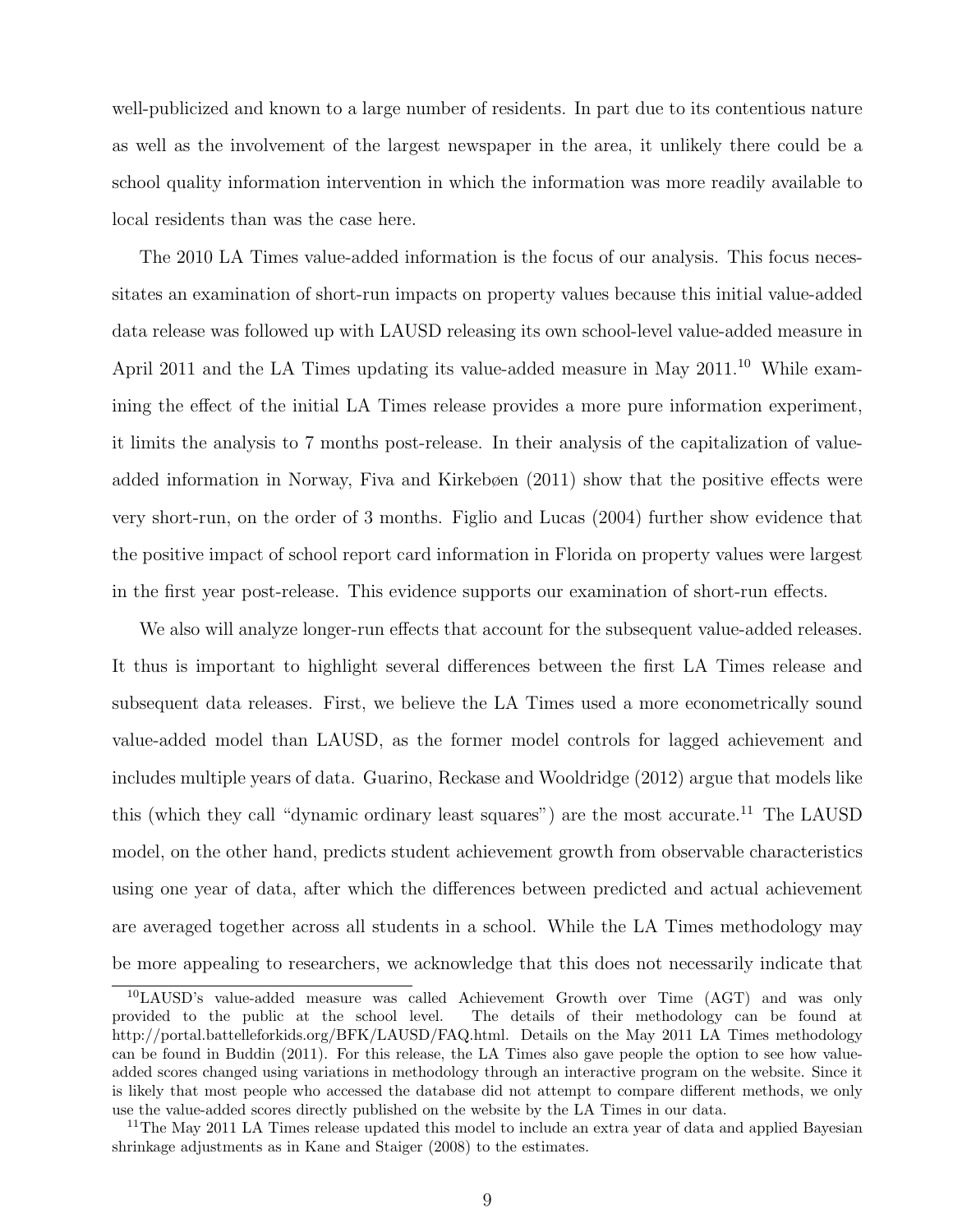parents believed it more. Second, there was substantial discussion of the intial LA Times release in the news and responses by education organizations, while the subsequent releases garnered less attention. Finally, it is easier to access the LA Times information. While both are available on the web, to access the LAUSD data people need to navigate through a series of links on the LAUSD website.

It also is interesting to note that the correlations between both of the LA Times releases and the LAUSD value-added scores are very low. Figure 2 presents comparisons of the three school-level value-added measures using scatter plots with each school as an observation. The top left panel shows that the percentiles of the 2010 LA Times value-added are highly correlated with the 2011 LA Times value-added, with a correlation coefficient of 0.74.<sup>12</sup> However, each of the LA Times value-added measures are very weakly correlated with the LAUSD measure - the correlation coefficients are 0.15 and 0.39 for the August and May releases, respectively. This likely reflects the differences in the methodology described above and the amount of data used.

#### **3 Data**

To assess the impact of the value-added data release on property values, we combine data from several sources. First, we use home price sales data from the Los Angeles County Assessor's Office (LACAO). The data contain the most recent sale price of most homes in LA County as of October, 2011, which in addition to LAUSD encompasses 75 other school districts. We restrict our data to include all residential sales in LAUSD that occurred between April 1, 2009 and September 30,  $2011^{13}$  From LACAO, we also obtained parcel-specific property maps, which we overlay with the school zone maps provided to us by LAUSD to link properties to school zones.<sup>14</sup> Although there is open enrollment throughout LAUSD, spaces are very limited

<sup>&</sup>lt;sup>12</sup>An important question arises as to why the value-added estimates differed across LA Times data releases. This was due to three factors: methodology changes, increases in the number of teachers included in the valueadded calculations, and an additional year of data on teachers included in the first release. If we drop all schools with percentile rank changes greater than 20, the correlation between value-added ranks across LAT releases is 0.96. Critically, our estimates are unaffected by this sample restriction. These results are available upon request.

<sup>&</sup>lt;sup>13</sup>Given that the value-added information only varies across schools within LAUSD, the addition of school fixed effects leaves little to be gained from adding the rest of LA County. Specifications using home price sales from all of the county, setting value-added percentiles equal to zero outside of LAUSD and controlling for school district fixed effects, provide almost identical results.

<sup>&</sup>lt;sup>14</sup>The school zones are for the 2011-2012 school year.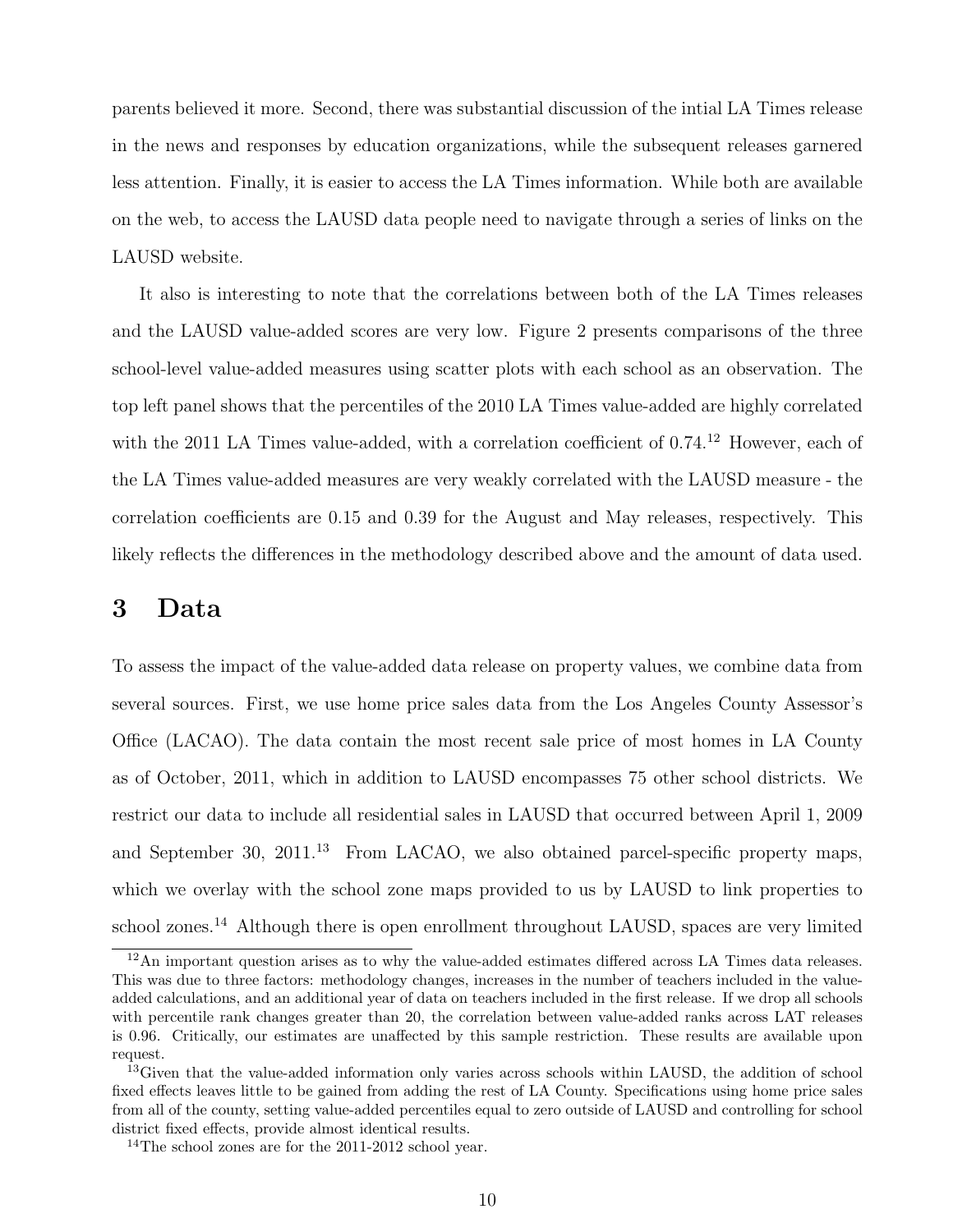at around 1.5% of total enrollment. Thus, these catchment zones define the relevant school for the vast majority of students in the District. The property sales data additionally contain information on the dates of the three most recent sales, the square footage of the house, the number of bedrooms and bathrooms, the number of units and the age of the house that we will use to control for any potential changes in the composition of sales that are correlated with value-added information.

To remove outliers, we drop all properties with sale prices above \$1.5 million (5% of households) and limit our sample to properties in elementary school zones in Los Angeles Unified School District that received value-added scores in the August 2010 release. About 25% of the residential properties in the data do not have a sale price listed. Usually, these are property transfers between relatives or inheritances.<sup>15</sup> Hence, we limit our sample to those sales that have "document reason code" of "A," which denotes that it is a "good transfer" of property. After making this restriction, only 7% of observations are missing sale prices. For these observations, we impute sale prices using the combined assessed land and improvement values of the property. For observations that have all three measures recorded, the correlation between actual sale price and the imputed sale price is 0.89, indicating that the imputation is a very close approximation to the actual market value. Furthermore, we know of no reason why the accuracy of the imputation procedure should be correlated with value-added information, which supports the validity of this method. Nonetheless, in Section 5, we provide results without imputed values and show they are very similar. Our final analysis data set contains 63,122 sales, 51,514 of which occur prior to April 2011.

We obtained the exact value-added score for each school directly from Richard Buddin, and the April 2011 LA Times school value-added data as well as the August 2010 teacher-level valueadded data were provided to us by the LA Times. The LAUSD value-added information was collected directly from Battelle for Kids, with whom LAUSD partnered to generate the valueadded measures.<sup>16</sup> The value-added data were combined with school-by-academic-year data on

<sup>&</sup>lt;sup>15</sup>California allows relatives to transfer property to each other without a reassessment of the home's value for property tax purposes. Due to property tax caps, this rule creates large incentives for within-family property transfers in California, and hence there are a lot of such transactions in the data. Because these transfers do not reflect market prices, we do not include them in our analysis.

<sup>&</sup>lt;sup>16</sup>The data are available at http://portal.battelleforkids.org/BFK/LAUSD/Home.html.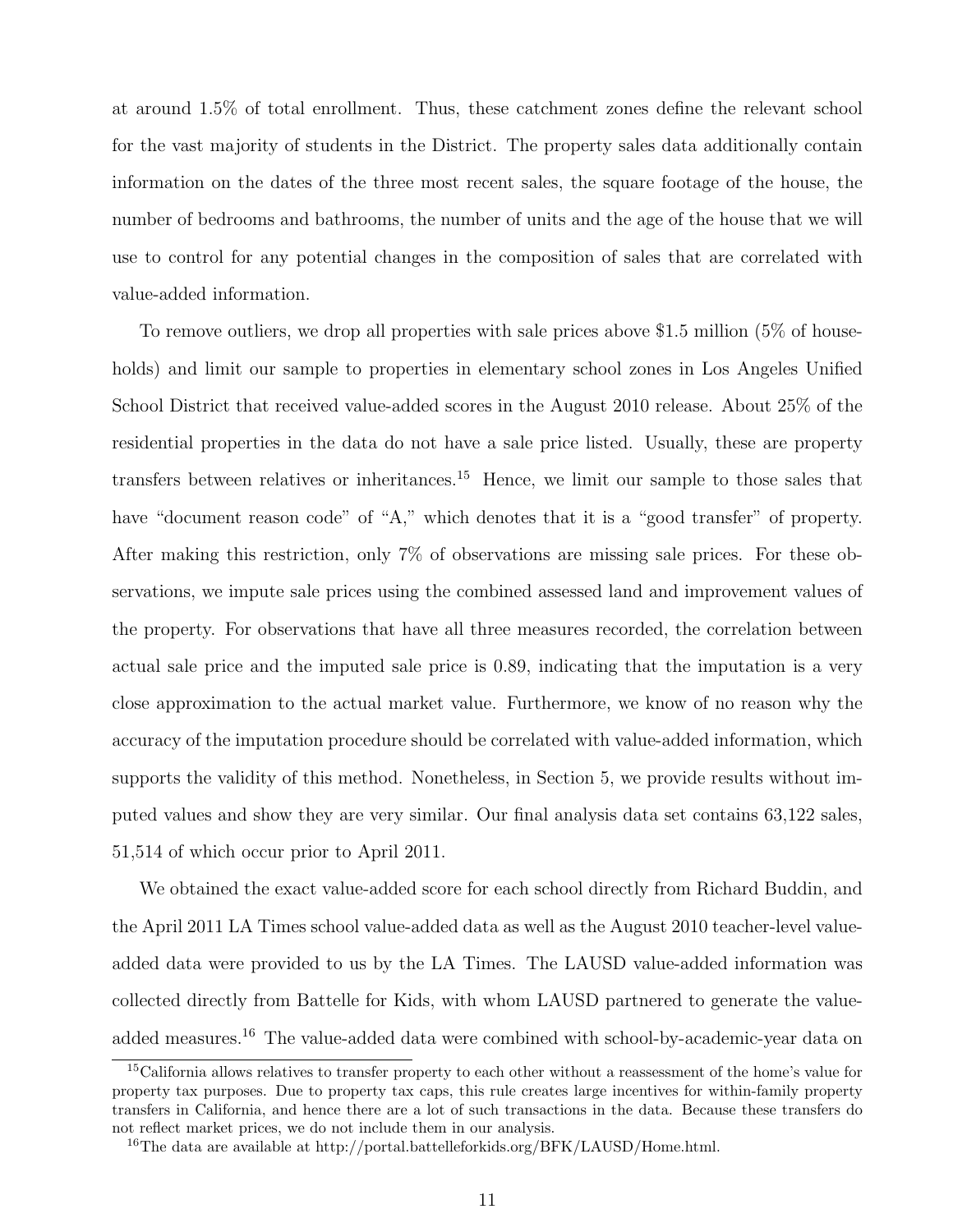overall API scores, API scores by ethnic and racial groups, school-average racial composition, percent on free and reduced price lunch, percent disabled, percent gifted and talented, average parental education levels, and enrollment. These covariates, which are available through the California Department of Education, control for possible correlations between value-added information and underlying demographic trends in each school. To maintain consistency with the LA Times value-added data, we convert both the LAUSD value-added scores and API scores into percentile rankings within LAUSD.

Similar to Black (1999), we also link each property to its Census block group characteristics from the 2007-2011 American Communities Survey (ACS) to use as controls. In particular, we use the age distribution of each block group (in 5 year intervals), the percentage with each educational attainment level (less than high school, high school diploma, some college, BA or more), the percentage of female headed households with children, and median income. We also collect a host of additional Census tract level data from the 2007-2011 ACS. These are used to help test the validity of our identifying assumptions.

Summary statistics of some key analysis variables are shown in Table 1. The table presents means and standard deviations for the full sample as well as for the sample above and below the median value-added score for the 2010 LA Times release. On average, home sales in LAUSD are in Census block groups that are over  $50\%$  black and Hispanic,  $^{17}$  but the schools these properties are zoned to are 74% black and Hispanic, with the difference ostensibly due to enrollments in private, charter and magnet schools. The schools in our data set also have a large proportion of free and reduced price lunch students. The second two columns of Table 1 show that value-added is not completely uncorrelated with school or block group demographics, although housing characteristics are balanced across columns. The higher value-added areas have a lower minority share, higher property values, a more educated populace and have higher API scores. These correlations could be driven by the fact that better schools are indeed located in the higher socioeconomic areas, or they could be an indication that the value-added models used do not fully account for underlying differences across students.

<sup>&</sup>lt;sup>17</sup>Note that since the ACS counts Hispanic as a separate category from race, some of the black and white populations are also counted as Hispanic.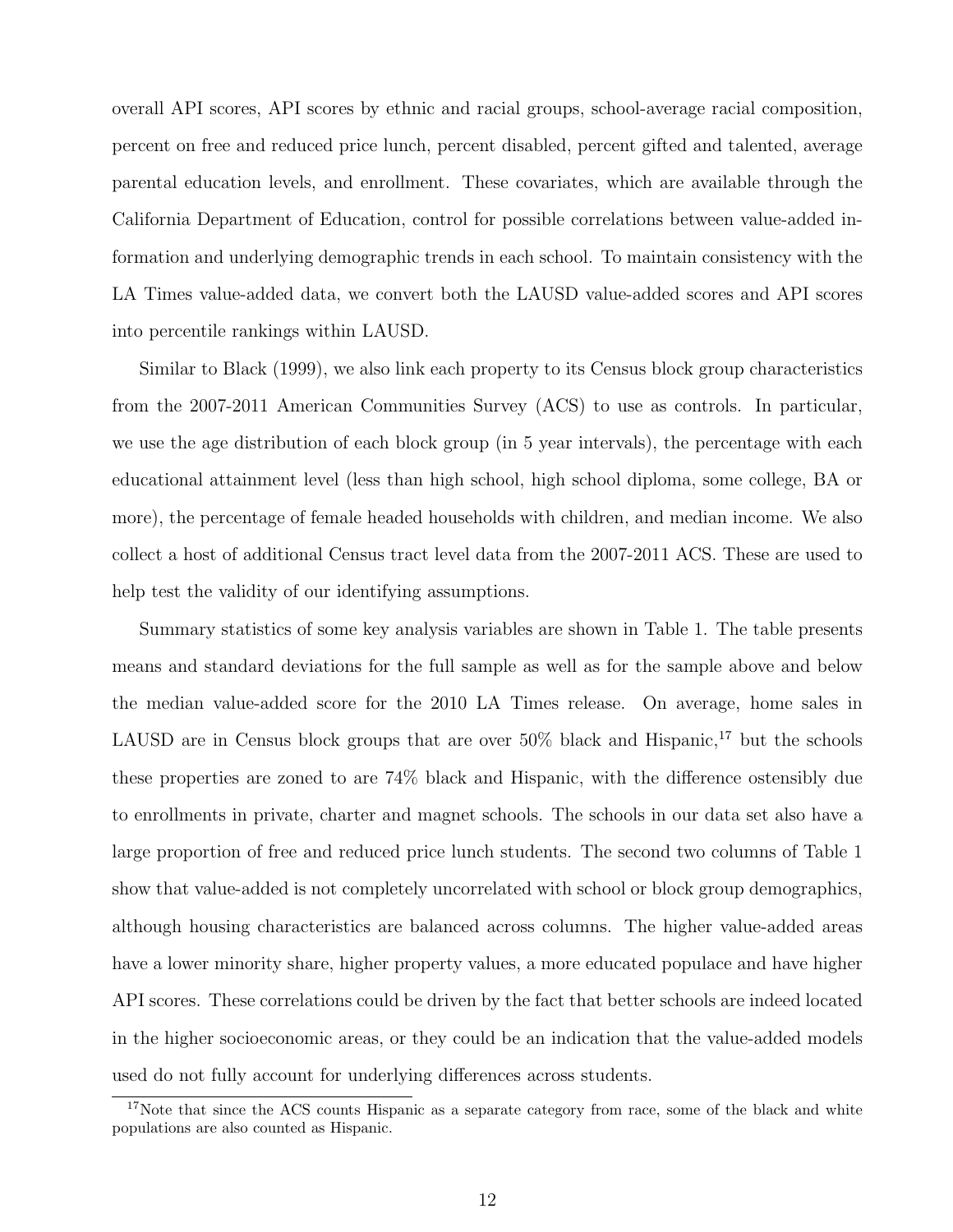Figure 3 shows that, despite the differences shown in Table 1, value-added is far less correlated with student demographic makeup than are API scores. The figure presents the nonfree/reduced-price (FRP) lunch rate, API percentile (within LAUSD) and value-added percentile for each elementary school in LAUSD. The boundaries denote the attendance zone for each school. As expected, API percentiles, which are based on test score proficiency rates, map closely to poverty rates. High-poverty (low non-FRP lunch) schools tend to have lower API scores. While this relationship remains when replacing API with value-added, it is far less robust. There are many schools, particularly in the eastern and northern sections of the district, where API scores are low but value-added scores are high. Similarly, some schools with high API scores have low value-added scores. Figure 4 further illustrates this point. It provides scatter plots of API percentiles versus value-added percentiles for each of the three value-added measures. While there is a positive relationship between value-added and test score levels, it is quite weak: the correlation between the 2010 LAT value-added rank and API rank is only 0.45. As seen in Figure 3, there are a number of schools which, based on API, are at the top of the distribution but according to the value-added measure are at the bottom, and vice-versa. For example, Wilbur Avenue Elementary had an API percentile of 91 in 2009 but an initial value-added percentile of 13. On the other end of the spectrum, Broadous Elementary had an API percentile of 5 but a value-added percentile of 97.

The fact the API rank and value-added rank are only weakly related to each other does not mean that the value-added information provided by the LA Times was new information. It is possible that each of these measures could be predicted based on existing observable characteristics of the school. In Table 2, we examine this issue directly, by predicting API percentile and the percentiles of each value-added measure as a function of school observables in the pre-release period. We use as our predictors of school quality all of the school-level variables included in our property value analysis in order to show how much unexplained variation there is in value-added rank after controlling for school characteristics included in our main empirical model. Column (1) shows the results for API percentile, and as expected, with an  $R<sup>2</sup>$  of 0.71, school demographics explain a substantial amount of the variation. In contrast, as shown in column (2), the value-added estimates are much more weakly correlated with school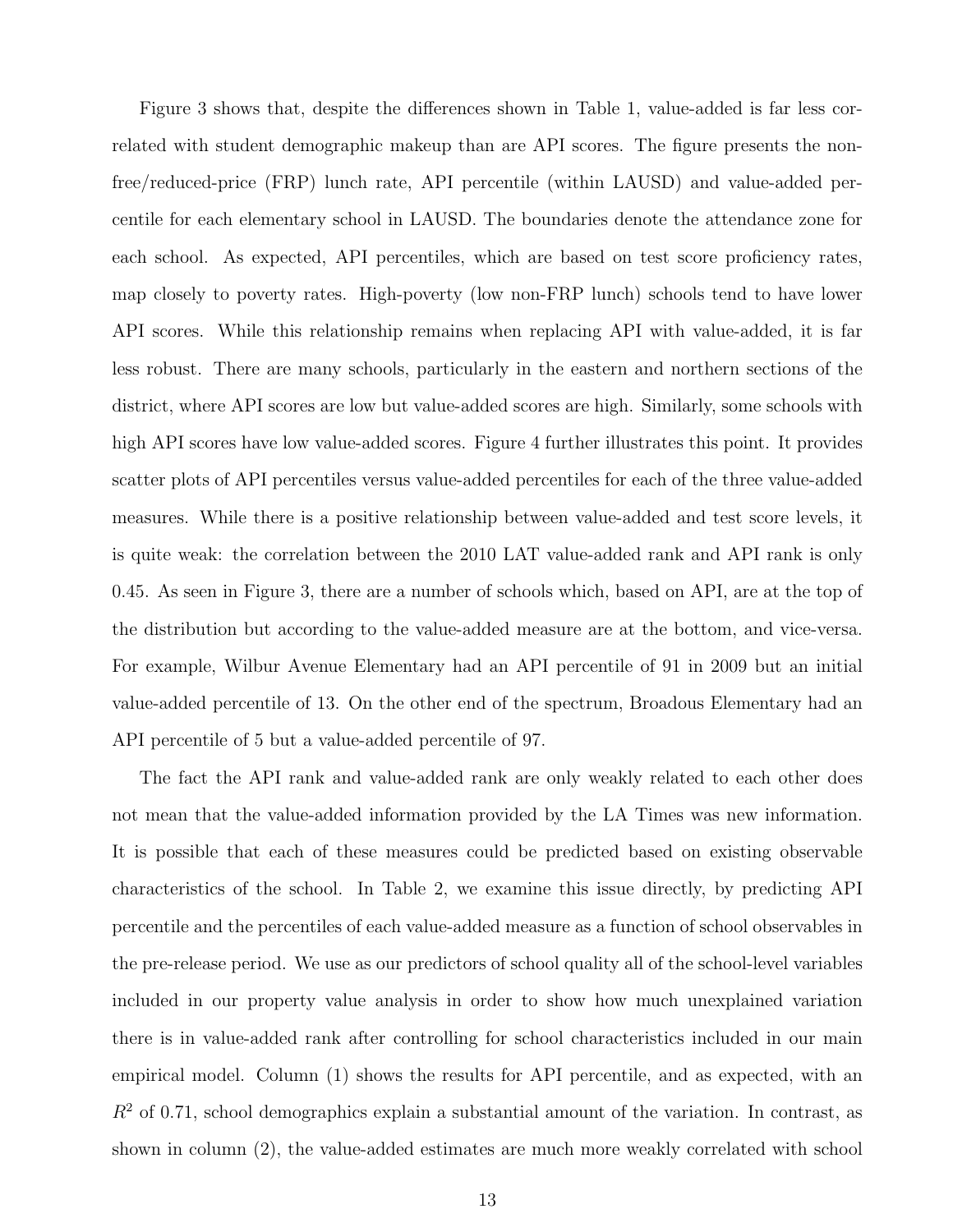demographics. Only two of the estimates are statistically significant at the 5% level, and the  $R<sup>2</sup>$  is only 0.22. In Column (3), we add overall API, within-LAUSD API rank, and each student subgroup's API scores as well as two years of lags of each of the API scores as regressors. The *R*<sup>2</sup> rises but remains low, at 0.41. Thus, almost 60% of the value-added variation is unpredictable from the observable characteristics of the school, including test score levels. In the final four columns, we show results from similar models that use the percentiles in the second LAT valueadded release (columns 4 and 5) and the LAUSD value-added release (columns 6 and 7) as dependent variables. The results are similar to those using the first LAT release.

Table 2 and Figures 3-4 show that the value-added data released to the public by the LA Times and LAUSD contained new and unique information about school quality that was not predictable from observed demographics and school test score levels. Our empirical model exploits this new information by identifying the impact of value-added on housing prices *conditional* on API along with many other observable characteristics of schools and neighborhoods. Since these characteristics are observable to homeowners as well, we are able to identify the impact of this new information given the information set that already exists.

### **4 Valuation of Existing School Quality Information**

Before discussing the impacts of the value-added release, it is useful to to establish that some measures of school quality are indeed valued by LA residents. Whether public school quality, or public school characteristics more generally, are capitalized into home prices in Los Angeles is not obvious, as LAUSD has a school choice system in which students can enroll in a nonneighborhood school if space is available. There also is a large charter school and private school presence in the district. Thus, any finding that property values do not respond to value-added information could be driven by a general lack of association between local school characteristics and property values. Nonetheless, there are a few reasons to believe that this is not a major concern in the Los Angeles context. First of all, the open-enrollment program is small relative to the size of the district. In 2010-2011, only 9,500 seats were available district-wide, accounting for at most 1.5% of the district's 671,000 students. Second, while LAUSD has a number of magnet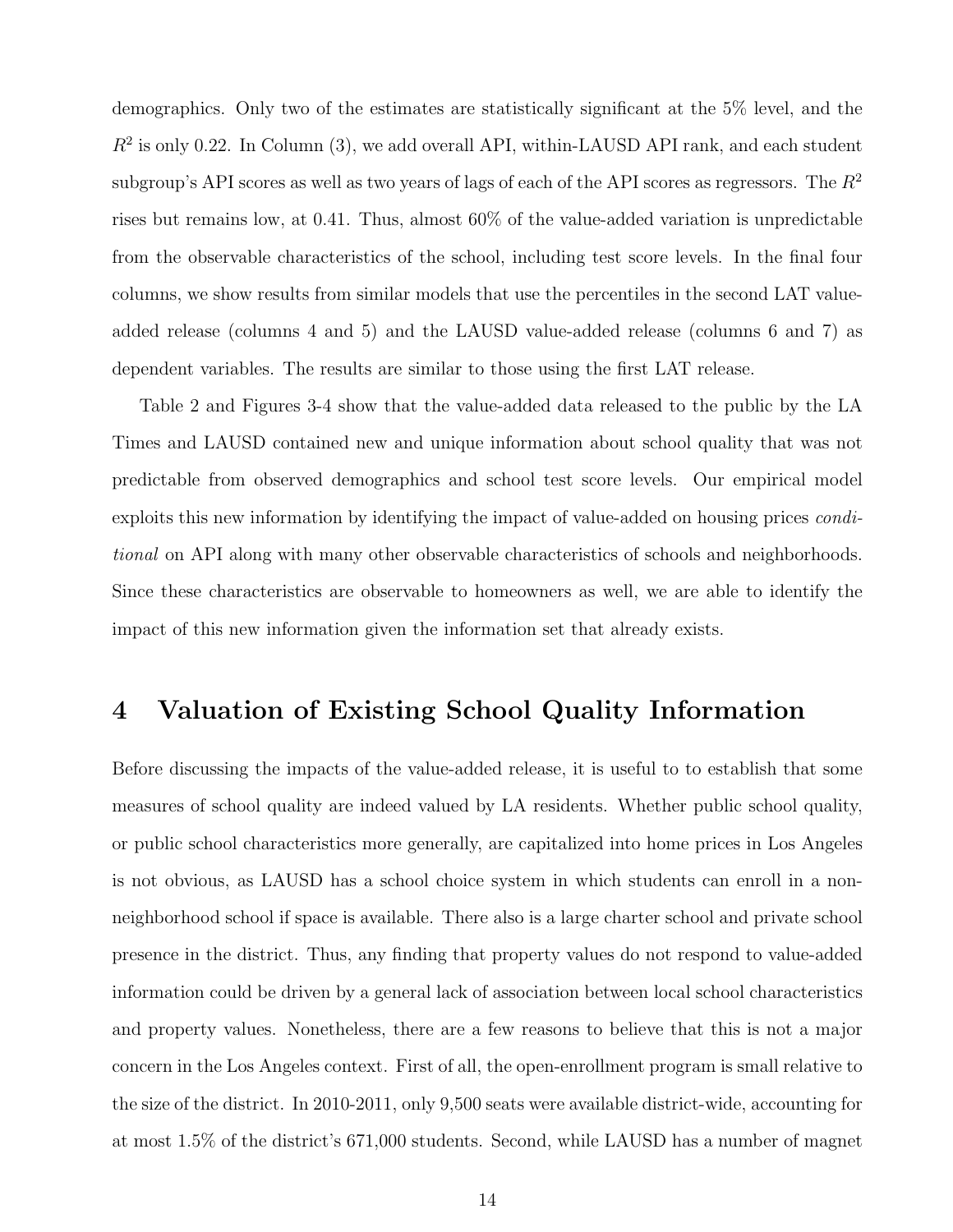programs, they are highly sought after and oversubscribed, hence admission to a desired magnet is far from guaranteed. Third, Los Angeles is a very large city with notorious traffic problems and poor public transportation, making it difficult for parents to send their children to schools any substantial distance from home.

To further address this issue, we estimate boundary fixed effects models in which API percentile is the key independent variable. This model is similar to the one used in Black (1999) as well as in the subsequent other boundary fixed effects analyses in the literature (Black and Machin, 2011) and allows us to establish whether average test scores are valued in LA as they have been shown to be in other areas. We estimate boundary fixed effects models using only data from prior to the first release of the LA Times value-added data so that none of these estimates can be affected by this information.<sup>18</sup>

Panel A of Table 3 contains results comparing home prices within 0.2 miles of an elementary attendance zone boundary. In column (1), which includes no controls other than boundary fixed-effects, properties just over the border from a school with a higher API rank are worth substantially more. For ease of exposition, all estimates are multiplied by 100, so a 10 percentage point increase in API rank is associated with a 4.5% increase in home values in the pre-release period. In column (2), we control for housing characteristics, which have little impact on the estimates. However, controlling for Census block group demographics in column (3) significantly reduces this association. This result is not surprising given the findings in Bayer, Ferreira and McMillan (2007) and Kane, Riegg and Staiger (2006).<sup>19</sup> Nonetheless, in column (3), we find a 10 percentage point increase in API rank is correlated with a statistically significant 1.3% increase in property values. This estimate is roughly equivalent in magnitude to those in Black (1999) and Bayer, Ferreira and McMillan (2007). Thus, this school characteristic is similarly valued in Los Angeles as in the areas studied in these previous analyses (Massachusetts and San Francisco, respectively). Estimates using properties within 0.1 mile of a school zone boundary are similar,

<sup>&</sup>lt;sup>18</sup>More precisely, we estimate  $Y_{istb} = \gamma_0 + \gamma_1 AP I_{st} + \mathbf{H}_i \Omega + v_t + \zeta_b + \mu_{istb}$ , where *Y* is log sales price, *H* is the set of Census block and property characteristics described above, *υ<sup>t</sup>* is a set of month-by-year fixed effects and  $\zeta_b$  is a set of attendance zone boundary fixed effects.

<sup>&</sup>lt;sup>19</sup>We do not control for school demographics because these demographics may be part of what determines the valuation of API.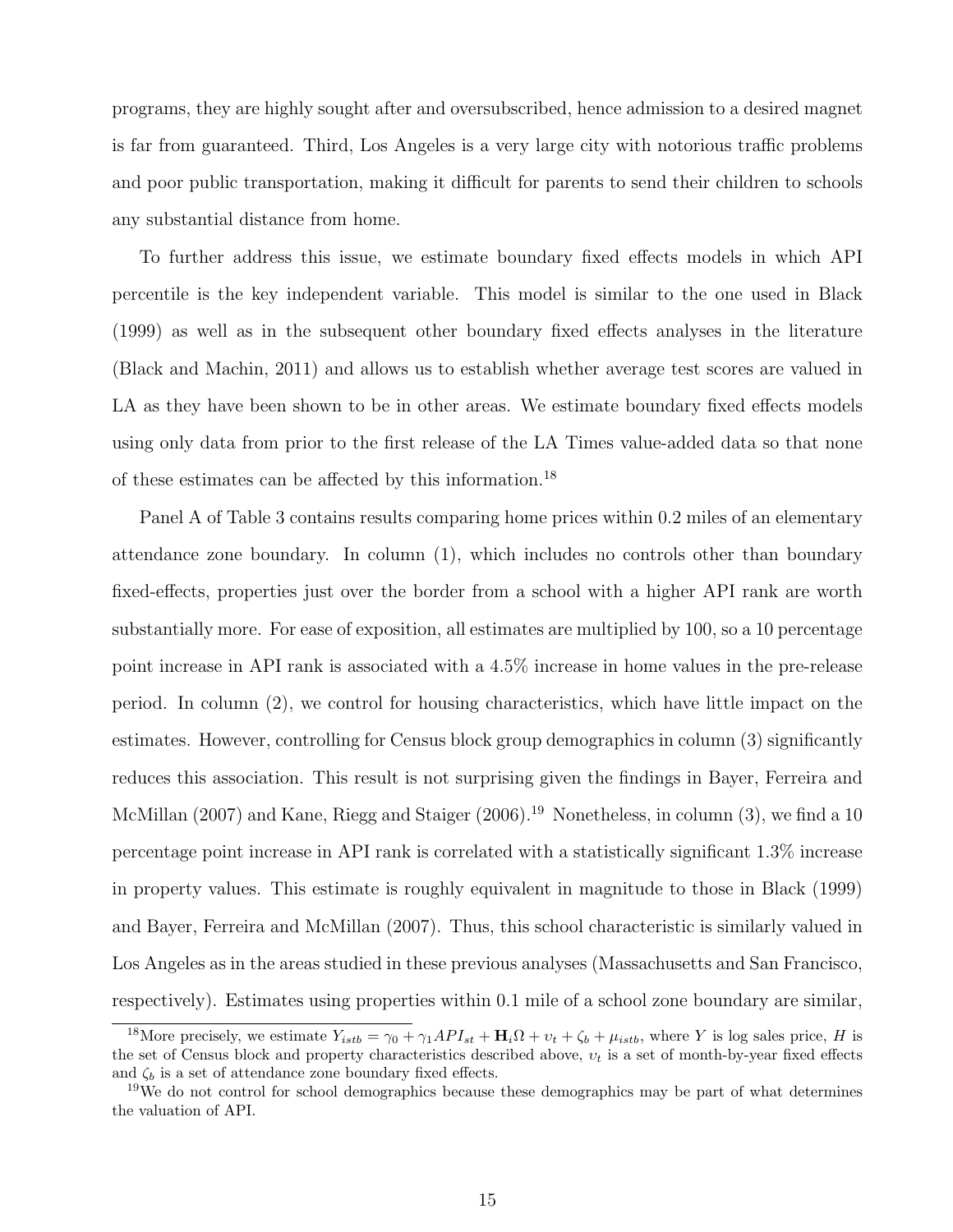as shown in Panel B.<sup>20</sup> It remains unclear, however, whether the capitalization of API scores is driven by valuation of schools' contribution to learning or by valuation of neighborhood or school composition that is correlated with API levels. Our analysis of capitalization of valueadded information is designed to provide insight into resolving this question, which is very difficult to do without a school quality measure that is only weakly correlated with student demographics.

In order to underscore the fact that, conditional on achievement levels, value-added is weakly correlated with student demographics and is difficult to predict with pre-release observables, the final column of Table 3 tests whether value-added information is capitalized into property values prior to the public release. If parents know which schools are the highest value-added from reputation or from factors we cannot observe, the value-added release should not provide additional information about school quality and should already be capitalized into home prices. In column (4) of Table 3, we estimate the same boundary fixed effects model as in column (3) but include the first LA Times VA percentile as well. The estimate, based off of data in the pre-release period, tests whether future information about value-added is already capitalized into home prices. The results show that in the pre-release period, property values were not significantly higher right across a school catchment boundary when future value-added is higher. The estimate is small and is not statistically significant at conventional levels regardless of whether we limit to 0.2 or 0.1 miles from the boundary. However, the API boundary effect is very similar to the estimate in column (3), suggesting that the capitalization of API scores is not being driven by value-added information and that any information contained in the LA Times value-added estimate is not already capitalized into home prices prior to August 2010. Overall, we view the results in Table 3 as showing that the value-added information released through the LA Times website was not previously known to residents.

<sup>&</sup>lt;sup>20</sup>The 0.2 and 0.1 bandwidths were chosen to be consistent with prior work, most notably Black (1999) and Bayer, Ferreira and McMillan (2007).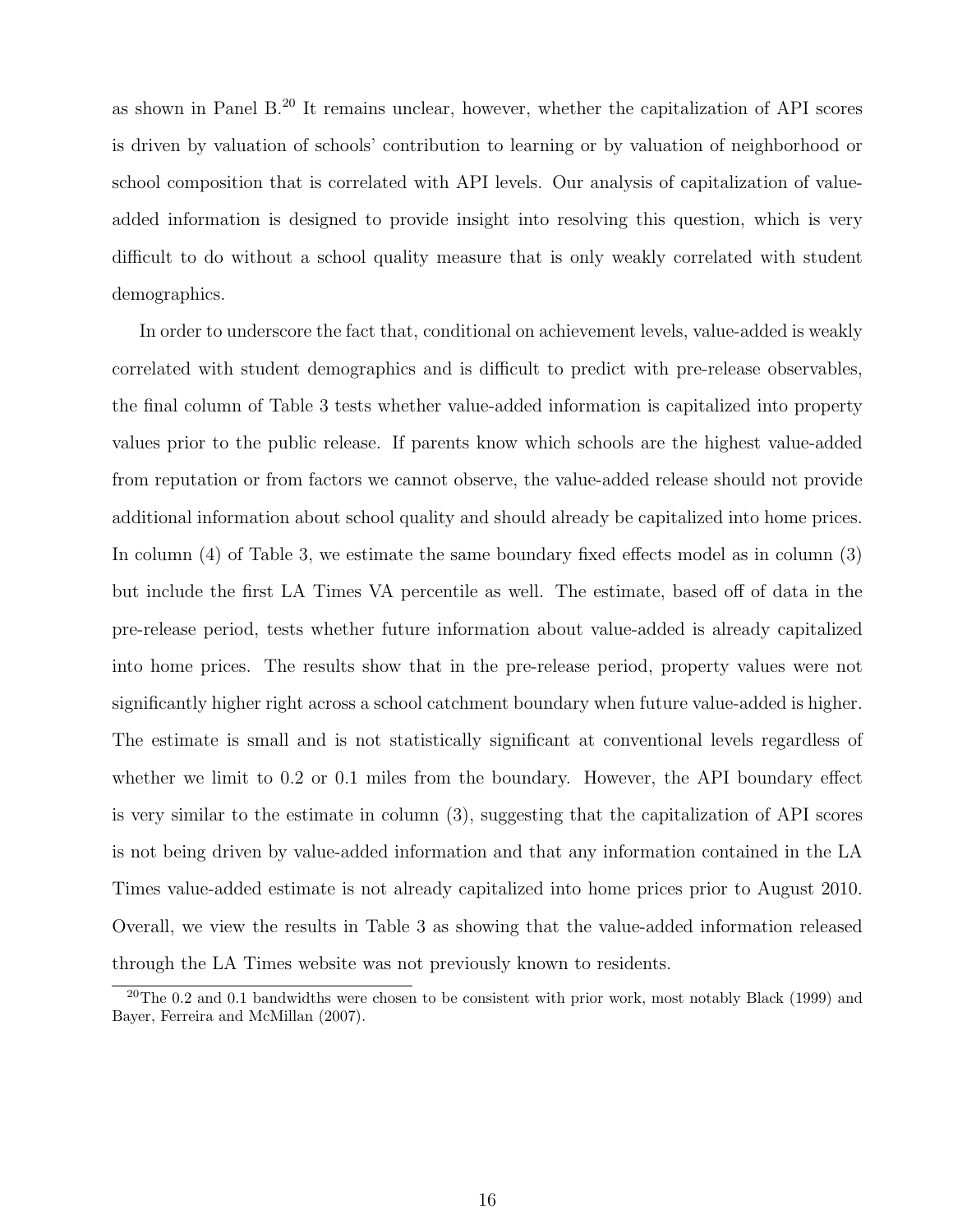### **5 Empirical Strategy**

Our main empirical strategy to identify the effect of value-added information on property values is to estimate difference-in-difference models that compare changes in property values surrounding the information releases as a function of value-added rank conditional on observable school and neighborhood characteristics, including API. Since value-added only was released for elementary schools, we ignore middle and high school zones. Our main empirical model is of the following form:

$$
Y_{ist} = \beta_0 + \beta_1 V A_{st} + \beta_2 A P I_{st} + \beta_3 A P I_{st} \times Post_t
$$

$$
+ \mathbf{X}_{st} \Gamma + \mathbf{H}_i \Phi + \lambda_t + \gamma_s + \epsilon_{ist}, \tag{1}
$$

where *Yist* is the log sale price of property *i* in elementary school zone *s* in month *t*. The key explanatory variable of interest is *V Ast*, which is the August 2010 LA Times value-added percentile. This variable is set equal to zero prior to the first release in September, 2010 and is equal to the LA Times value-added percentile rank thereafter. In order to focus on the first LA Times information shock, we estimate this model using data from April 1, 2009 to March 31, 2011. This sample restriction allows for 7 months of property sale observations post-treatment.

As discussed in Section 2, the LA Times also posted API rank on their website, which may have made this information more salient to residents. Thus, in equation (1) we allow for the effect of API to vary post-August 2010. Furthermore, we include in the model school fixed effects  $(\gamma_s)$  that control for any fixed differences across schools that reflect fixed school quality differences and month-by-year fixed effects  $(\lambda_t)$  that control for any district-level changes in home prices occurring contemporaneously with the information release, including seasonal changes. Our inclusion of these fixed effects implies that all parameters are identified off of within-school changes in home prices over time. The coefficients  $\beta_1$  and  $\beta_2$  thus represent difference-in-difference estimates of the effect of having a higher value-added or API score on property values after the information release relative to before the release.<sup>21</sup> In order to account

<sup>&</sup>lt;sup>21</sup>Note that unlike API, which changes each year, each value-added release provides a single value for each school, and thus the main effect is removed by the school fixed effects. In models that do not include school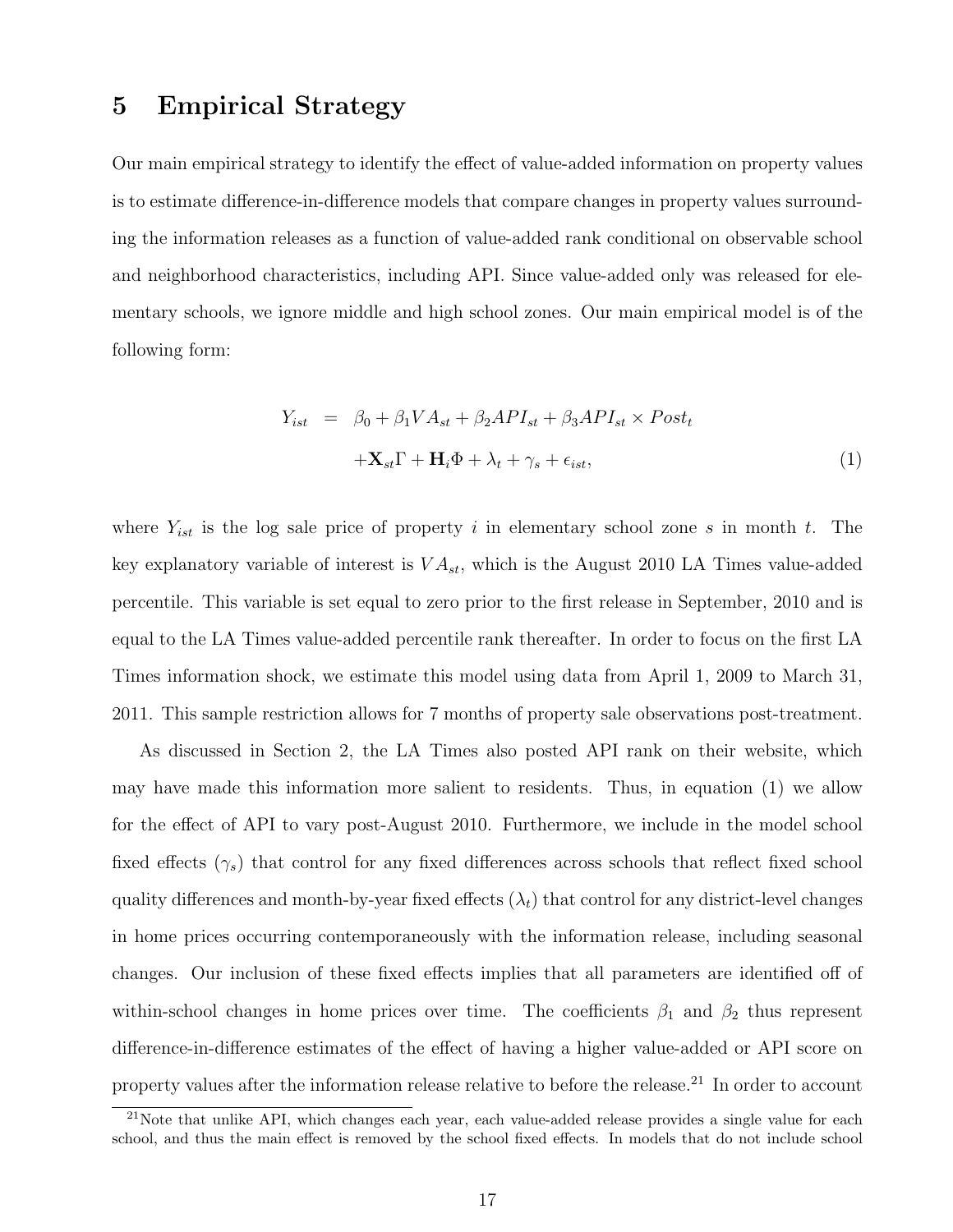for the fact that there are multiple sales per school zone, all estimates are accompanied by robust standard errors that are clustered at the school-zone level.

Equation (1) also includes an extensive set of controls to account for any confounding effects driven by the correlation between the value-added release and contemporaneous changes in school demographics or housing characteristics. The controls further allow us to condition as best we can on the existing information set. The vector *X* contains the set of school observables discussed above, including current and two years of lagged overall API, current and two years of lagged API for each student subgroup,<sup>22</sup> within-LAUSD API percentile rank in the given academic year,<sup>23</sup> the percent of students who are black, Hispanic, and Asian, the percent on free/reduced price lunch, who are gifted, who are in special education and who are English language learners. School-by-year enrollment and the percent of the school's parents who are high school graduates, have some college, have a BA and have graduate school training are included in  $X$  as well. The vector  $H$  is the set of house-specific characteristics and Census block group characteristics discussed above that further control for local demographic differences that are correlated with value-added and for any changes in the types of houses being sold as a function of value-added when the information is released.

There are two main assumptions underlying identification of  $\beta_1$  in equation (1). First, the model assumes that home prices were not trending differentially by value-added prior to the data release. Using the panel nature of our data, we can test for such differential trends directly in an event-study framework. In Figure 5, we present estimates using the first value-added release, where *VA* and *API* are interacted with a series of indicator variables for time relative to the August 2010 LA Times release.<sup>24</sup> These estimates stop at 7 months post-treatment due to the subsequent data releases. The top panel of Figure 5 shows no evidence of a pre-release trend in home prices as a function of LAT value-added. The estimates exhibit a fair amount of noise, but home prices are relatively flat as a function of future value-added rank in the pre-treatment

fixed effects, the main effect is included as a control variable.

 $^{22}$ Student subgroups include blacks, whites, Asians, Filipinos, Hispanics, gifted students, special education, economically disadvantaged and English language learners.

 $23$  For this study we define the academic year as running from September through August.

 $^{24}$ Event studies using the full analysis period and including all three VA releases are provided in Online Appendix Figure 1.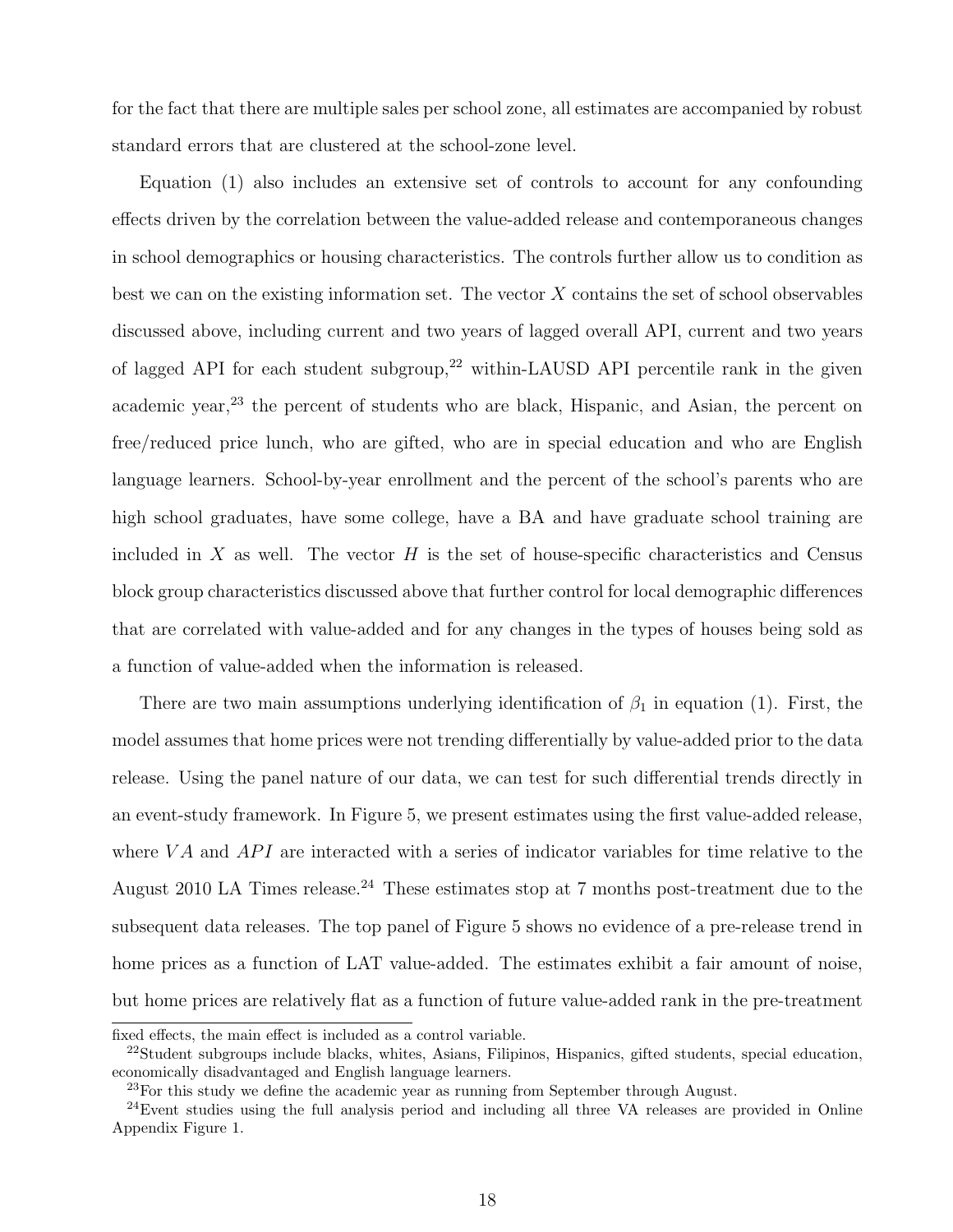period. Thus, there is no evidence of pre-treatment trends that would bias our estimates. For API shown in the bottom panel, there is a slight downward trend in earlier months, but it is not statistically different from zero. By 7 months prior to the release, however, property values flatten as a function of API.

Figure 5 also previews the main empirical finding of this analysis: home prices do not change as a function of value-added or API post-release. The figure shows as well that these estimates are relatively imprecise, as event study models are demanding of the data. We thus favor the more parametric model given by equation (1). Nonetheless, Figure 5 demonstrates that there do not appear to be any time-varying treatment effects that are masked by the equation (1) specification.

The second main identification assumption required by equation (1) is that the value-added percentile, conditional on school characteristics, is not correlated with unobserved characteristics of households that could affect prices. While this assumption is difficult to test, given the rich set of observable information we have about the homes sold, examining how these observables shift as a function of value-added will provide some insight into the veracity of this assumption. Thus, in Table 4, we show estimates in which we use neighborhood characteristics (measured using both Census block group and Census tract characteristics), school demographics and housing characteristics as dependent variables in regressions akin to equation (1) but only including API percentiles, API percentile interacted with a post-release indicator, time fixed effects and school fixed effects as controls.<sup>25</sup> Each cell in the table comes from a separate regression and shows how the observable characteristic changes as a function of value-added percentile after the first LA Times data release. Overall, the results in Table 4 provide little support for any demographic or housing type changes that could seriously impact our estimates. There are 53 estimates of housing and neighborhood characteristics in the table; two are significantly different from zero at the 5% level and only 5 (including the two just mentioned) are significant at the 10% level. While clearly these variables are not independent, if they were we would expect to falsely reject the null at the  $10\%$  level five times.<sup>26</sup> Furthermore, the estimates,

 $^{25}$ The school characteristics estimates in Panel C use data aggregated to the school-year level.

<sup>&</sup>lt;sup>26</sup>Estimates that include the second LA Times release and the LAUSD data also show no evidence that the release of these data is correlated with demographic changes in schools or neighborhoods. These results are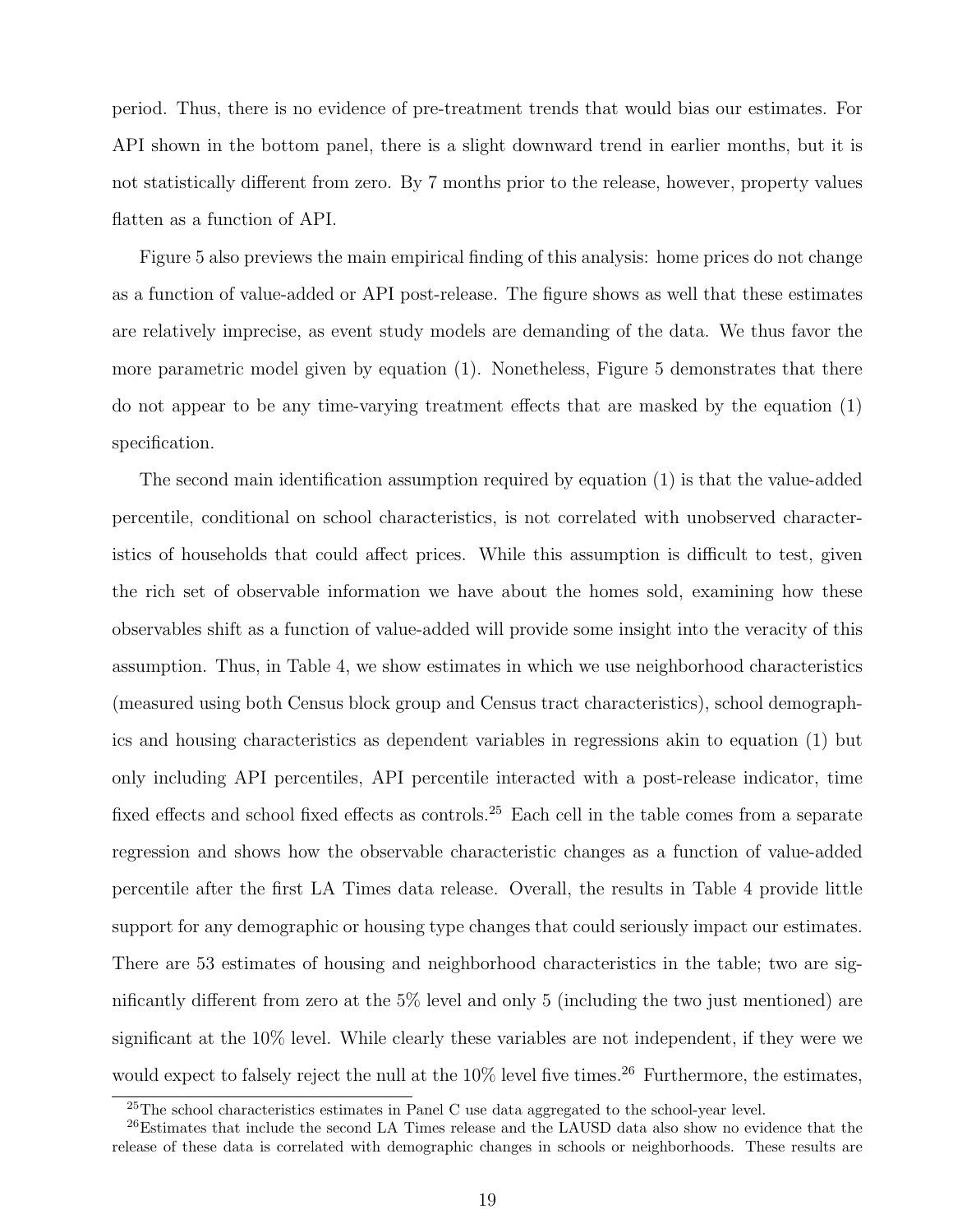even when significant, are small, and the signs of the estimates do not suggest any particular patterns that could cause a systematic bias in either direction.

Another concern is that the release of a value-added score may induce changes in the number of homes sold in a school catchment area. Since we only observe prices of homes that are sold, we may understate the magnitude of the effect if having a lower value-added reduces the number of homes sold and this reduction comes from the bottom of the price distribution. To test this hypothesis, we estimate a version of equation (1) in which we aggregate the data to the schoolmonth level and use the total number of sales or the total number of sales with a valid sales price in each school-month as the dependent variable.<sup>27</sup> We find little evidence of a change in the number of sales. The estimate of the effect of LA Times value-added on total sales<sup>28</sup> is -0.0098 with a standard error of 0.0062. Taken at face value, this would suggest that a 10 percentile increase in value-added only reduces monthly sales by 0.1 off of a mean of 8.4. For sales with price data, the estimate is -0.0027 with a standard error of 0.0032.

The value-added releases we study come at a time of high volatility in the housing market, though, as we describe below, our analysis begins after prices in Los Angeles had stabilized. Even so, this was a period with a large number of foreclosures in Los Angeles. If foreclosure rates are correlated with the value-added releases, it could bias our home price estimates because foreclosures tend to be sold at below market value. In order to provide some evidence on this potential source of bias, we use the number of foreclosures in each month and zip code in LAUSD that were collected by the RAND Corporation.<sup>29</sup> We aggregate prices to the school-month level and use the zipcode-level data to approximate the number of foreclosures in the school catchment area in each month. The resulting estimates show little evidence of a correlation between value-added post-release and the number of foreclosures. The coefficient on the LA Times value-added variable is only 0.003 (0.009), which indicates that a 10 percentile valueadded increase post-release increases the number of monthly foreclosures in a school zone by

available upon request.

<sup>&</sup>lt;sup>27</sup>We include neighborhood characteristics of properties sold in a school zone and school characteristics but do not control for aggregate individual property characteristics as these may be endogenous in this regression.

<sup>&</sup>lt;sup>28</sup>Our data only cover the three most recent sales of a property. Thus, our measure of total sales will be slightly underestimated.

<sup>&</sup>lt;sup>29</sup>These data are available at http://ca.rand.org/stats/economics/foreclose.html.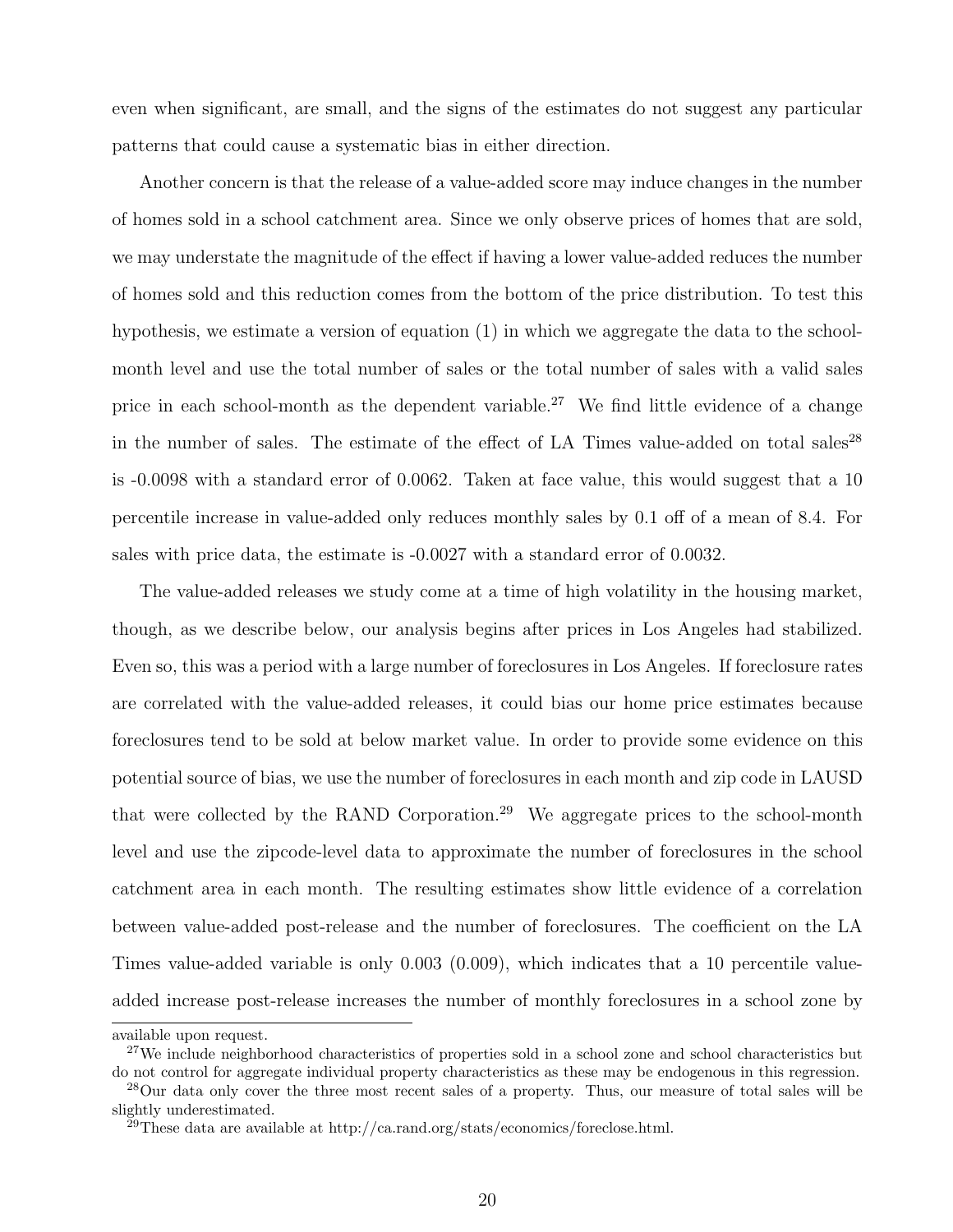0.03, off of a mean of 5.7. Overall, the estimates described above along with those provided in Table 3 and Figure 5 provide support for our identification strategy.

Equation (1) includes only 7 months of post-release property sales. In order to examine longer-run effects, we modify the estimating equation to account for the subsequent releases of value-added information by the LA Times and by LAUSD. The model we estimate is:

$$
Y_{ist} = \beta_0 + \beta_1 V A_{st}^{LAT1} + \beta_2 V A_{st}^{LAT2} + \beta_3 V A_{st}^{LAUSD} + \beta_4 API_{st} + \beta_4 API_{st} \times Post_t
$$
  
+
$$
\mathbf{X}_{st} \Gamma + \mathbf{H}_i \Phi + \lambda_t + \gamma_s + \epsilon_{ist},
$$
 (2)

where  $VA_{st}^{LAT1}$  is the first LA Times value-added measures, which is equal to zero prior to the first release in September, 2010. The variable  $VA_{st}^{LAT2}$  is the second LA Times value-added measure and is equal to zero prior to May 2011, and  $VA_{st}^{LAUSD}$  is the LAUSD value-added measure, which is set equal to zero prior to April 2011. All other variables are as defined above.

### **6 Results**

#### **6.1 Difference-in-Difference Estimates**

Table 5 presents the baseline estimates from equation (1). In each column, we add controls sequentially in order to observe the effects of the controls on the estimates. All estimates are multiplied by 100, so they show the effect of a 100 percentile increase in value-added on home prices post-release. Panel A shows results examining just the first LA Times value-added information. We include no controls except API and VA main effects in column (1) and then add in the school, neighborhood and housing characteristics discussed in Sections 3 and 5 in column (2). Column (3) contains our preferred estimates, which include school zone and month fixed effects. Across columns, there is no evidence that a higher value-added leads to higher home prices. Regardless of the controls used, the estimates are small and are not statistically significant. In column (3), the point estimates indicate that a 10 percentage point increase in value-added decreases property values by 0.3 percent. This estimate is precise enough that we can rule out a 10 percentage point increase in value-added increases home prices by more than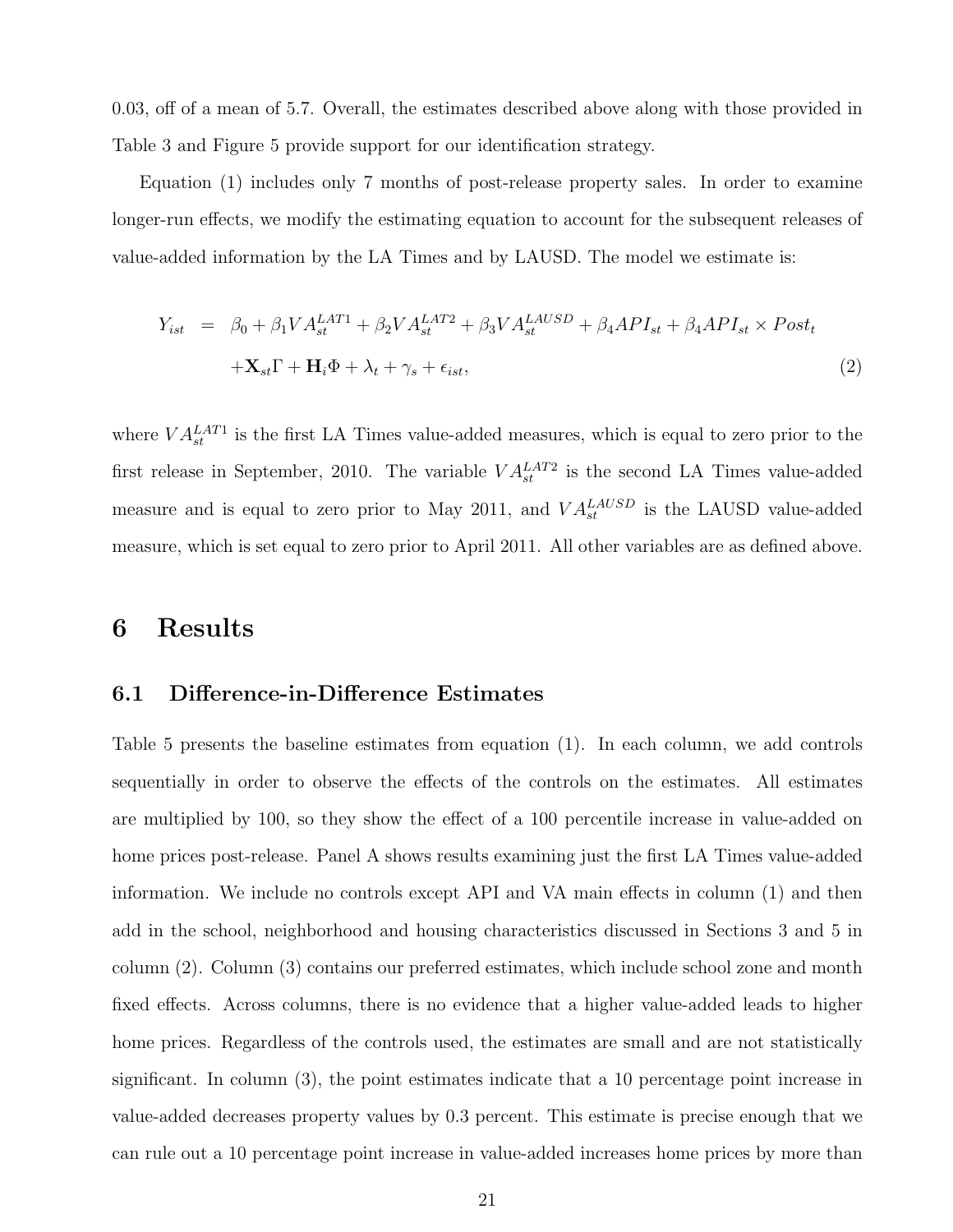0.2% post-release. To relate this estimate to the prior literature, at the median a one standard deviation increase in value-added corresponds to a roughly 35 percentile increase in rank. Using the upper bound of the 95% confidence interval, this translates into at most a 0.7% increase in home prices. This estimate is well below capitalization effects found using test score levels in prior work (Black and Machin, 2011).

Columns (4) and (5) of Table 5 provide further evidence that value-added information does not affect property values. In these columns, we provide results from a model similar to those used in Table 3 that restricts to properties within 0.1 miles of a school zone boundary and includes boundary fixed effects. Thus, the estimates are identified off of changes in property values between properties on either side of a given attendance zone boundary when the valueadded data are released. Note that unlike in Table 3, these models also include school zone fixed effects, API controls and both pre- and post-release periods. These estimates show little evidence of a positive capitalization effect of the LA Times value-added information.<sup>30</sup>

In Panel B of Table 5, we present estimates of equation (2) using the longer time frame that includes the second LA Times release and the LAUSD release. Similar to the results in Panel A, the estimates all are small and are not statistically significantly different from zero at conventional levels. None of the value-added releases we examine leads to significant changes in property values, which suggests the lack of effects in Panel A of Table 5 is not being driven by our use of a short post-treatment window. The same result holds for the API rank estimates in both panels of the table as there was no change in the relationship between API scores and home prices when the LA Times posted API percentiles on its website.

As discussed above, a unique feature of the LA Times information release was that it included both school-average value-added and value-added rankings for over 6,000 teachers in LAUSD. We now examine whether property values respond to the release of information on teacher quality, which is the first evidence in the literature on this question. Because the

<sup>30</sup>Another outcome that reflects parents' valuation of schools is changes in enrollment patterns. Unfortunately, our data do not allow us to track transfers between schools. However, we are able to look at whether overall school enrollment is affected by value-added scores. When using enrollment as an outcome at the school-year level, we find an impact estimate of the VA percentile of 0.09 (s.e. 0.11), which suggests an insignificant increase of 0.9 students for every 10 percentile increase in VA. Interestingly, the estimate on API*×*Post is significant at the 10% level with an estimate of 0.32 (0.18), or 3 students per 10 percentiles of API.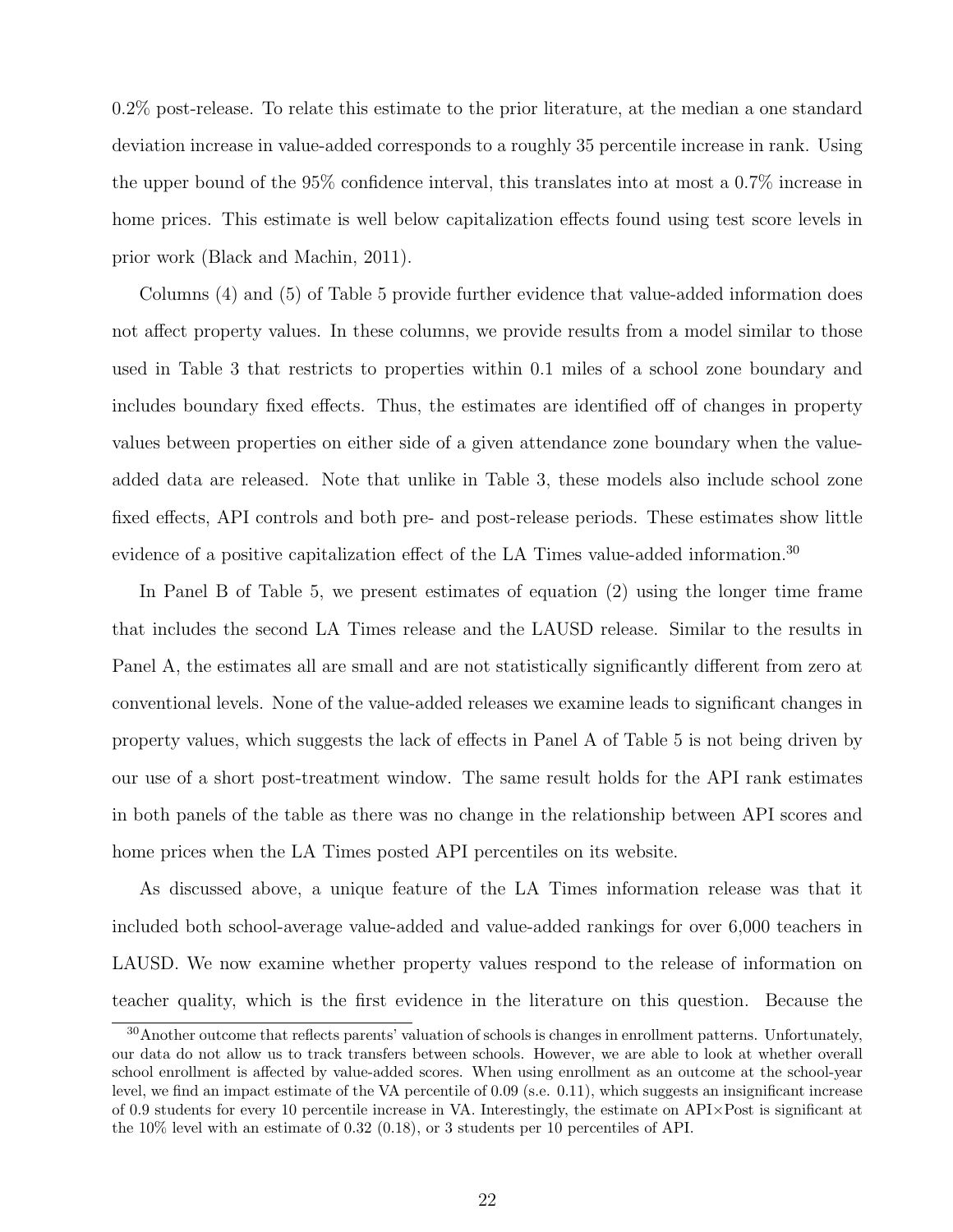extended sample provides little additional information but increases the complexity of the analysis due to multiple data releases, for simplicity we examine the capitalization of teacher quality for the first LA Times release only.

In column (1) of Table 6, we add the standard deviation of the value-added scores across teachers in each school interacted with an indicator for the post-release period. If high-quality teachers are disproportionately valued (or if low-quality teachers have a disproportionately negative valuation), then a higher standard deviation will lead to higher (lower) property values conditional on school-wide value-added. The estimate on the standard deviation of teacher value-added is positive, but it not statistically significantly different from zero. It also is small, pointing to an increase in property values of only 0.007% for a one point increase in the standard deviation of teacher value-added rank.

In column (2), we interact the proportion of teachers in each quintile of the value-added distribution with being in the post-August 2010 period. Again, we see little evidence that having a higher proportion of teachers with high value-added leads to higher property values, nor does a high proportion of low VA teachers reduce property values. Aside from the 3*rd* quintile estimate, the coefficients all are positive, but they are small: moving 10% of the teachers from the bottom to the top quintile would increase property values by 0.1%. Because the distribution of teacher value-added within a school might be highly correlated with school value-added, in column (3) we re-estimate the teacher value-added model without controlling for school value-added. There is even less evidence that a higher proportion of high-VA teachers leads to higher property values in this specification. This result is surprising, given the strong correlation between teacher quality and student academic achievement as well as future earnings that has been shown in prior research (Rivkin, Hanushek and Kain, 2005; Rockoff, 2004; Chetty, Friedman and Rockoff, 2012b).

One potential concern with examining valuation of teacher quality at the school level is if teacher turnover is high, parents might rationally ignore this information. Although we were unable to obtain direct turnover data from the District, we collected yearly data at the school level on the size and experience of the teacher workforce from the California Longitudinal Pupil Achievement Data System (CALPADS). The data span the 2000-2001 through the 2008-2009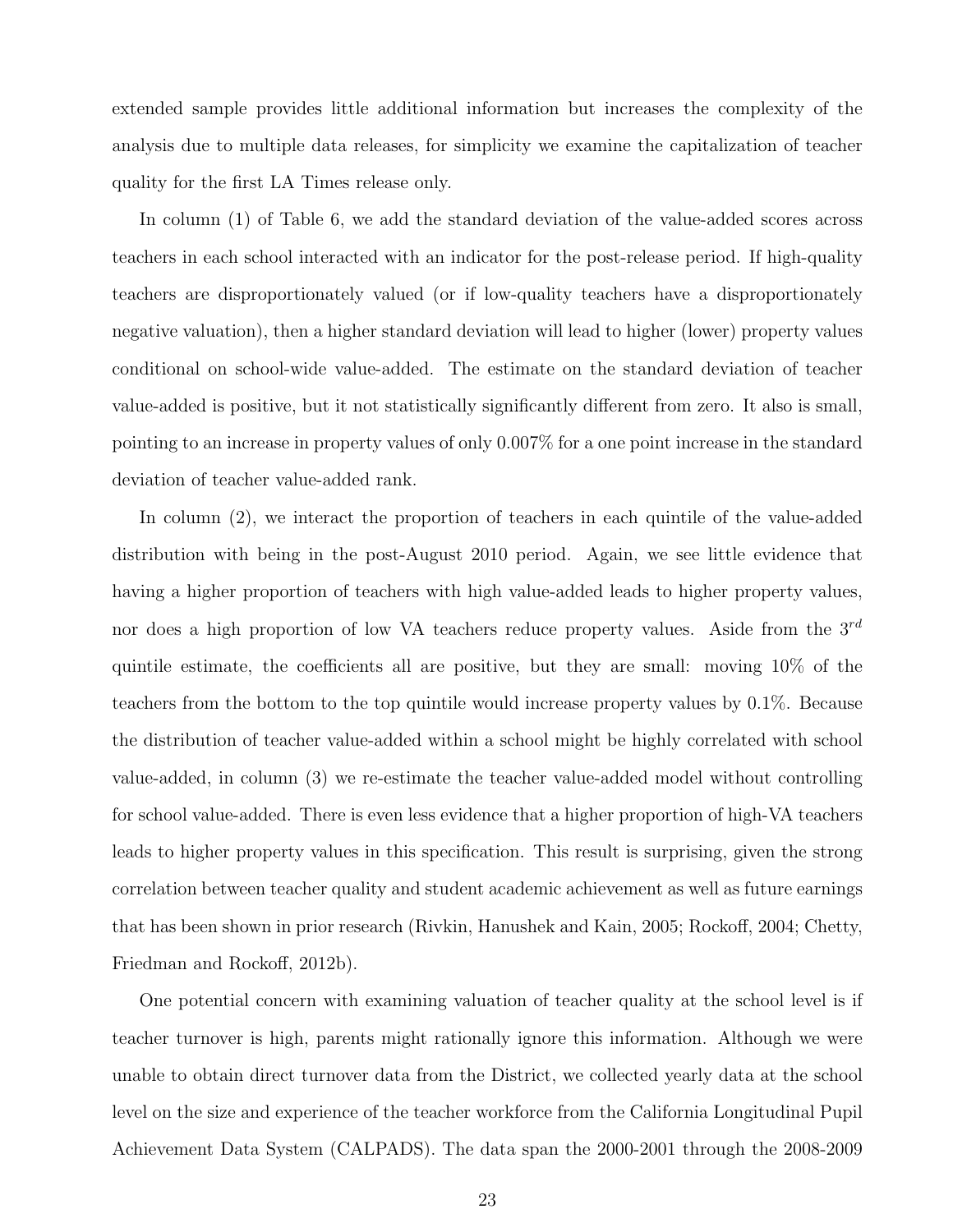school years for all elementary schools in California, and they suggest the workforce is relatively stable from year to year in LAUSD. First, the year-to-year correlation in the size of the teacher workforce is high, at 0.99. Of course, there is still turnover with exiting teachers being replaced by entering ones. However, the median elementary school in the district has only one teacher with less than one year of experience (out of 32 total teachers), which is inconsistent with large amounts of turnover. The year-to-year correlation in teacher experience is 0.93 as well, suggesting the workforce within each school is stable. Finally, we can observe the number of teachers with two years of experience, and the difference between the number of teachers with one year of experience in the prior year and the number with two years of experience in the current year is 0 for 75% of schools. Thus, even among less-experienced teachers there is little turnover. These tabulations suggest the lack of responsiveness of housing prices to teacher value-added information is not driven by families rationally ignoring this information due to high teacher turnover.

The remaining columns of Table 6 present estimates based on some alternative modeling assumptions. In column (4), we use the school value-added quintile rank instead of the percentile rank.<sup>31</sup> This is because, as shown in Figure 1, the quintile was the most salient value-added information on the LA Times website. The results are consistent with those in Table 5. The top two quintile estimates are negative and are not significantly different from zero, and the  $2^{nd}$  and  $3^{rd}$ , while positive, also are not statistically different from zero.

Finally, if a neighborhood has fewer school choice options, it is possible there would be more capitalization of the local school's quality. To test this hypothesis, in column (4) we interact the value-added score with the number of charter schools within a one mile radius of the property. We find no evidence that the capitalization of value-added varies with the number of charter schools nearby. Results were similar using a two mile radius.

As shown in Table 2, the value-added information was largely not predictable by the set of observable school characteristics that existed prior to August 2010. However, the LA Times release occurred in a context where there was a lot of existing information about school quality in terms of observed test score levels and student composition. In Table 7, we test whether

<sup>31</sup>Appendix Table A-1 presents results from a similar specification that includes all three value-added releases.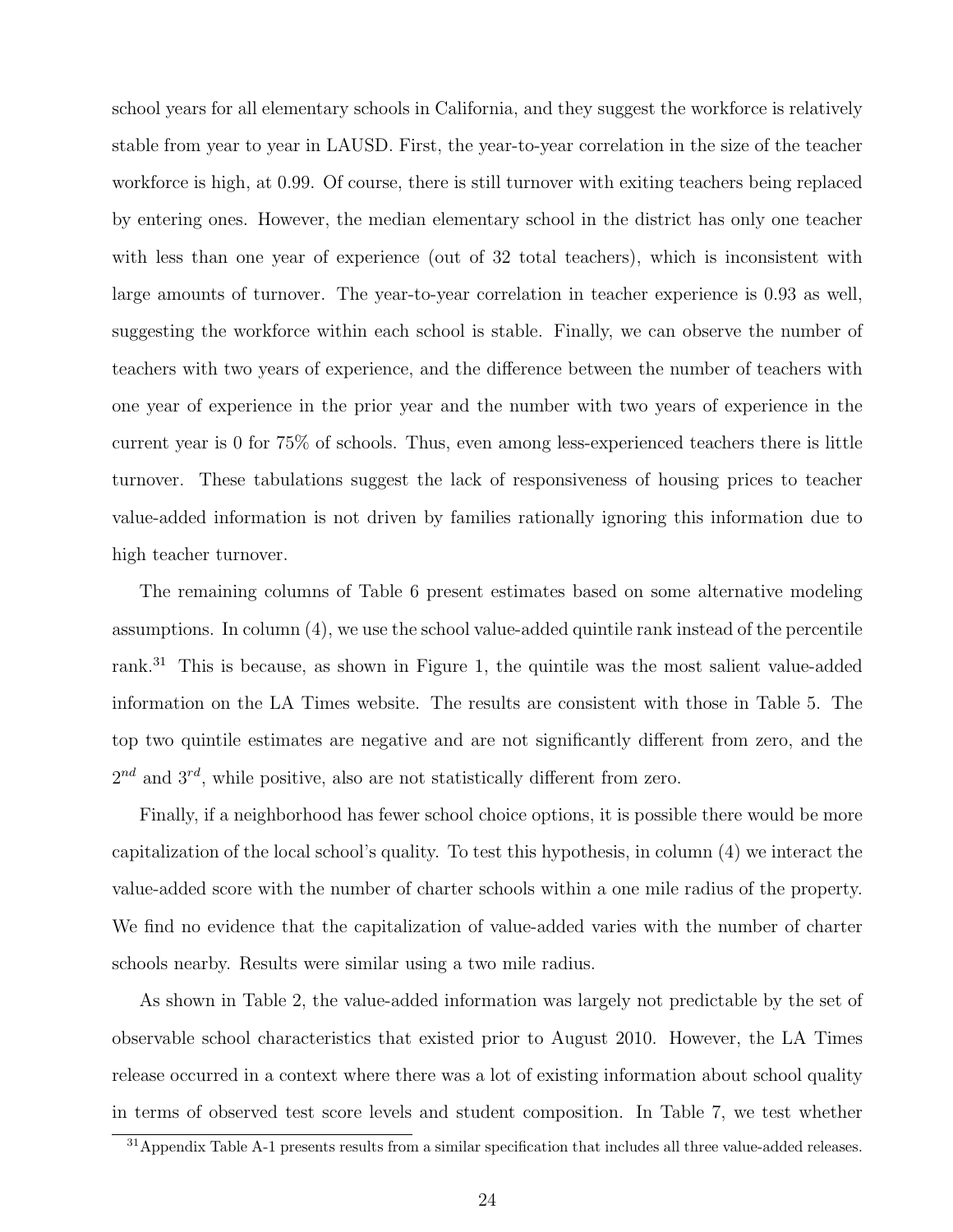the value-added information had a larger effect when it deviated more from this existing information. In column (1), we use as our deviation measure the difference between the LA Times value-added percentile rank and the API percentile rank in 2009. The estimate is negative and is not statistically significantly different from zero, suggesting that positive value-added information relative to existing API information did not increase property values.

In the subsequent columns of Table 7, we characterize existing school quality information using a factor model that includes 2009 API scores, overall and by racial/ethnic group, the racial/ethnic composition of the school, the parental education distribution of the school, and the percent of free/reduced price lunch, disabled, gifted, and English language learners. We also include two years of lags of each of these variables. This factor model thus incorporates a large set of the publicly available observable characteristics about a school in the current year and in the prior two years that a parent could use to generate beliefs about school quality. The model isolates 22 factors that explain over 85% of the variation in these variables. In column (2) of Table 6, we examine the capitalization of the difference between the LA Times value-added percentile rank and the percentile rank of the first primary factor (explaining 26% of the variance). In column (3), we combine all 22 factors by calculating the percentile rank for each factor and then taking a weighted average, where the weight is the percent of the variance explained by the factor divided by 0.85. The final column shows results that allow for the deviations from the first primary component rank and from a weighted average of all other factor ranks to have different effects on property values. In no case do we find evidence that when the LA Times value-added differs from these factor ranks property values rise post-LA Times release. These estimates indicate little support for the contention that the relative size of the information shock affected home prices.

Although there is no average effect of value-added information on property values, the extent of capitalization could vary among different types of schools or among different populations.<sup>32</sup> We now turn to an examination of several potential sources of heterogeneity in value-added

 $32$ In Online Appendix Table A-2, we also redefined the treatment to be value-added rank among schools within 2, 4, 6, 8 or 10 miles in order to account for the fact that school choice markets may be highly localized. We also match schools to demographically-similar schools and examine the effect of relative rank amongst these similar school types. None of these estimates indicate an effect of value-added information on property values.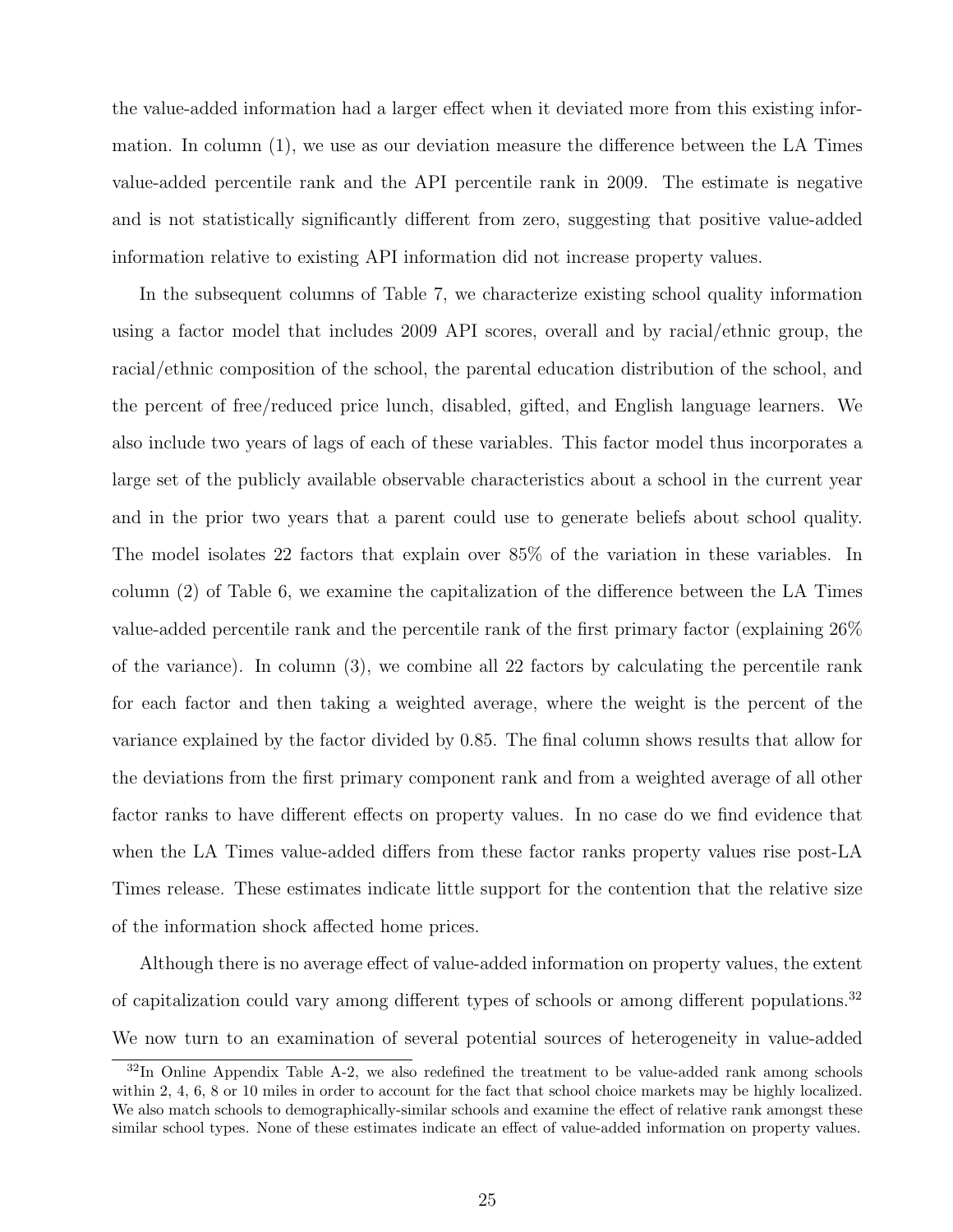capitalization. In Figure 6, we present estimates broken down by observable characteristics of the school: 2009 within-LAUSD API quintile, median pre-release home price quintile, percent free and reduced price lunch, percent black, percent Hispanic, and percent white. Although the precision of the estimates varies somewhat, the point estimates are universally small in absolute value and are only statistically significantly different from zero at the five percent level in two cases (out of 45 estimates).

Nonetheless, the estimates in the second panel do show a small but notable negative gradient in prior house prices, suggesting that lower-priced neighborhoods are more affected by valueadded. Percent free/reduced-price lunch and percent Hispanic show similar patterns, although the estimates are not statistically significantly different from each other. Given that all three of these measures are correlated with socioeconomic status, these figures provide suggestive evidence that - to the extent the value-added scores are capitalized - the impact is larger in lower-income neighborhoods.

#### **6.2 Robustness Checks**

The last row of Figure 6 provides insight into two potential criticisms of using housing prices as our outcome measure. The first panel addresses concerns that many neighborhoods in Los Angeles have high rates of private schooling and thus are likely to be less sensitive to the quality of the local public school. We show estimates that are interacted with the private schooling rate in the Census tract of each property from the American Communities Survey. The mean private schooling rate in our sample is 20%, with a standard deviation of 31%. The estimates show little difference in capitalization by private schooling rate. In the second panel of the last row, we measure variation by owner-occupancy rates, also calculated from the ACS. The concern here is that in neighborhoods with low owner-occupancy rates, sale prices may be less sensitive to school quality. The mean of this measure is 50*.*1%, with a standard deviation of 23*.*3%. Once again, we see little evidence of heterogeneity along this margin.

Table 8 provides a series of additional robustness checks in order to assess the fragility of our results with respect to several modeling assumptions.<sup>33</sup> In column  $(1)$ , we include Census

<sup>33</sup>Appendix Table A-3 provides these estimates using the full sample period and including all value-added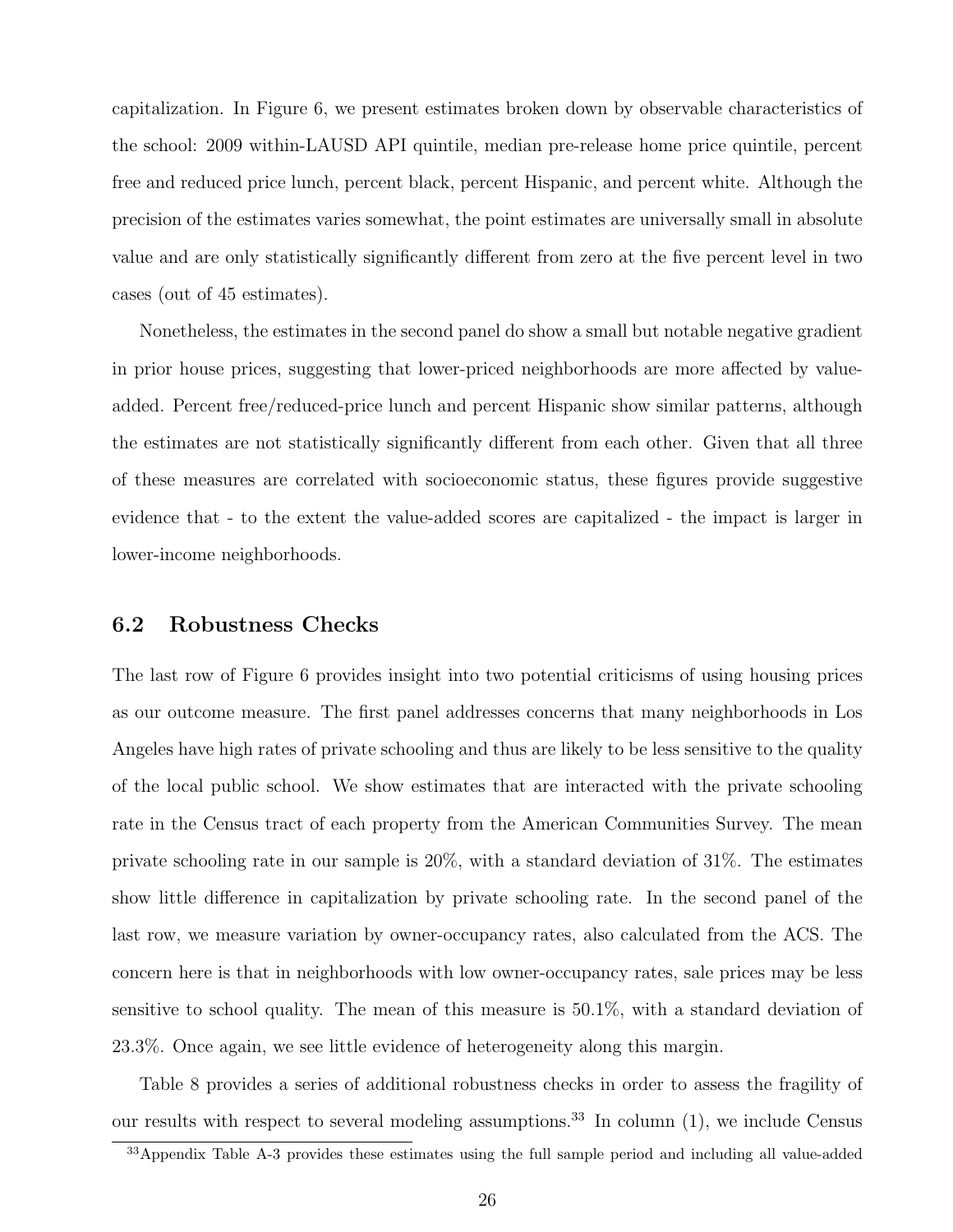tract fixed effects. Relative to the baseline estimate in column (3) of Table 5, The LA Times value-added estimate becomes even more negative. Next, we exclude the lagged API measures in case they are capturing a large amount of the value-added variation. The results are very similar to those in Table 5. In column (3), we use sale prices in levels rather than in logs. Converting the estimate to percent terms using the mean home price in Table 1 yields an almost identical result to baseline. In the next two columns, we limit to homes with less than 2 and at least 3 bedrooms, respectively, in order to better isolate homes that have children in them. The estimates do not provide any evidence of a link between value-added information and property values for these samples.

Although we impute property values for about 7% of the sales, column (6) of Table 8 shows excluding these imputed sale prices from our regression makes the value-added estimate more negative. We next exclude properties with more than 8 bedrooms in column (7), which either are very large homes or are multiple unit dwellings. We alternatively exclude properties over 5,000 square feet in column (8) and drop multiple unit properties in column (9). For each of these cases, the estimates are quantitatively and qualitatively similar to our baseline results. In column (10), we allow for there to be a 3 month lag between when the information is released and when it impacts the housing market by setting the value-added to zero in first 3 months post-release. We continue to find no effect of value-added information on property values. Taken together, the results from Table 8 suggest that our findings are not being driven by outliers, the manner in which we measure home prices, or by the timing of the treatment.<sup>34</sup> Finally in Table 8 we estimate a model that excludes *API\*Post*, which has little impact on the value-added coefficient we obtain.

releases. Results are similar to those seen in Table 8.

<sup>&</sup>lt;sup>34</sup>One additional concern is that if the housing market is not efficient, impacts might not show up until the summer when families with children are more likely to move. While we cannot test this using the restricted sample, in Online Appendix Table A-3 we provide estimates using the full sample restricted only to summer months (June through August). The results for the VA estimates are similar to baseline, though interestingly the API*×*Post estimate is positive and significant.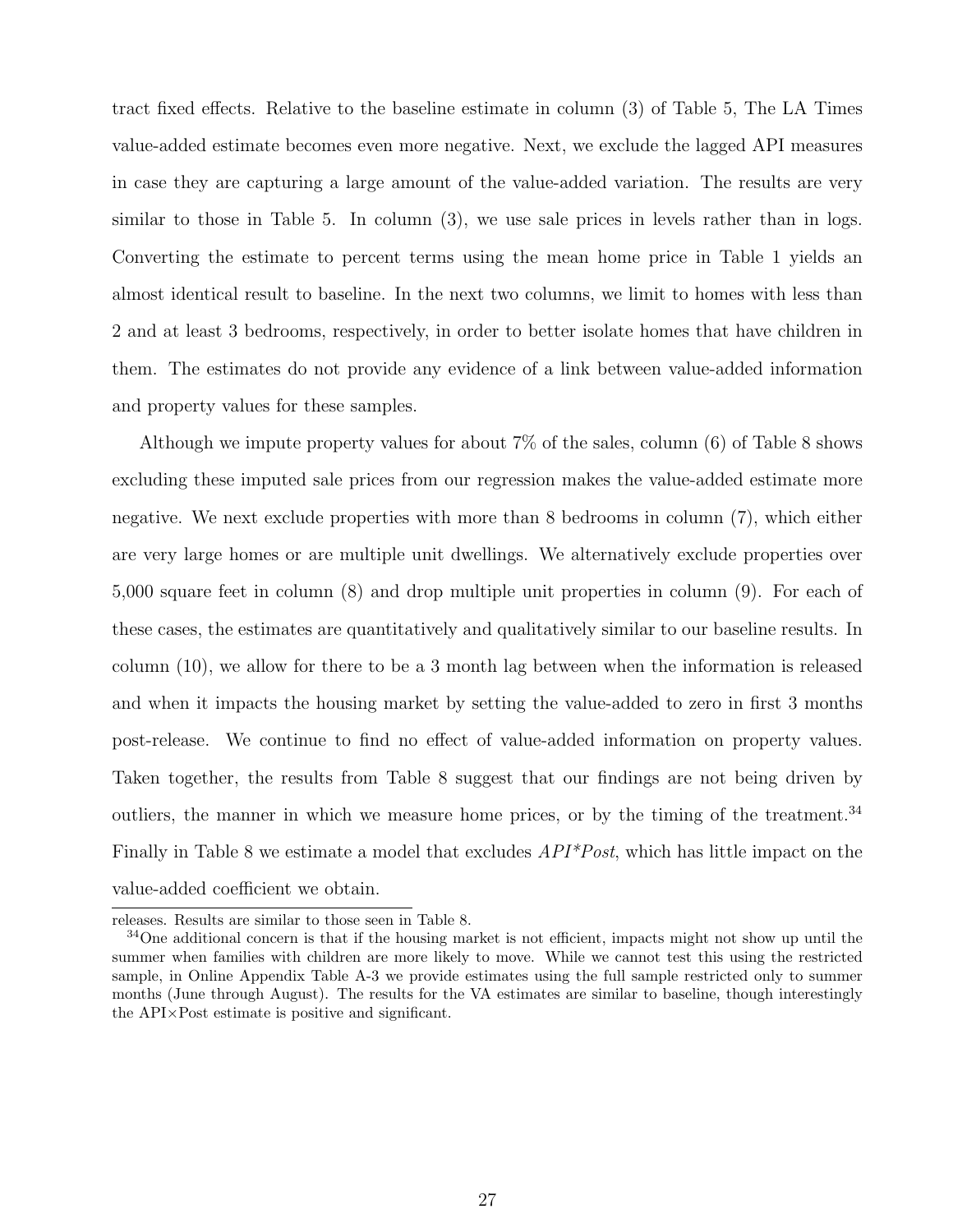### **7 Alternative Mechanisms**

Our preferred interpretation of the results is that homeowners place, at most, a negligible valuation on value-added information as currently constructed. A likely reason for this non-response is that parents do not understand how to interpret the value-added information provided due to the controversy surrounding it and the statistical complexity involved, which causes them to ignore the information. Since value-added models, by design, seek to measure school and teacher contributions to learning, the results presented thus far also are consistent with this aspect of school quality not being highly valued on the margin. However, there are several other possible mechanisms that could drive our results. In this section, we discuss these alternative mechanisms and provide evidence that our preferred interpretation of the empirical results is most consistent with the data.

First, as discussed above, our analysis takes place in a time period just after an historic housing market decline that was accompanied by significant rigidities in the housing market. It could be the case that such rigidities affect the capitalization of new information. If so, our estimates still would identify the effect of the LA Times and LAUSD information releases, but the external validity of our results would be more limited. We note that, to our knowledge, there currently is no evidence in the literature that capitalization is responsive to housing market rigidities. In addition, it is possible that when home prices decline, people become more sensitive to the characteristics of the home they are purchasing because concerns about resale value may be more salient.

Nonetheless, trends in home prices in LA suggest that the market was not especially rigid. First, we note that the most severe problems in the Southern California housing market were in the "Inland Empire" region far to the east of Los Angeles. Second, the Case-Shiller Home Price Index for Greater Los Angeles shows that housing prices in Los Angeles reached their trough in mid 2009 and had increased 9% by the time of the release in September 2010. Afterwards, prices remained roughly steady through our study period.<sup>35</sup> Further, news reports at the time

 $^{35}\rm{These}$  housing price data were retrieved from http://www.nytimes.com/interactive/2011/05/31/business/economy/caseshiller-index.html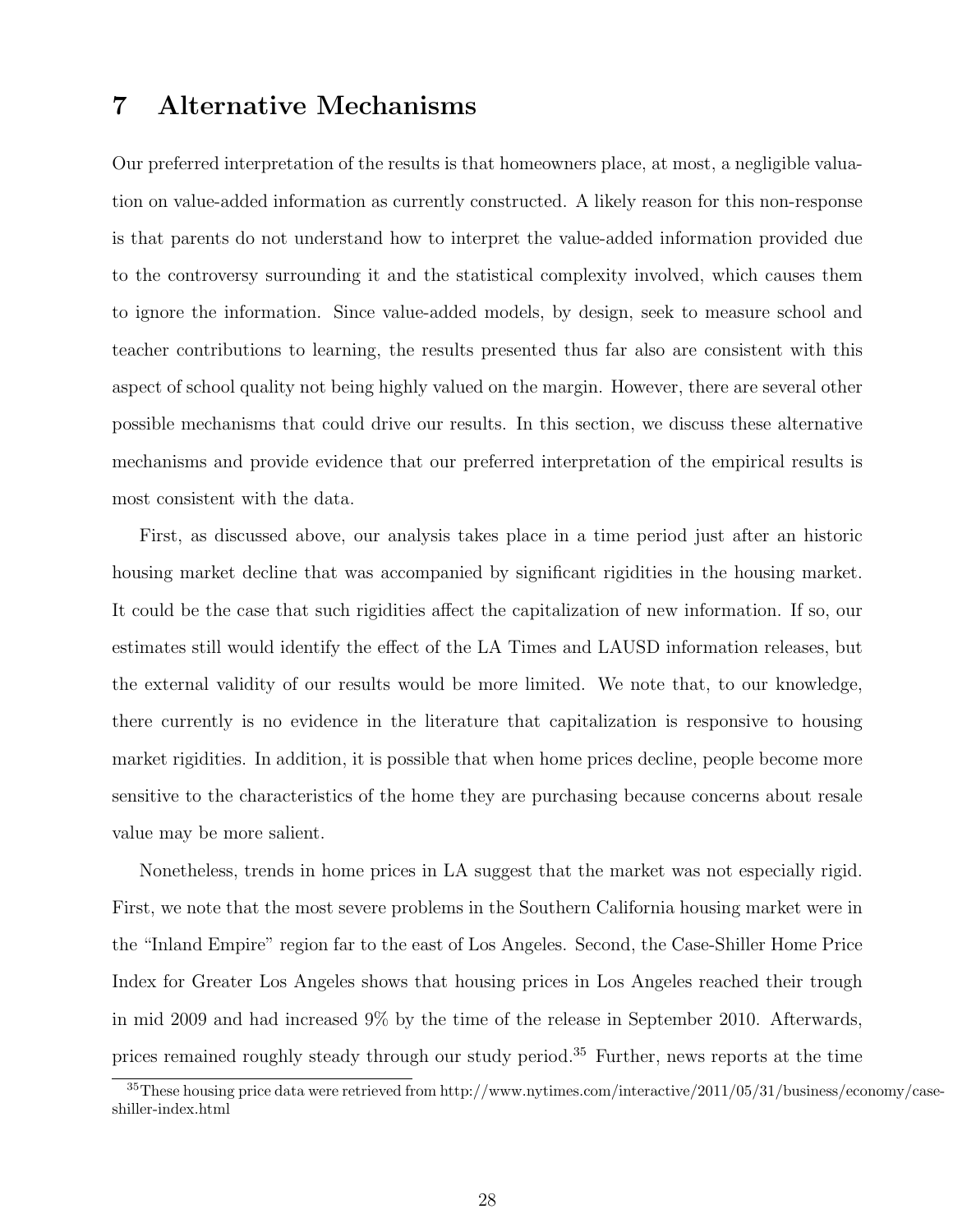indicated that the housing market was recovering.<sup>36</sup> Our own data confirm these reports and the Case-Shiller index. Figure 7 plots quarterly sales and median sale prices in LAUSD using LACAO sale price data. For sale prices we see that the peak occurs in 2007Q2 and the trough in 2009Q1. By the time of the VA release, sale prices had been stable for over a year. Further, we can see from the figure that while the number of sales fell markedly from 2006Q2 through 2008Q1, by 2009Q2 they had recovered to pre-collapse levels. Thus, the entirety of our analysis period occurs after the housing market in LAUSD had stabilized. We also have estimated models that include interactions between value-added rank and housing price changes from 2007 to 2009, which reflect the degree to which different areas in LAUSD were affected by the housing market downturn. We find no evidence of different effects by the size of price declines during the bust, which is inconsistent with housing market rigidities biasing our estimates.

Another important piece of evidence that our results are unlikely to be due to housing market rigidities is from the results in Table 3 that show API scores are highly valued by the housing market in this time period and that the magnitude of these effects is consistent with other research. So LA during our study period does not appear to be less responsive to school quality in general than has been found in prior research in other locations.

Second, it is possible that parents and homeowners dismiss the value-added information because they received several, often conflicting pieces of information regarding value-added rank. This scenario is inconsistent with the lack of an effect of value-added information prior to the second value-added release, though. In this period, there was no conflicting information, and prior work has shown school quality information shocks affect property values in the very short run. Further, Table 9 shows direct evidence that the multiple doses of information is unlikely to be a primary driver of our results. In column (1), we include an indicator for whether the 1*st* LA Times VA quintile and the LAUSD quintile are in the same quintile, as well as interactions between this indicator and both the LA Times and LAUSD VA percentiles. If conflicting information is affecting capitalization of the value-added release, then these interactions should be positive as parents should value this information more when it is consistent. However, we

<sup>36</sup>See, for example, *Los Angeles Times* on May 19, 2010; *Orange County Register* on July 27, 2010; and *Los Angeles Times* on July 13, 2011.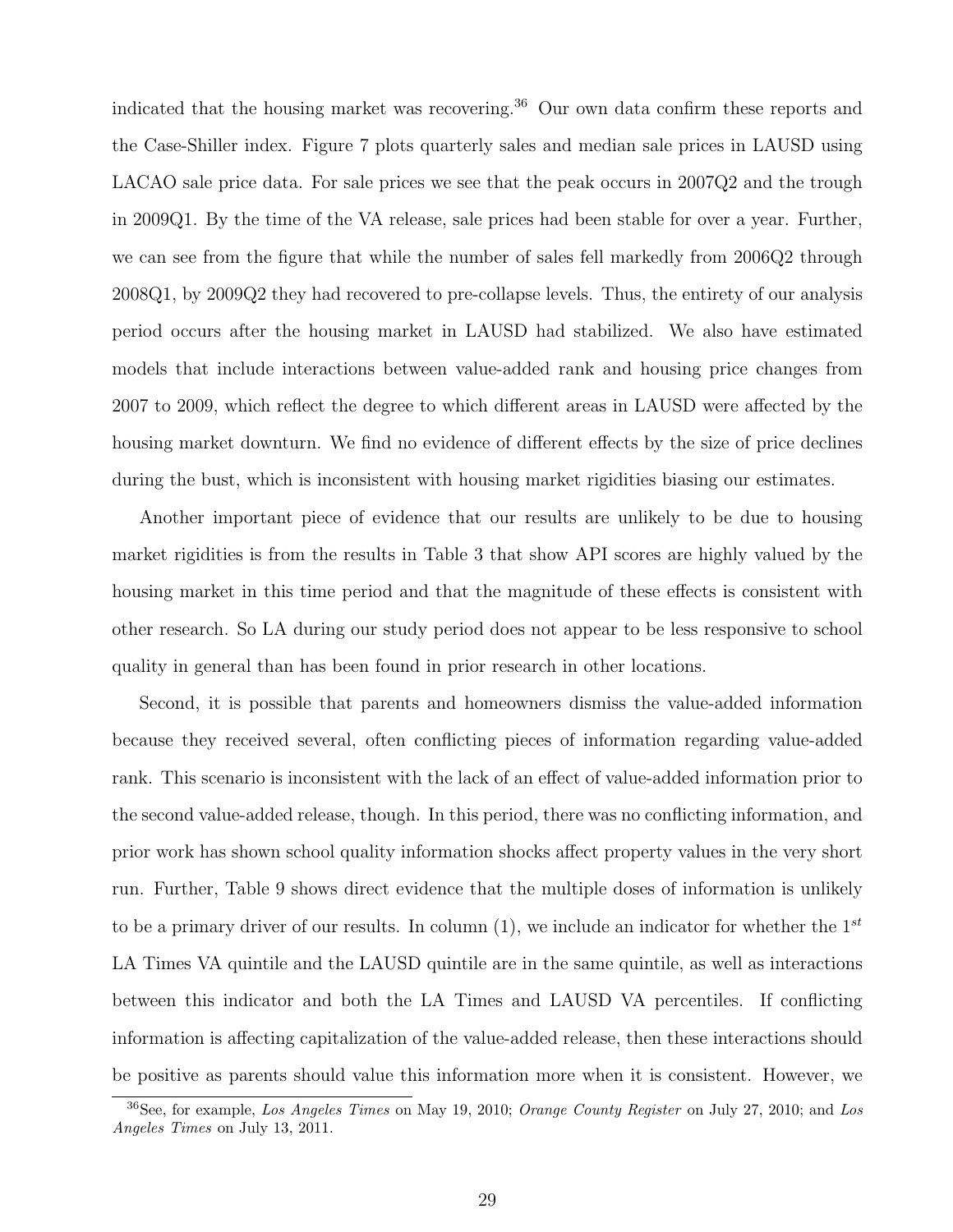see no evidence that higher value-added rank led to higher home prices even when the measures agree. In column (2), we repeat this exercise using all three measures. Although noisy, the estimates still do not point to homeowners valuing this information in the cases in which the value-added ranks tell a consistent story.

Another concern is that the value-added data are based off of historical information - the calculations published in the LA Times use data from 2002-2003 through 2008-2009. Using this longer time span of data has the benefit of making the value-added estimates more stable and reliable, but if schools are changing rapidly, then the yearly API scores might be a better contemporaneous measure of school quality than value-added. However, there is very little evidence that schools are changing rapidly over time, at least as measured by API scores. An ANOVA analysis shows the intra-school correlation in API rank to be 0.93, and the standard deviation within a school is only 9 percentiles (versus 32 percentiles overall). Even when the first and second LA Times value-added rankings disagree, there is no evidence that this is reflective of a trend in achievement. If we split schools into quartiles by the difference between their first and second LA Times value-added percentile, the trend in API scores across the quartiles from 2006 to 2010 are identical. Furthermore, our estimates of the impact of valueadded information are very similar across these quartiles.<sup>37</sup> We also note that the LAUSD data are based off of one year change in student performance. While this feature makes them much more noisy, if the data lags associated with the LA Times estimates made them irrelevant for housing prices, there still should have been a capitalization effect of the LAUSD value-added information. Together, these pieces of evidence suggest that the lagged data used in the LA Times VA measures are not the reason the housing market does not respond to this information.

A related issue is that school zones themselves may be changing too frequently for school quality information to be capitalized. Our boundary fixed-effects results for API in Table 3 indicate that this is unlikely to be true as that measure does appear to be capitalized. In addition, using school zone maps for 2002-03 constructed by the LA County Emergency Operations Center <sup>38</sup> we check how often a given property sold in our data would have been

<sup>&</sup>lt;sup>37</sup>These estimates are available upon request.

<sup>38</sup>These maps can be found at http://egis3.lacounty.gov/dataportal/2011/11/30/elementary-middle-andhigh-school-attendance-areas-2002/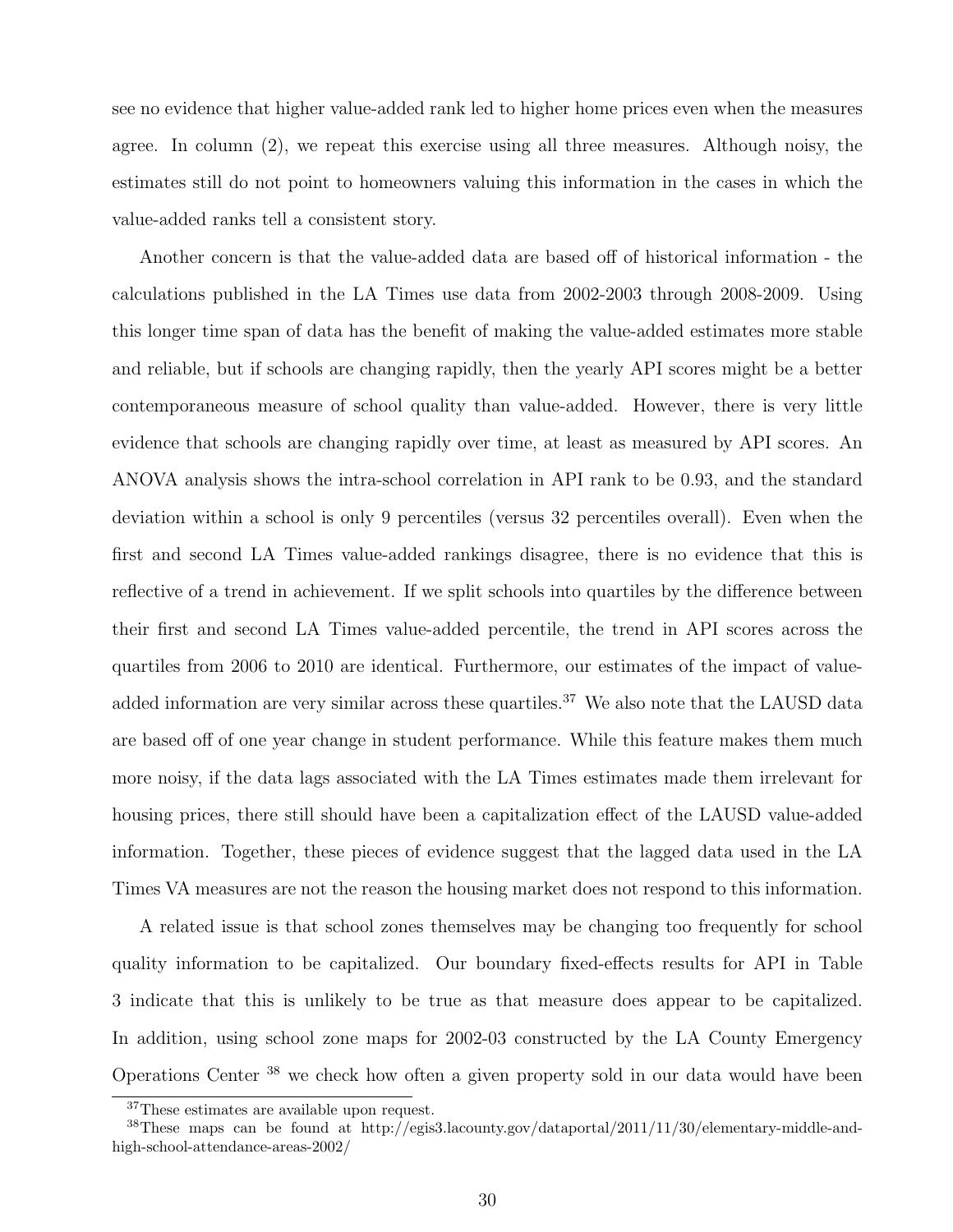in a different school had that property been sold in the 2002-03 school-year. Between 2002-03 and 2011-12, less than 5% of properties changed school zones. If we separate these rates by the 2011-12 school's LA Times VA quintile, we see little difference: the switch rates range from 2% to 6%. Thus, school zones during this period were relatively stable.

Finally, as discussed above, low salience of the value-added release information could preclude markets from reacting. However, as documented in Section 2, coverage of these releases was extensive and pervasive through many media outlets in LA at the time. The unfortunate suicide by a teacher in reaction to her value-added rank only intensified this media coverage. That Figlio and Lucas (2004) find large capitalization effects of school information in a time period in which information was more difficult to access and in an environment where the information received less press attention suggests our results are not being driven by low salience of the value-added information.

### **8 Conclusion**

School districts across the country have begun to use value-added methodologies to evaluate teachers and schools. Although only a few large districts have released these results publicly, it is likely that more will in the future. Thus, it is important to understand whether and how this information is valued by local residents. This is particularly important because recent evidence suggests parents *should* value this information, as value-added has large positive effects on future student outcomes (Chetty, Friedman and Rockoff, 2012b). Furthermore, valueadded measures provide information about school quality that is less correlated with the school demographic makeup than are test score levels. Identifying how value-added information in particular is capitalized into housing prices therefore can lend new insight into the valuation of school quality that research focusing on test score levels as a school quality measure cannot.

This paper is the first to examine how publicly released school and teacher value-added information is capitalized into property values in the US. We exploit a series of information releases about value-added by the Los Angeles Times and the Los Angeles Unified School District, which provided local residents with value-added rankings of all elementary schools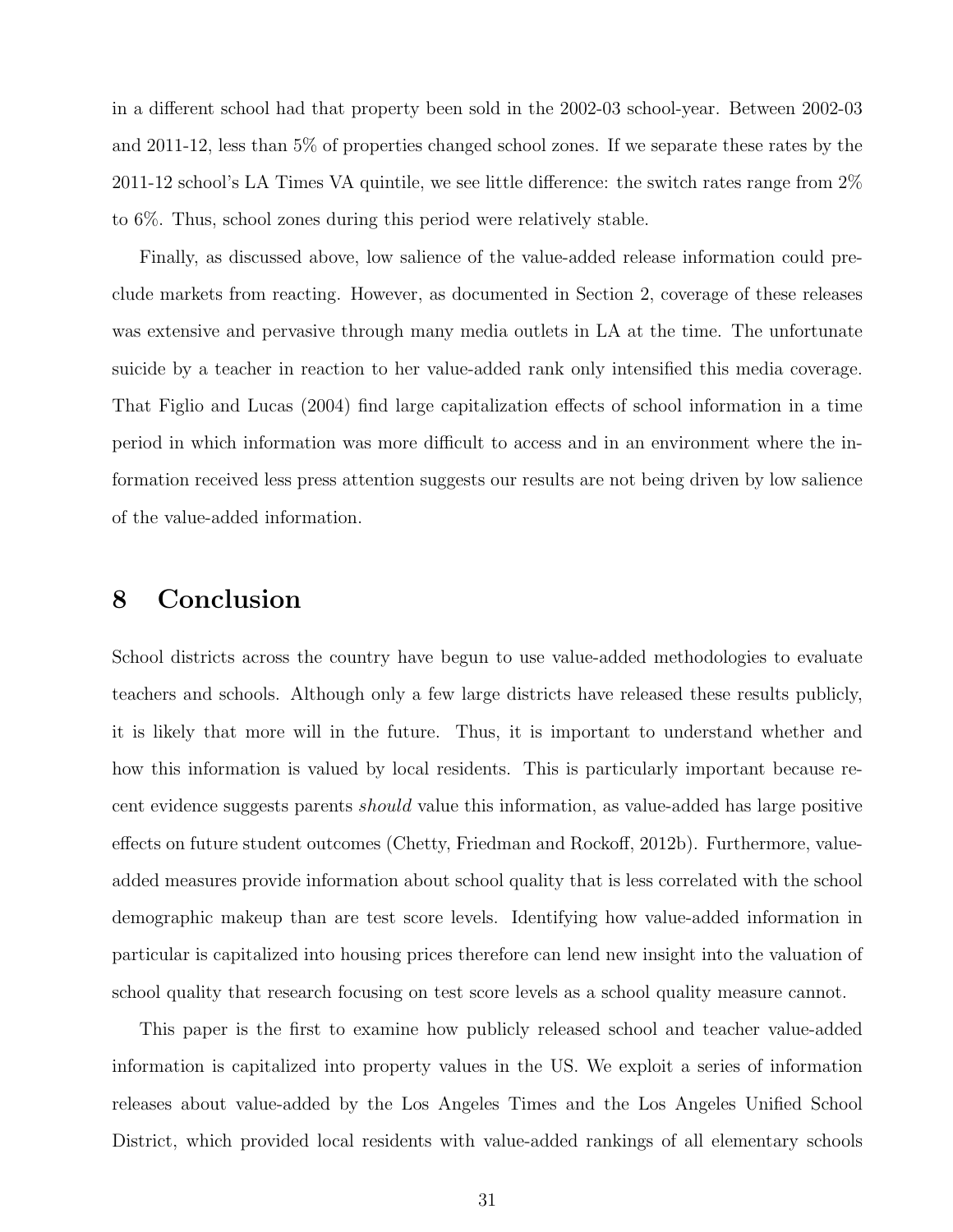and over 6,000 teachers in the LA Unified School District. Using housing sales data from the LA County Assessor's Office, we estimate difference-in-differences models that show how home prices change as a function of value-added after each data release. Across myriad specifications and variations in modeling choices and data assumptions, we show that property values do not respond to released value-added information. Our estimates are sufficiently precise to rule out all but very small positive effects on average. However, using boundary fixed-effects methods, we find that achievement differences across schools are capitalized into home prices, which indicates that school quality as measured by test scores is valued by Los Angeles residents.

Unique to our study in the school valuation literature is the ability to examine home price effects based on teacher quality information. Similar to the school-level results, though, we find that property values are unresponsive to the within-school variance in teacher value-added. Nonetheless, we do find suggestive, but statistically insignificant, evidence that the impact of value-added on housing prices has a negative gradient with SES.

Our estimates differ substantially from previous work on school valuation that uses test score levels as a measure of school quality. This literature typically has found an effect on the order of 2 to 5 percent higher housing prices for each standard deviation increase in test scores (Black, 1999; Bayer, Ferrreira and McMillan, 2007; Gibbons, Machin and Silva, 2009). Nonetheless, previous work examining how property values respond to researcher-calculated school value-added or changes in school test scores have findings similar to our own (Black and Machin, 2011), but those studies are distinct from ours as they implicitly assume that home buyers make the same calculations from available data. The fact that property values do not respond to these school quality measures could be due to a lack of awareness of this information.

The previous analysis most similar to this paper is Figlio and Lucas (2004), which examines the effect of property values from the public release of "school report cards." They find releasing this information leads to large property value increases in the higher-performing districts. There are several potential explanations for why our results differ from theirs. First, the school report cards in their study are based on test score levels, which are highly correlated with other aspects of schools, such as demographic composition. Even though demographic data were already available to the public, property values may be responding to the repackaging of that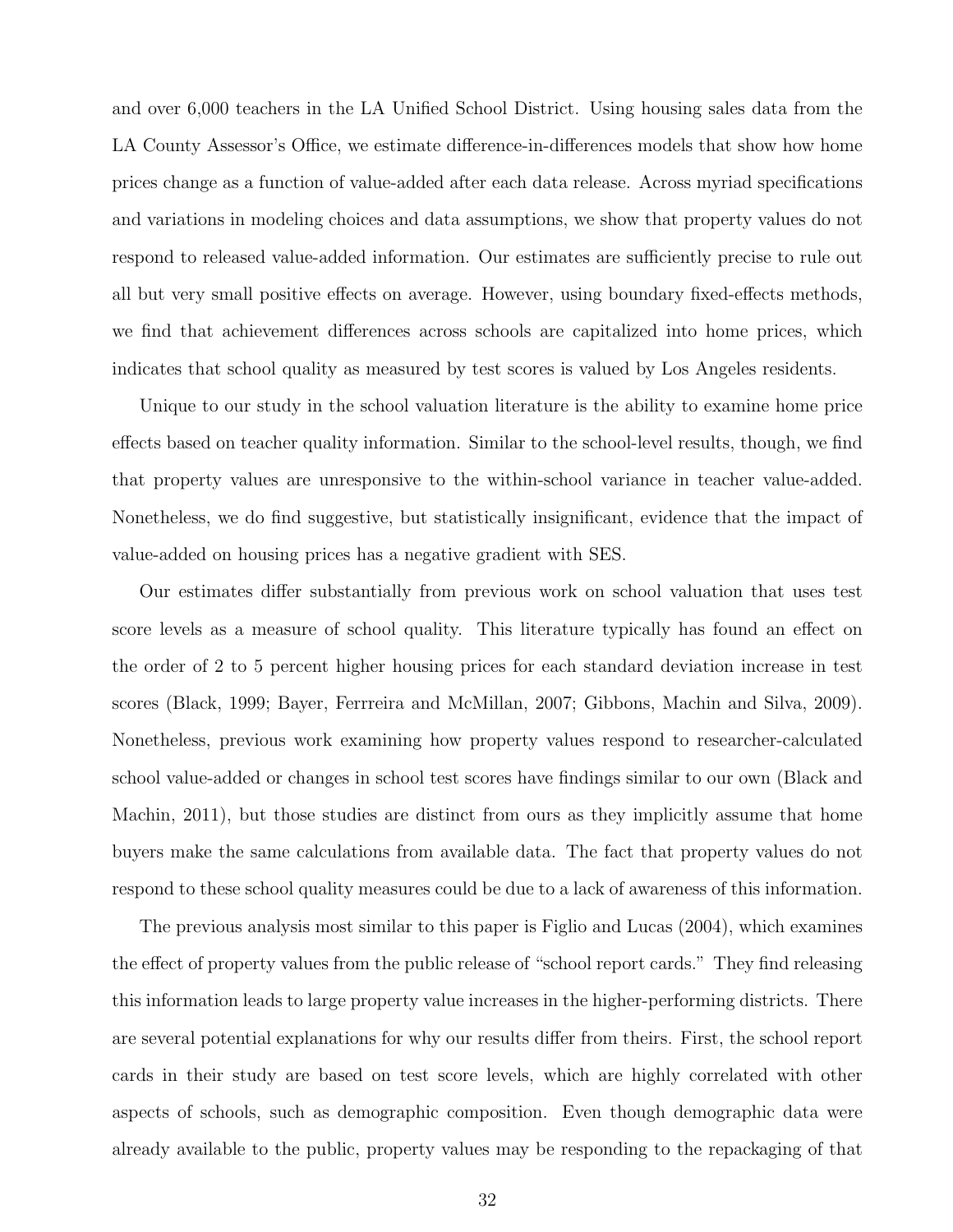information into a simple and intuitive form rather than what the public perceived to be the school's quality, *per se*. Second, the type of information contained in the Florida school report cards already was available to LAUSD residents in the form of API scores. The value-added information releases we study provide school quality data on top of this pre-existing information.

That we find no effect of school or teacher value-added information on home prices suggests these school quality measures as they are currently constructed are not valued by local residents, at least on the margin. A central lesson from our results is that clear presentation of complex information may not be enough to induce people to respond to information, even when the information provides valid estimates of school quality. Our analysis indicates that simply providing parents with value-added information is not sufficient, even when it is supplied by an independent third party. As value-added information becomes an increasingly common aspect of the educational environment, it is important to consider how to provide parents and community members with this information in a way that allows them to use it effectively while making educational decisions for their children.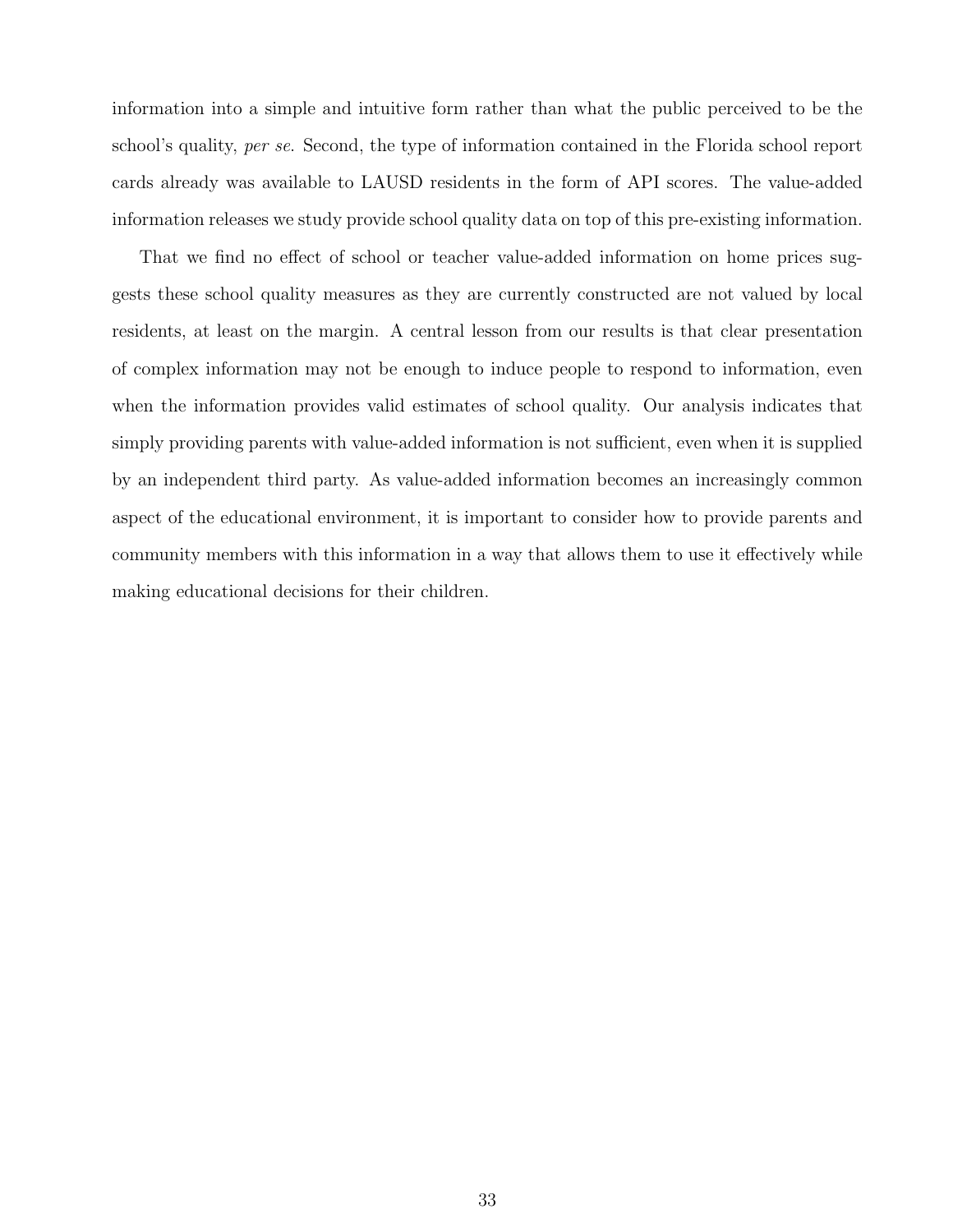### **References**

- [1] Bayer, Patrick, Fernando Ferreira and Robert McMillan. 2007. "A Unified Framework for Measuring Preferences for Schools and Neighborhoods." *Journal of Political Economy* 115(4): 588-638.
- [2] Black, Sandra. 1999. "Do Better Schools Matter? Parental Valuation of Elementary Education." *Quarterly Journal of Economics* 114(2): 577-599.
- [3] Black, Sandra E. and Stephen Machin. 2011. "Housing Valuations of School Performance" in Eric A. Hanushek, Stephen Machin and Ludger Woessmann (Eds.) *Handbook of the Economics of Education, Volume 3*. North-Holland: Amsterdam.
- [4] Brasington, David M. 1999. "Which Measures of School Quality Does the Housing Market Value?" *Journal of Real Estate Research* 118(3): 395-413.
- [5] Brasington, David and Donald R. Haurin. 2006. "Educational Outcomes and House Values: A Test of the Value Added Approach." *Journal of Regional Science* 46(2): 245268.
- [6] Buddin, Richard. 2010. "How Effective are Los Angeles Elementary Teachers and Schools?" MPRA Working Paper No. 27366: http://mpra.ub.uni-muenchen.de/27366/.
- [7] Buddin, Richard. 2011. "Measuring Teacher and School Effectiveness at Improving Student Achievement in Los Anageles Elementary Schools." Available at http://documents.latimes.com/buddin-white-paper-20110507/.
- [8] Chetty, Raj, John N. Friedman and Jonah E. Rockoff. 2011. "The Long-Term Impacts of Teachers: Teacher Value-Added and Student Outcomes in Adulthood." NBER Working Paper No. 17699.
- [9] Cellini, Stephanie Riegg, Fernando Ferreira and Jesse Rothstein. 2010. "The Value of School Facility Investments: Evidence from a Dynamic Regression Discontinuity Design." *The Quarterly Journal of Economics* 125(1): 215-261.
- [10] Cullen, Julie Berry, Brian A. Jacob and Steven Levitt. 2006. "The Effect of School Choice on Participants: Evidence from Randomized Lotteries." *Econometrica* 74(5): 1191-1230.
- [11] Davidoff, Ian and Andrew Leigh. 2008. "How Much Do Public Schools Really Cost? Estimating the Relationship Between House Prices and School Quality." *The Economic Record* 84(265): 193-206.
- [12] Dills, Angela K. 2004. "Do Parents Value Changes in Test Scores? High Stakes Testing in Texas." *Contributions to Economic Analysis and Policy* 3(1): Article 10.
- [13] Downes, Thomas A. and Jeffrey E. Zabel. 2002. "The Impact of School Characteristics on House Prices: Chicago 1987-1991." *Journal of Urban Economics* 52(1): 1-25.
- [14] Fack, Gabrielle and Julien Grenet. 2010. "When do Better Schools Raise Housing Prices? Evidence from Paris Public and Private Schools." *Journal of Public Economics* 94(1-2): 59-77.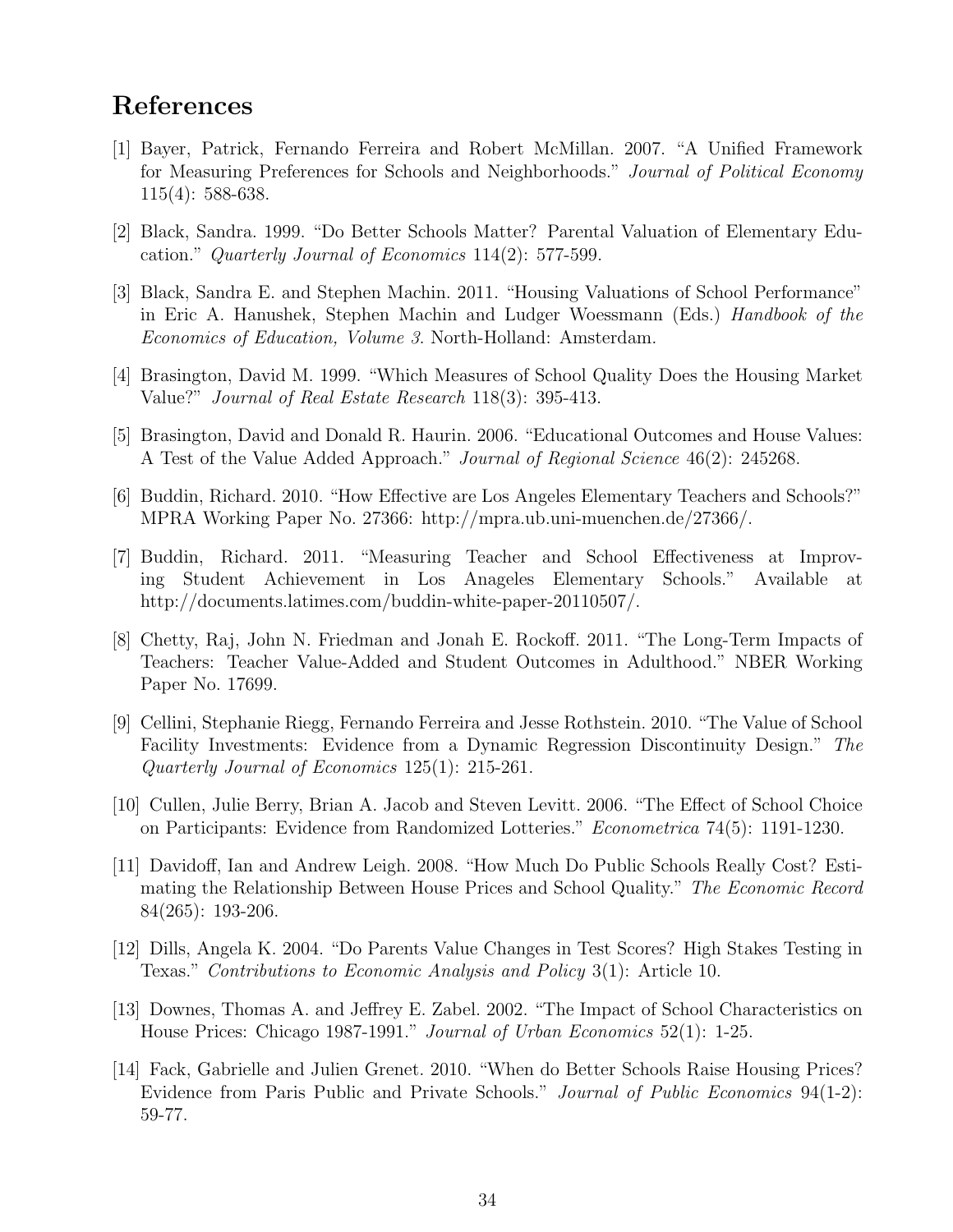- [15] Figlio, David N. and Maurice E. Lucas. 2004. "What's in a Grade? School Report Cards and the Housing Market." *American Economic Review* 94(3): 591-604.
- [16] Fiva, Jon H. and Lars J. Kirkebøen. 2011. "Information Shocks and the Dynamics of the Housing Market." *Scandinavian Journal of Economics* 113(3): 525-552.
- [17] Gibbons, Stephen, Stephen Machin and Olmo Silva. 2013. "Valuing School Quality Using Boundary Discontinuities ." *Journal of Urban Economics* 75(1): 15-28.
- [18] Gibbons, Steve and Stephen Machin. 2003. "Valuing English Primary Schools." *Journal of Urban Economics* 53(2): 197219.
- [19] Gibbons, Steve and Stephen Machin. 2006. "Paying for Primary Schools: Admissions Constraints, School Popularity or Congestion." *Economic Journal* 116(510): 7792.
- [20] Guarino, Cassandra M., Mark D. Reckase, and Jeffrey M. Wooldridge. 2012. "Can Value-Added Measures of Teacher Performance Be Trusted?" *IZA Discussion Paper No. 6602*.
- [21] Hastings, Justine, Thomas Kane and Douglas Staiger. 2010. "Heterogeneous Preferences and the Efficacy of Public School Choice." Mimeo.
- [22] Jacob, Brian and Lars Lefgren. 2007. "What Do Parents Value in Education? An Empirical Investigation of Parents' Revealed Preferences for Teachers." *Quarterly Journal of Economics* 122(4): 1603-37.
- [23] Kane, Thomas J. and Douglas O. Staiger. 2008. "Estimating Teacher Impacts on Student Achievement: An Experimental Evaluation." NBER Working Paper No. 14607.
- [24] Kane, Thomas J., Daniel F. McCaffrey, Trey Miller and Douglas O. Staiger. 2013. "Have We Identified Effective Teachers? Validating Measures of Effective Teaching Using Random Assignment." MET Project Research Paper. Available online at http://www.eric.ed.gov/PDFS/ED540959.pdf. Last Accessed 6/13/2013.
- [25] Kane, Thomas J., Stephanie K. Riegg and Douglas O. Staiger. 2006. "School Quality, Neighborhoods, and Housing Prices." *American Law and Economic Review* 8(2): 183-212.
- [26] Mizala, Alejandra and Miguel Urquiola. "School Markets: The Impact of Information Approximating Schools' Effectiveness" *Journal of Development Economics* 103: 313-335.
- [27] Nguyen-Hoang, Phuong and John Yinger. 2011. "The Capitalization of School Quality into House Values: A Review." *Journal of Housing Economics* 20: 30-48.
- [28] Rivkin, Steven G., Eric A. Hanushek and John F. Kain. 2005. "Teachers, Schools, and Academic Achievement." *Econometrica* 73(2): 417-458.
- [29] Rockoff, Jonah E. 2004. "The Impact of Individual Teachers on Student Achievement: Evidence from Panel Data." *American Economic Review Papers and Proceedings* 94(2): 247-252.
- [30] Rothstein, Jesse. 2006. "Good Principals or Good Peers? Parental Valuation of School Characteristics, Tiebout Equilibrium, and the Incentive Effects of Competition among Jurisdictions." *American Economic Review* 96(4): 1333-1350.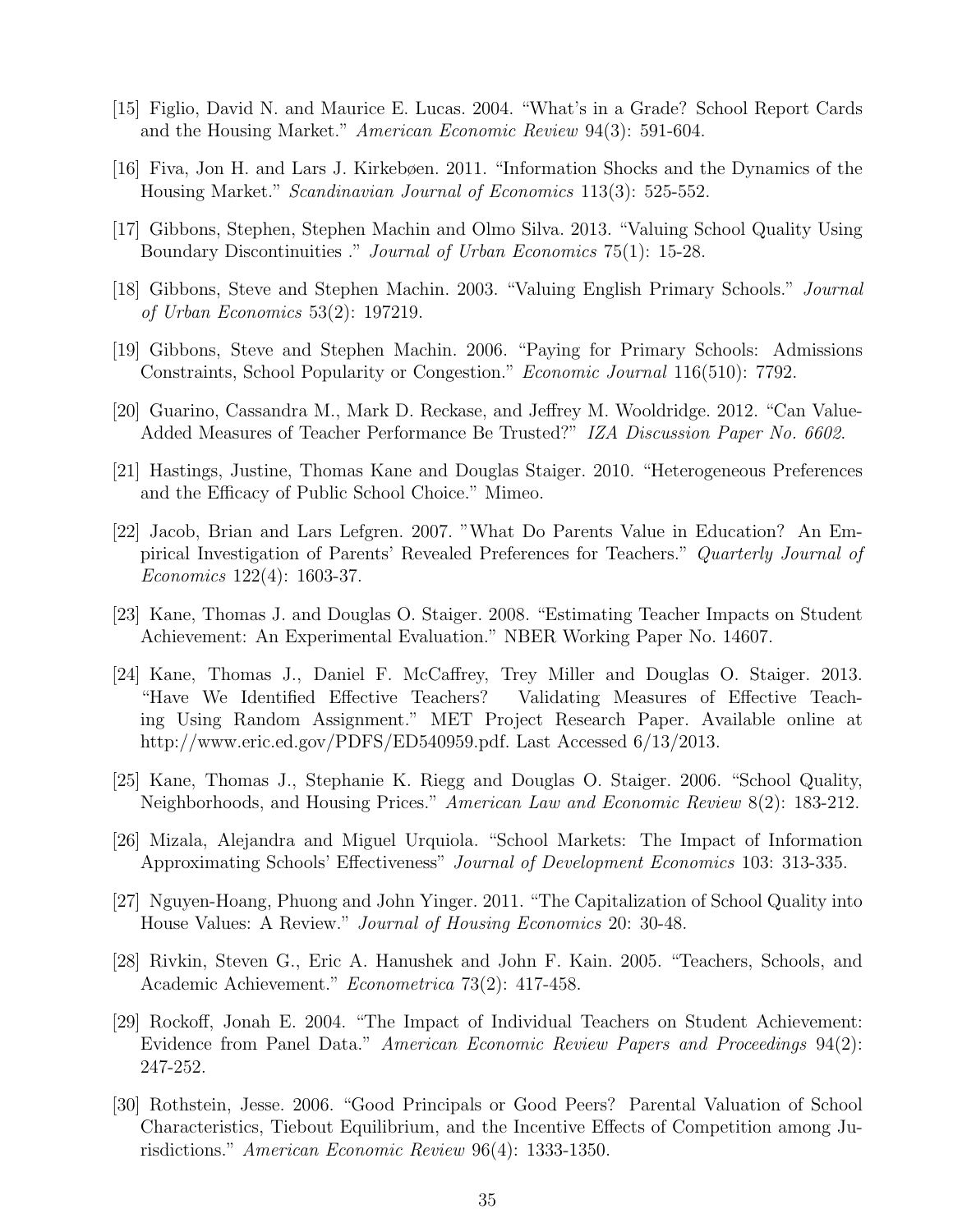- [31] Rothstein, Jesse. 2010. "Teacher Quality in Educational Production: Tracking, Decay, and Student Achievement." *Quarterly Journal of Economics* 125(1): 175-214.
- [32] Song, Jason. 2010. "Teachers Blast L.A. Times for Releasing Effectiveness Rankings." *Los Angeles Times*. August, 30.
- [33] Yinger, John. 2014. "Hedonic Markets and Sorting Equilibria: Bid-function Envelopes for Public Services and Neighborhood Amenities." Mimeo.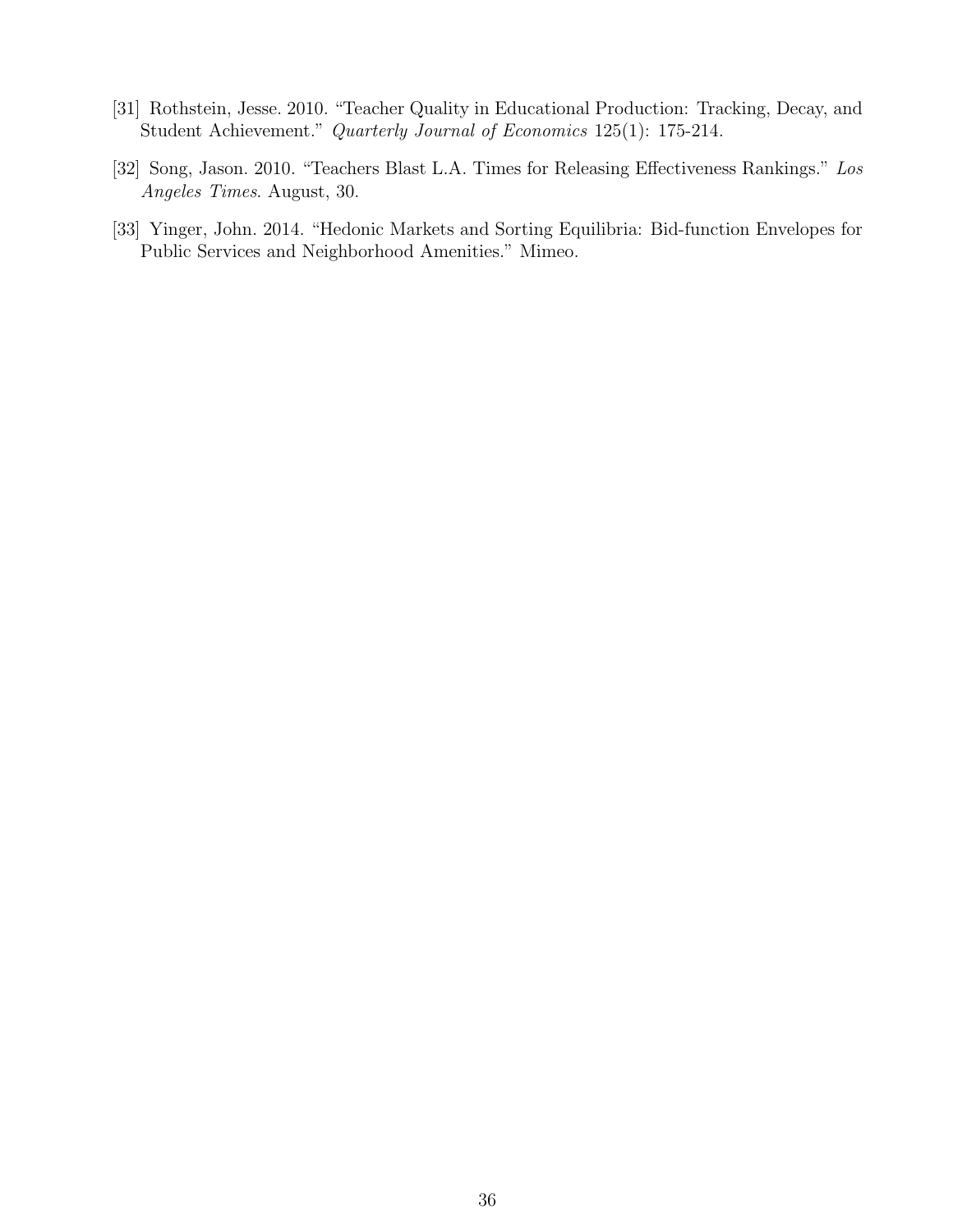**Figure 1: Example of Information Displayed in LA Times Database**

Los Angeles Teacher Ratings

## **Beckford Avenue Elementary**

19130 Tulsa St., Northridge, 91326

A less effective than average school, according to "value-added" analysis.

A school's value-added rating was based on the performance of all its students tested on the California Standards Tests in math and English. Value-added measures the collective difference between students' expected growth and actual performance and is designed to analyze what the school contributes to learning. The state's Academic Performance Index measures student achievement and is tied closely to students' advantages outside school.



### Overall student performance

The California Standards Tests rank students into five categories from "far below basic" to "advanced." The percentage of a school's students who scored "proficient" or "advanced" is shown below. The 2010 test scores, which were released in August, were not used in The Times' "valueadded" analysis and may reflect recent changes in the school's overall performance.

#### **California Standards Tests (STAR) ?**

Students scoring "proficient" or above:

2010 82.5% 74.9% 2009 84.9% 72.2% Source: 2009, 2010 state data

Learn more about test scores and demographics at Beckford Avenue Elementary using the The Times' California Schools Guide ».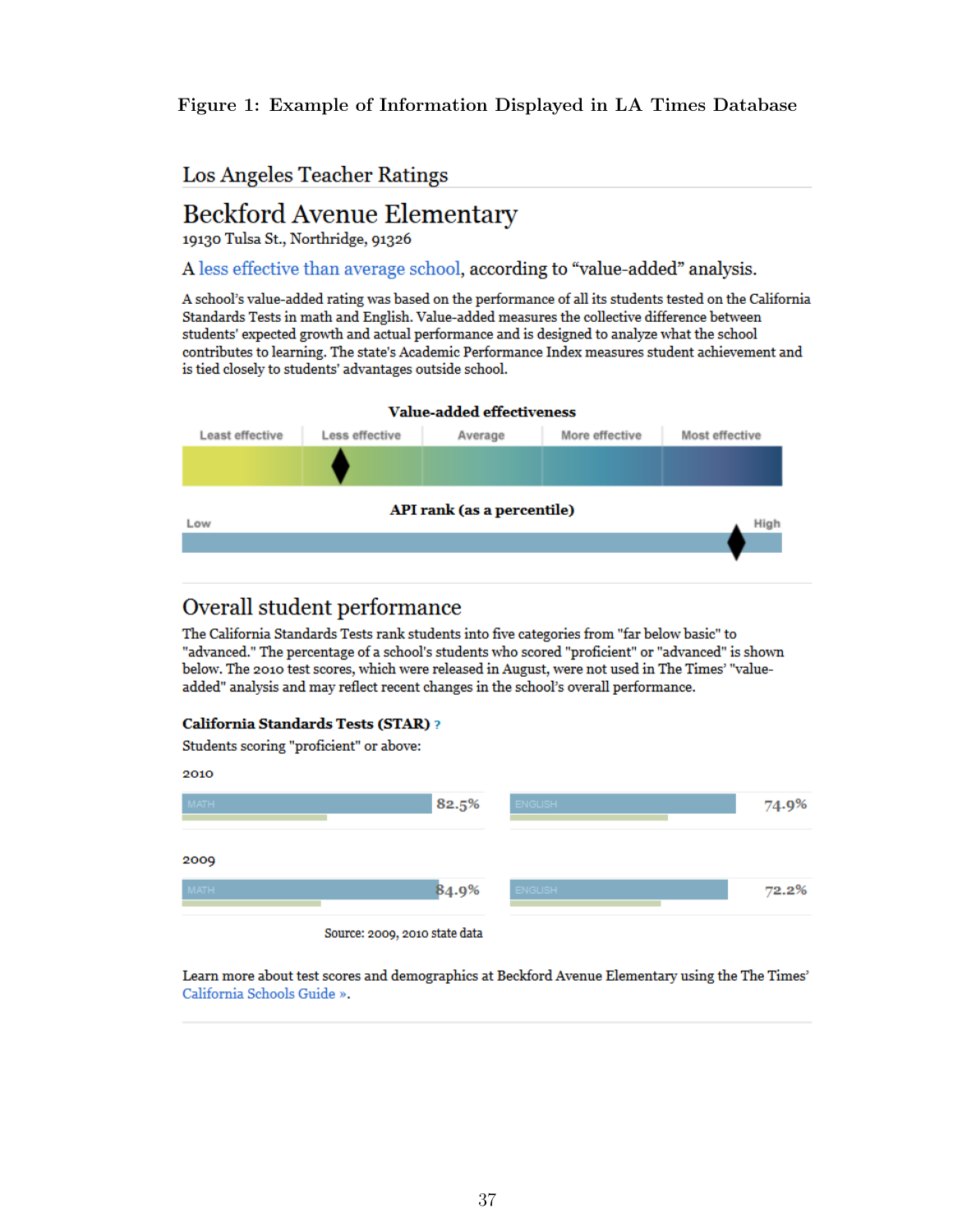Figure 2: Comparisons of the Three Value-Added Measures **Figure 2: Comparisons of the Three Value-Added Measures**



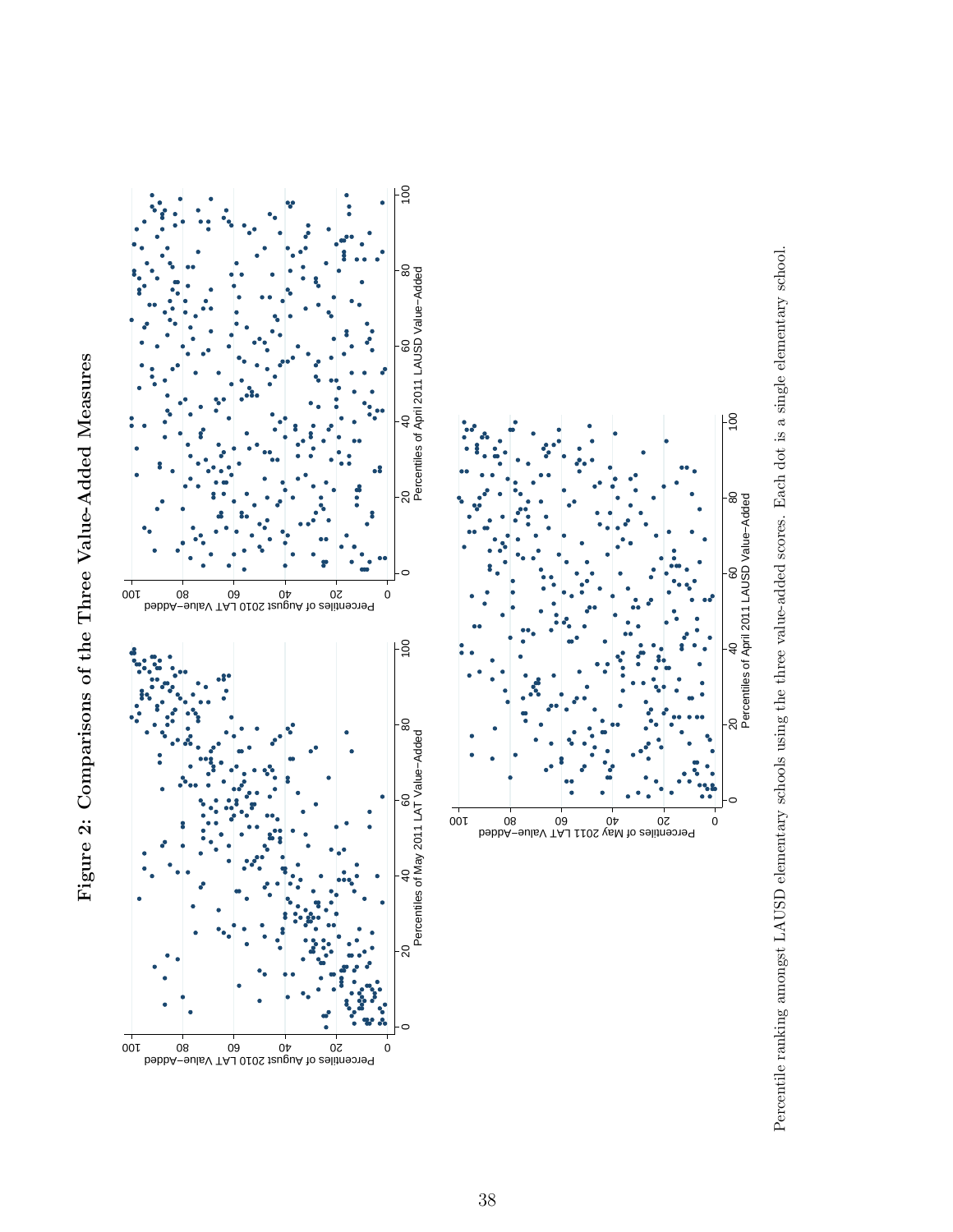

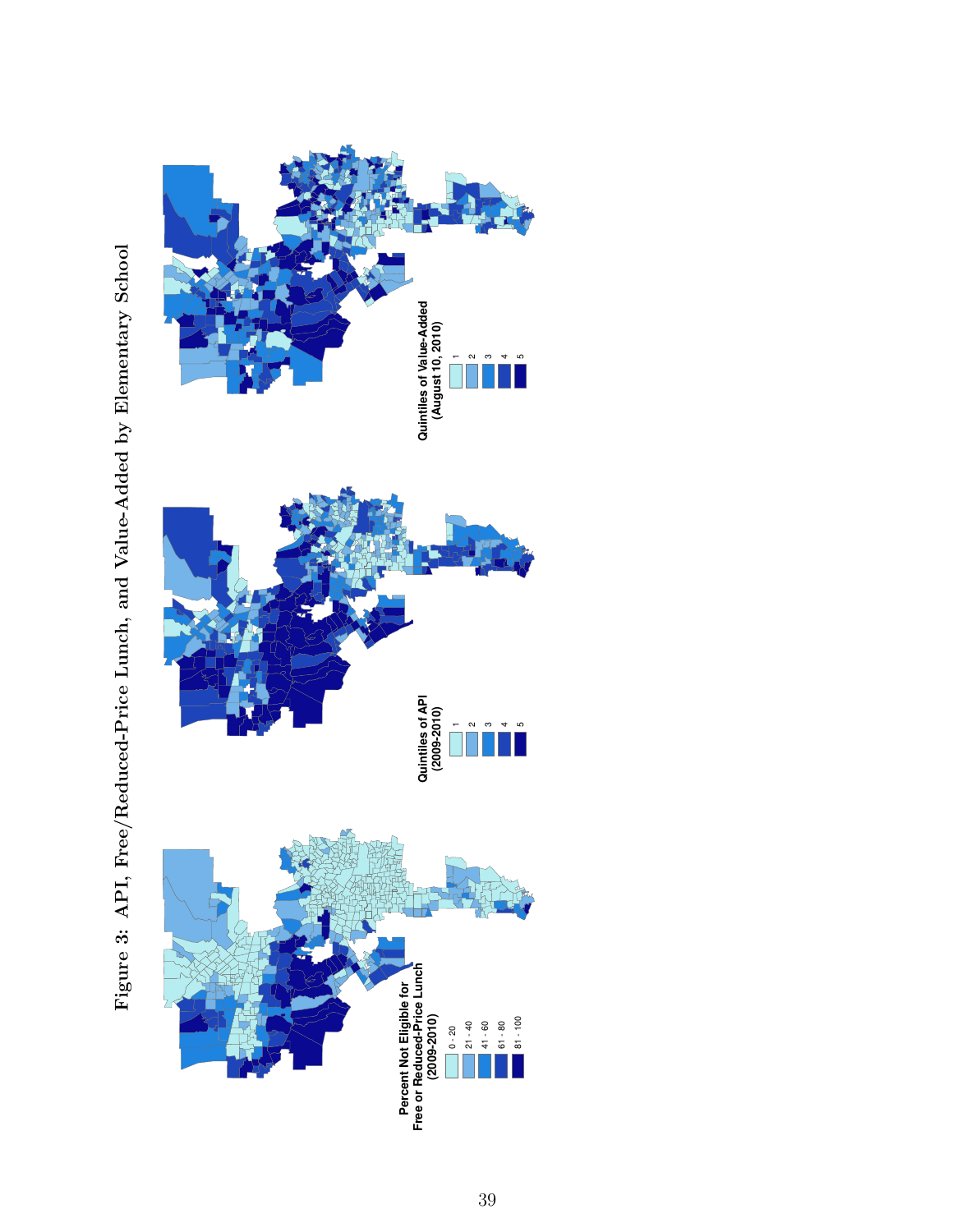



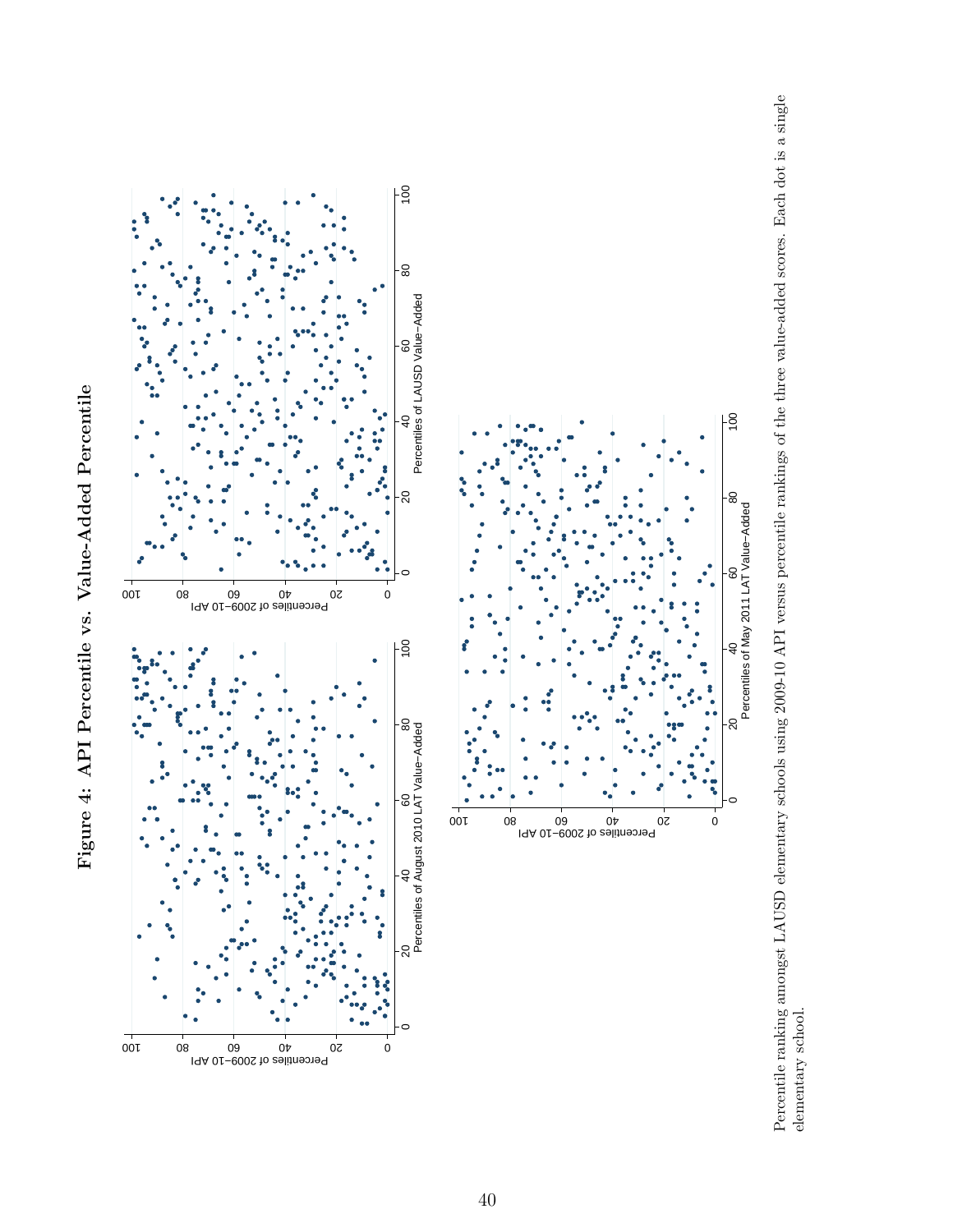

The estimates in both panels come from a single regression and show the impact of an increase in valueadded or API percentile on log sale price by month. The estimates come from sales between April 1, 2009 to March 31, 2011. Controls include school fixed effects, month of sale indicators, within-district API percentile, overall API and by racial/ethnic group, and two years of all lagged API measures; Housing characteristic controls - the number of bedrooms, bathrooms and units in the home, square footage, and year built; School characteristic controls - percent of students of each race, percent free lunch, percent gifted, percent English language learners, percent disabled, and parent education levels; Neighborhood characteristic controls at the census block group level - percents of the population in each age group, with less than a high school diploma, with a high school diploma, with some college, and with a BA or more, who are black, who are Hispanic, and who are female headed households with children as well as median income. The dotted lines are the bounds of the 95% confidence intervals that are calculated using standard errors clustered at the school level.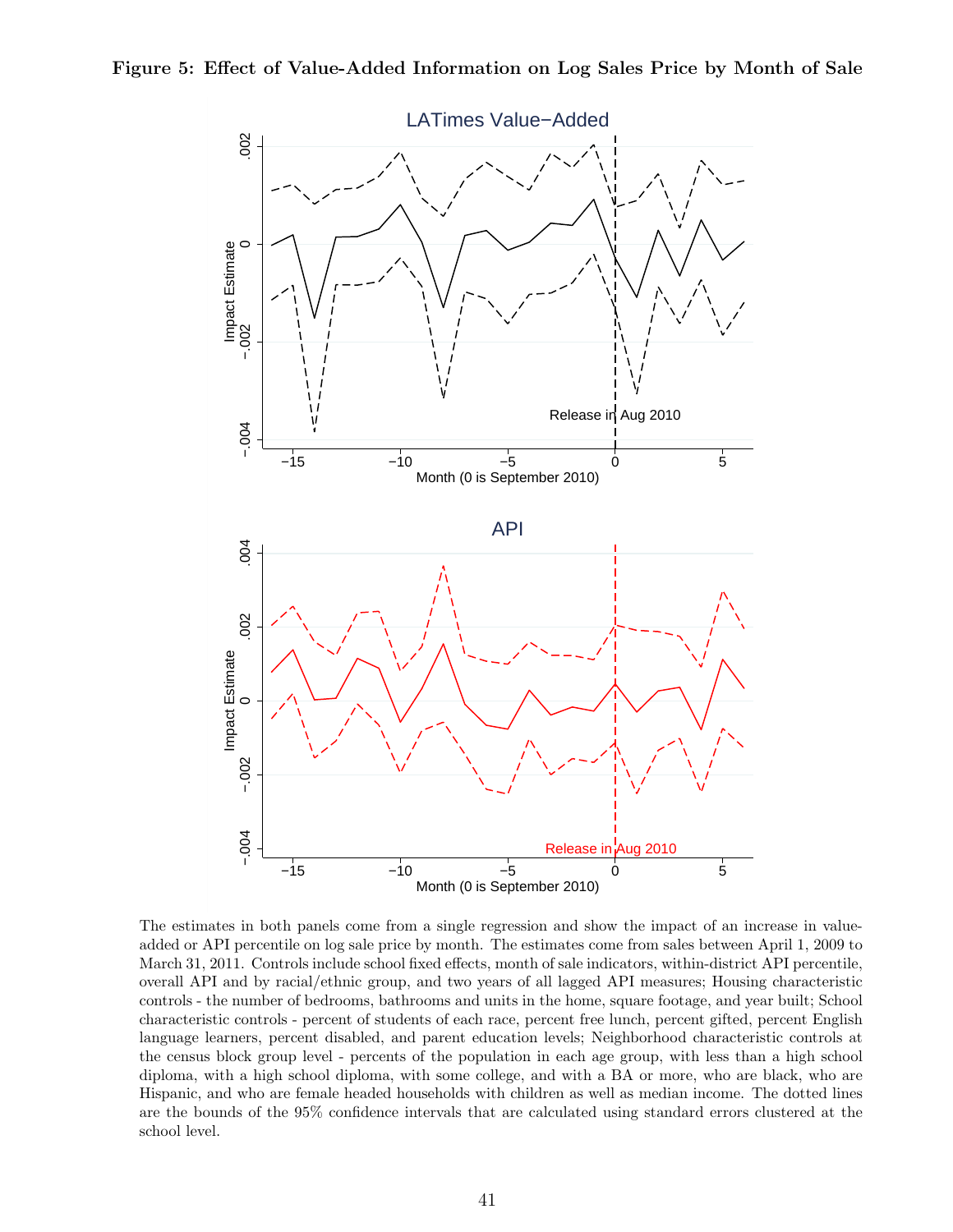



parent education levels; Neighborhood characteristic controls at the census block group level - percents of the population in each age group, with less than a The value-added variable is the LA Times value-added percentile from the August 2010 release, and the estimates come from sales between April 1, 2009 to March 31, 2011. Controls include school fixed effects, month of sale indicators, within-district API percentile, overall API and by racial/ethnic group, and two parent education levels; Neighborhood characteristic controls at the census block group level - percents of the population in each age group, with less than a years of all lagged API measures; Housing characteristic controls - the number of bedrooms, bathrooms and units in the home, square footage, and year built; School characteristic controls - percent of students of each race, percent free lunch, percent gifted, percent English language learners, percent disabled, and high school diploma, with a high school diploma, with some college, and with a BA or more, who are black, who are Hispanic, and who are female headed households with children as well as median income. The dotted lines are the bounds of the 95% confidence intervals that are calculated using standard errors The value-added variable is the LA Times value-added percentile from the August 2010 release, and the estimates come from sales between April 1, 2009 to March 31, 2011. Controls include school fixed effects, month of sale indicators, within-district API percentile, overall API and by racial/ethnic group, and two years of all lagged API measures; Housing characteristic controls - the number of bedrooms, bathrooms and units in the home, square footage, and year built; School characteristic controls - percent of students of each race, percent free lunch, percent gifted, percent English language learners, percent disabled, and high school diploma, with a high school diploma, with some college, and with a BA or more, who are black, who are Hispanic, and who are female headed households with children as well as median income. The dotted lines are the bounds of the 95% confidence intervals that are calculated using standard errors clustered at the school level. clustered at the school level.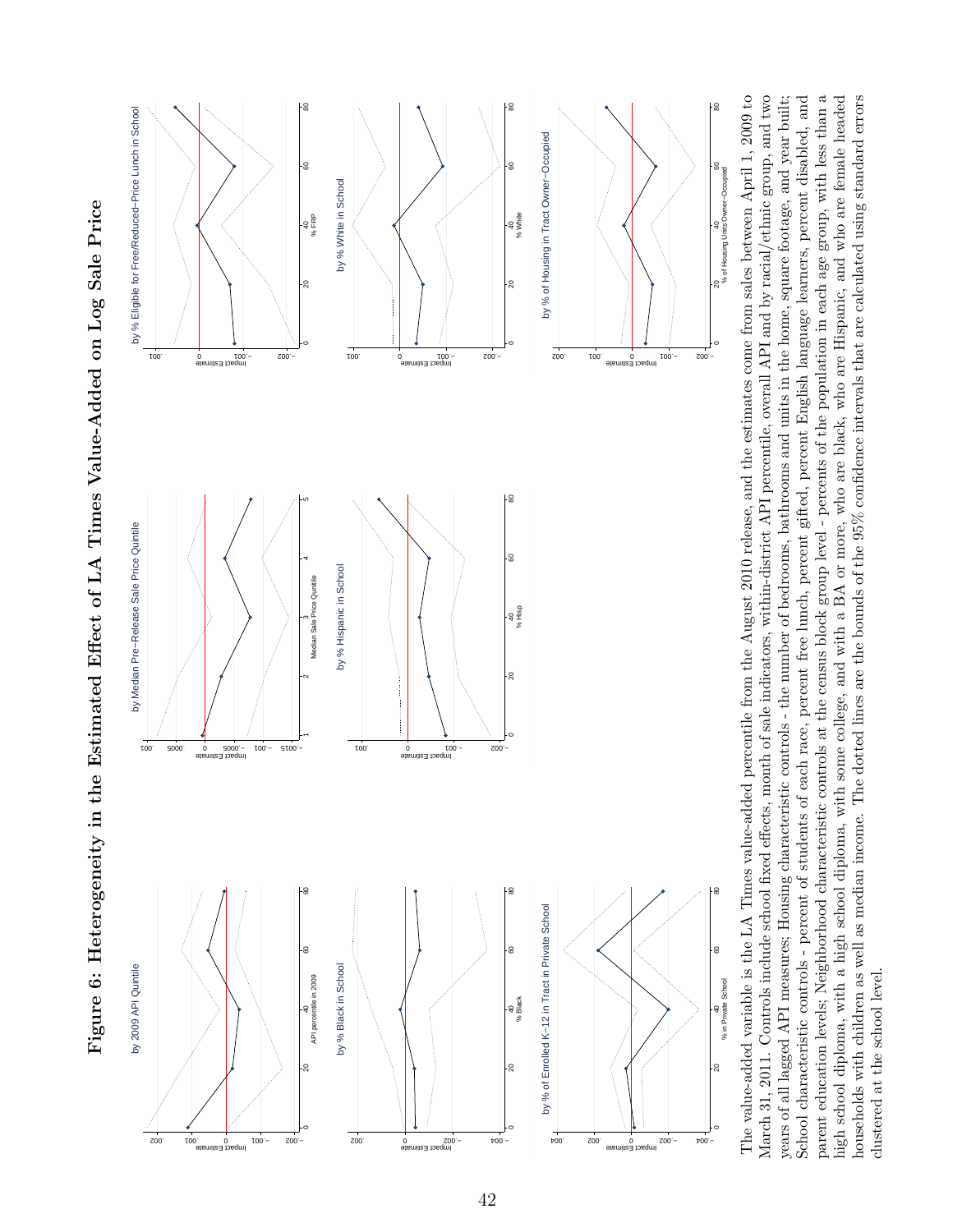

**Figure 7: Quarterly Sales and Median Sale Price in LAUSD**

Sales calculated using three most recent sales of each property as of October 2011. Sale price includes only the most recent sale of a property as of October 2011.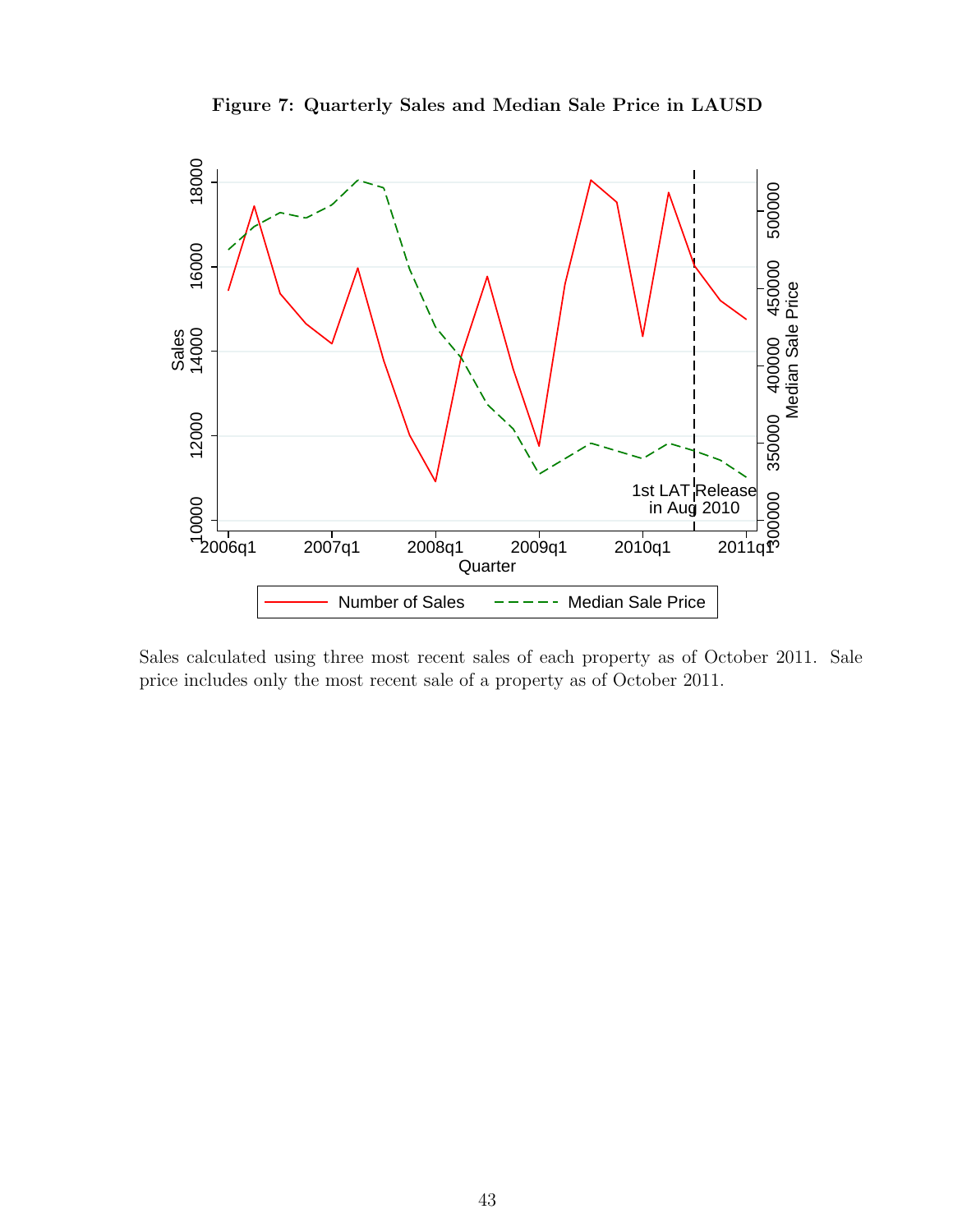|                                                   |             | LAT $1^{st}$ VA Percentile | LAT $1^{st}$ VA Percentile |
|---------------------------------------------------|-------------|----------------------------|----------------------------|
| Characteristic                                    | All Schools | $\geq50$                   | $<\,50$                    |
|                                                   |             |                            |                            |
| Key Regression Variables                          |             |                            |                            |
| Sale Price                                        | 410,736     | 448,825                    | 365,979                    |
|                                                   | (265, 893)  | (278, 216)                 | (243, 135)                 |
| LAT Value-Added Percentile (Aug, 2010)            | $52.5\,$    | 75.7                       | 25.1                       |
|                                                   | (29)        | (14.6)                     | (13.8)                     |
| LAT Value-Added Percentile (May, 2011)            | 49.1        | 66.4                       | 28.8                       |
|                                                   | (29.5)      | (24.6)                     | (20.5)                     |
| LAUSD Value-Added Percentile (Apr, 2011)          | $49.2\,$    | 52.7                       | $45.2\,$                   |
|                                                   | (28.5)      | (27.7)                     | (28.8)                     |
| API Percentile (2009-10)                          | 55          | 65.2                       | 43                         |
|                                                   | (29.1)      | (25.7)                     | (28.3)                     |
| Characteristics of Census Block Group of Property |             |                            |                            |
| $\%$ Black                                        | 10.6        | $5.7\,$                    | 16.2                       |
|                                                   | (18.5)      | (10.5)                     | (23.5)                     |
| % Hispanic                                        | 41.7        | 36.7                       | 47.7                       |
|                                                   | (31)        | (30.4)                     | (30.6)                     |
| % of Households w/ Female Head                    | 15.1        | 12.8                       | 17.8                       |
|                                                   | (10.7)      | (9.4)                      | (11.6)                     |
| $\%$ of Adults with No HS                         | 24          | 19.6                       | $29.2\,$                   |
|                                                   | (20.2)      | (18.9)                     | (20.5)                     |
| % of Adults with HS Degree                        | $20.5\,$    | 19.4                       | 21.8                       |
|                                                   | (9.6)       | (9.6)                      | (9.5)                      |
| % of Adults with Some College                     | 25          | 25.1                       | 24.9                       |
|                                                   | (9.3)       | (8.8)                      | (9.9)                      |
| % of Adults with Bachelors or Higher              | $30.5\,$    | 35.9                       | 24.1                       |
|                                                   | (21.9)      | (22)                       | (20.1)                     |
| Median Household Income                           | 64,011      | 70,695                     | 56,156                     |
|                                                   | (33, 749)   | (35, 911)                  | (29, 116)                  |
| School Characteristics                            |             |                            |                            |
| $\%$ Black                                        | 12.6        | $9.4\,$                    | 16.4                       |
|                                                   | (17.2)      | (11.8)                     | (21.3)                     |
| % Hispanic                                        | 61.6        | 57                         | 67                         |
|                                                   | (29.5)      | (30.9)                     | (26.9)                     |
| % Eligible for Free/Reduced-Price Lunch           | 72.1        | 64.2                       | $81.4\,$                   |
|                                                   | (29.4)      | (31.6)                     | (23.5)                     |
| % Gifted                                          | 11.7        | 14                         | 8.9                        |
|                                                   | (8.7)       | (9.4)                      | (6.7)                      |
| % English Language Learner                        | $28.9\,$    | $26.3\,$                   | 32.0                       |
|                                                   | (17.1)      | (17.2)                     | (16.6)                     |
| % Special Education                               | 12.3        | 12.4                       | 12.2                       |
|                                                   | (4.0)       | (4.1)                      | (3.8)                      |
| Enrollment                                        | 417.9       | 397.1                      | 441.8                      |
|                                                   | (164.4)     | (164.5)                    | (165.3)                    |
| Property Characteristics                          |             |                            |                            |
| $#$ of Beds                                       | $2.9\,$     | $2.8\,$                    | $2.9\,$                    |
|                                                   | (1.8)       | (1.7)                      | (2.0)                      |
| $\#$ of Baths                                     | 2.1         | 2.1                        | $2.1\,$                    |
|                                                   | (1.7)       | (1.5)                      | (1.8)                      |
| Square Footage                                    | 1570        | 1572                       | 1569                       |
|                                                   | (2157)      | (1033)                     | (2977)                     |
| Observations                                      | 63,122      | 34,101                     | 29,021                     |

#### **Table 1: Summary Statistics of Select Variables**

The sample is split based on the percentile ranking from the first value-added release by the LA Times in August, 2010. Standard deviations are shown in parentheses.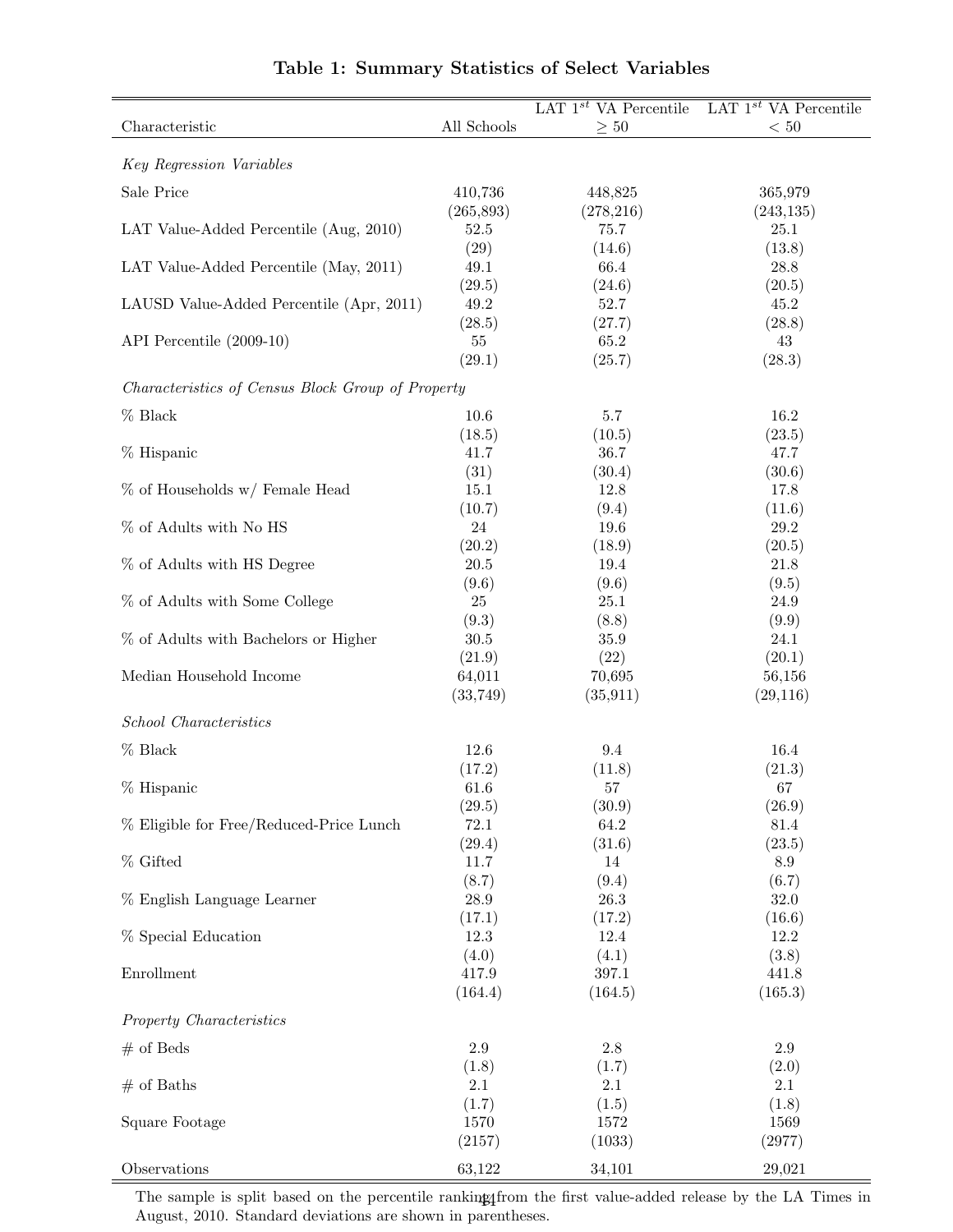|                                  | $\overline{(1)}$ | $\overline{(2)}$ | $\overline{(3)}$ | (4)          | $\overline{(5)}$ | $\overline{(6)}$ | $\overline{(7)}$       |
|----------------------------------|------------------|------------------|------------------|--------------|------------------|------------------|------------------------|
| Dependent Variable $\rightarrow$ | ${\rm API}$      | LAT $1^{st}$     | LAT $1^{st}$     | LAT $2^{nd}$ | LAT $2^{nd}$     | <b>LAUSD</b>     | $\operatorname{LAUSD}$ |
|                                  | Percentile       | VA Pctl          | VA Pctl          | VA Pctl      | VA Pctl          | VA Pctl          | VA Pctl                |
| $\%$ Black                       | $-0.559***$      | $-0.370**$       | $-0.132$         | $-0.166$     | 0.325            | 0.179            | $0.575*$               |
|                                  | (0.101)          | (0.175)          | (0.344)          | (0.199)      | (0.355)          | (0.215)          | (0.336)                |
| % Hispanic                       | $-0.069$         | 0.047            | $\,0.092\,$      | $-0.256$     | $-0.222$         | $0.205\,$        | 0.180                  |
|                                  | (0.095)          | (0.176)          | (0.279)          | (0.200)      | (0.294)          | (0.214)          | (0.286)                |
| % Asian                          | $0.328***$       | $0.292\,$        | 0.259            | $\,0.059\,$  | 0.074            | $-0.049$         | $\,0.194\,$            |
|                                  | (0.085)          | (0.210)          | (0.396)          | (0.209)      | (0.421)          | (0.203)          | (0.391)                |
| $%$ FRP Lunch                    | $-0.070$         | $-0.026$         | $0.212\,$        | 0.241        | 0.427            | $0.302\,$        | $0.507**$              |
|                                  | (0.113)          | (0.187)          | (0.240)          | (0.207)      | (0.261)          | (0.200)          | (0.209)                |
| % Gifted                         | $0.655***$       | $0.561**$        | $-0.222$         | $1.266***$   | 0.459            | $0.598*$         | $-0.021$               |
|                                  | (0.166)          | (0.274)          | (0.348)          | (0.302)      | (0.360)          | (0.334)          | (0.331)                |
| $%$ ELL                          | $-0.541***$      | 0.153            | $0.523***$       | 0.144        | $0.649***$       | $-0.080$         | 0.285                  |
|                                  | (0.112)          | (0.178)          | (0.193)          | (0.189)      | (0.191)          | (0.208)          | (0.184)                |
| % Spec Ed                        | $-0.441*$        | 0.140            | $0.970*$         | $0.502\,$    | $1.489***$       | $0.554\,$        | $0.761*$               |
|                                  | (0.239)          | (0.391)          | (0.495)          | (0.424)      | (0.506)          | (0.393)          | (0.449)                |
| Enrollment                       | $-0.011**$       | $-0.010$         | $\,0.003\,$      | $-0.013$     | $0.010\,$        | $-0.012$         | $0.004\,$              |
|                                  | (0.006)          | (0.009)          | (0.009)          | (0.010)      | (0.009)          | (0.010)          | (0.009)                |
| % Parents HS Grad                | 0.041            | 0.086            | $0.057\,$        | $-0.063$     | $-0.157$         | $-0.362$         | $-0.371**$             |
|                                  | (0.139)          | (0.191)          | (0.202)          | (0.214)      | (0.198)          | (0.243)          | (0.189)                |
| % Parents Some Col               | $0.356**$        | $\,0.052\,$      | $-0.104$         | $-0.155$     | $-0.469*$        | $-0.376$         | $-0.170$               |
|                                  | (0.155)          | (0.227)          | (0.233)          | (0.265)      | (0.251)          | (0.288)          | (0.262)                |
| % Parents BA                     | $0.320\,$        | 0.378            | $0.276\,$        | $-0.169$     | $-0.260$         | $0.202\,$        | $-0.023$               |
|                                  | (0.202)          | (0.301)          | (0.338)          | (0.348)      | (0.390)          | (0.354)          | (0.327)                |
| % Parents Grad                   | $0.107\,$        | 0.332            | $-0.107$         | $-0.856***$  | $-1.236***$      | 0.221            | $-0.020$               |
|                                  | (0.173)          | (0.273)          | (0.325)          | (0.323)      | (0.353)          | (0.364)          | (0.334)                |
| <b>API</b> Percentile            |                  |                  | $-0.099$         |              | 0.038            |                  | $\,0.191\,$            |
|                                  |                  |                  | (0.261)          |              | (0.252)          |                  | (0.245)                |
| API Level                        |                  |                  | 0.071            |              | 0.063            |                  | $0.305\,$              |
|                                  |                  |                  | (0.291)          |              | (0.295)          |                  | (0.230)                |
| Black API                        |                  |                  | $-0.011$         |              | 0.121            |                  | $0.130*$               |
|                                  |                  |                  | (0.086)          |              | (0.080)          |                  | (0.071)                |
| Hispanic API                     |                  |                  | $-0.084$         |              | $0.023\,$        |                  | $0.199*$               |
|                                  |                  |                  | (0.133)          |              | (0.164)          |                  | (0.112)                |
| White API                        |                  |                  | $-0.220$         |              | $-0.258$         |                  | $0.346***$             |
|                                  |                  |                  | (0.167)          |              | (0.181)          |                  | (0.121)                |
| Disadv API                       |                  |                  | $-0.031$         |              | $-0.021$         |                  | 0.094                  |
|                                  |                  |                  | (0.216)          |              | (0.224)          |                  | (0.187)                |
| ELL API                          |                  |                  | $\,0.019\,$      |              | $0.096\,$        |                  | $\,0.089\,$            |
|                                  |                  |                  | (0.079)          |              | (0.085)          |                  | (0.063)                |
| Spec Ed API                      |                  |                  | 0.048            |              | $0.004\,$        |                  | 0.066                  |
|                                  |                  |                  | (0.056)          |              | (0.064)          |                  | (0.051)                |
| Observations                     | $397\,$          | $397\,$          | $397\,$          | $397\,$      | $397\,$          | 397              | $397\,$                |
| $R^2$                            | 0.706            | $0.216\,$        | $0.407\,$        | 0.081        | 0.387            | 0.038            | $\,0.495\,$            |
| Adj $\mathbb{R}^2$               | 0.696            | $\rm 0.192$      | $0.295\,$        | $0.052\,$    | 0.270            | 0.008            | $0.399\,$              |

**Table 2: Predictability of API and Value-Added Using Observable School Characteristics**

All measures are for the 2009-10 school-year. Columns 3 and 5 also include Asian API, Filipino API, lags and second lags for all API levels and subgroup levels. Values for groups that were too small for API scores to be provided are set equal to zero and an indicator for that measure being missing is set equal to one. Robust standard errors are in parentheses.\*\*\*,\*\* and \* indicate significance at the 1%, 5% and 10% levels, respectively.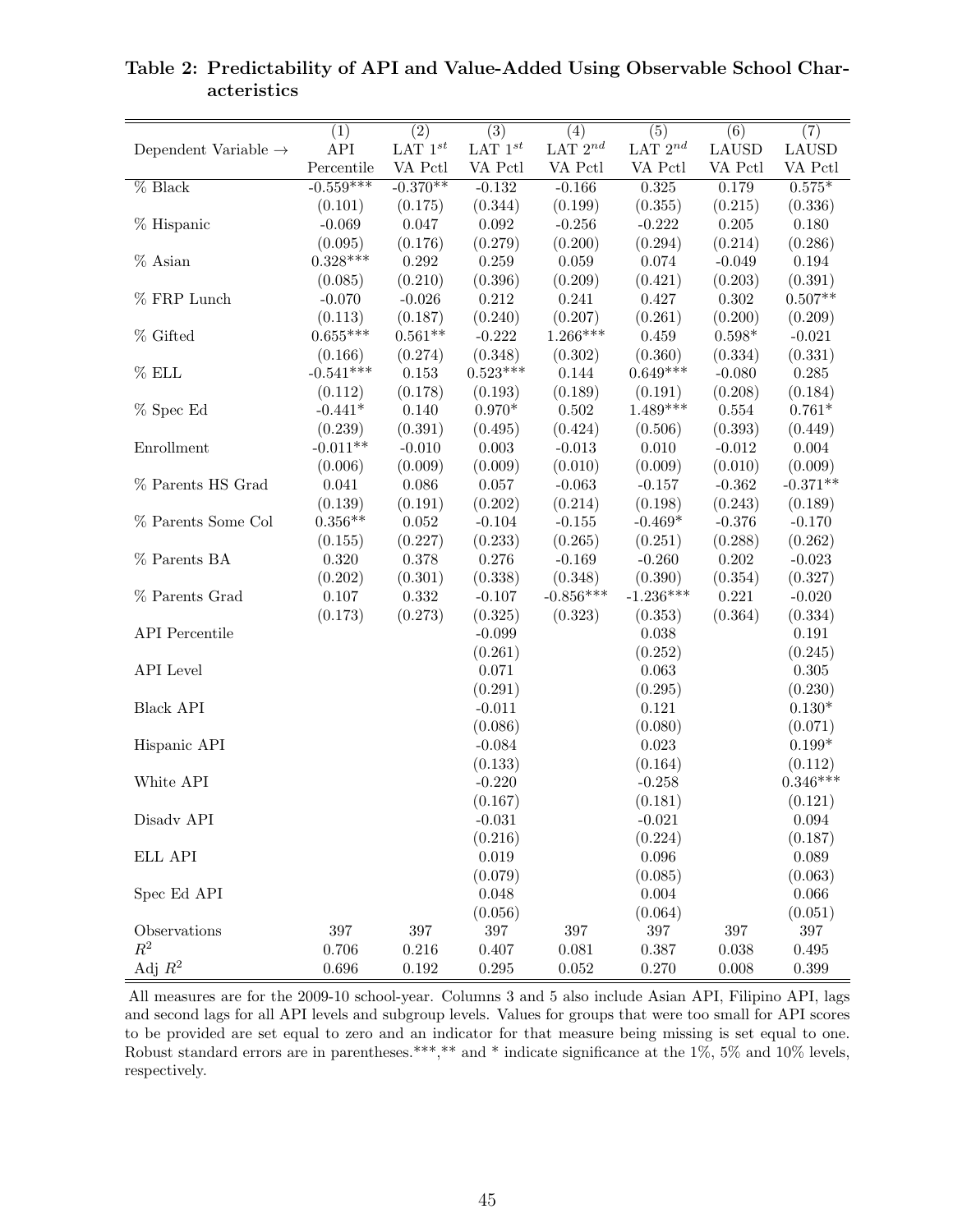#### **Table 3: School-Zone Boundary Fixed Effects Estimates of the Impact of API on Ln(Sale Price) in the Pre-Release Period**

| Note: Estimates for all models are multiplied by 100 for ease of presentation. |        |                                  |        |            |
|--------------------------------------------------------------------------------|--------|----------------------------------|--------|------------|
| Independent Variable                                                           | (1)    | (2)                              | (3)    | (4)        |
| Panel A: Properties $\leq 0.2$ Miles from Boundaries                           |        |                                  |        |            |
| <b>API</b> Percentile                                                          |        | $0.449***$ $0.411***$ $0.129***$ |        | $0.111***$ |
|                                                                                |        | $(0.048)$ $(0.041)$ $(0.035)$    |        | (0.036)    |
| LAT $1^{st}$ VA Percentile                                                     |        |                                  |        | 0.039      |
|                                                                                |        |                                  |        | (0.027)    |
| Observations                                                                   | 25,522 | 25,522                           | 25,522 | 25,522     |
| Panel B: Properties $\leq 0.1$ Miles from Boundaries                           |        |                                  |        |            |
| <b>API</b> Percentile                                                          |        | $0.318***$ $0.286***$ $0.108***$ |        | $0.091**$  |
|                                                                                |        | $(0.058)$ $(0.046)$ $(0.041)$    |        | (0.043)    |
| LAT $1^{st}$ VA Percentile                                                     |        |                                  |        | 0.036      |
|                                                                                |        |                                  |        | (0.032)    |
| Observations                                                                   | 15,697 | 15,697                           | 15,697 | 15,697     |
| Housing Characteristics                                                        | N      | Y                                | Y      | Y          |
| Census Block Characteristics                                                   | N      | N                                | Υ      | Y          |

All regressions include month and boundary fixed effects. Each column comes from a separate regression that uses sales from April 2009 to August 2010. Housing characteristic controls include the number of bedrooms, bathrooms and units in the home, square footage, and year built. Census block group controls are % black, % Hispanic, % female headed households, educational attainment rates, % in each 5-year age group, and median household income. All models include month fixed effects. Standard errors clustered at the school level are in parentheses.\*\*\*,\*\* and \* indicate significance at the 1%, 5% and 10% levels, respectively.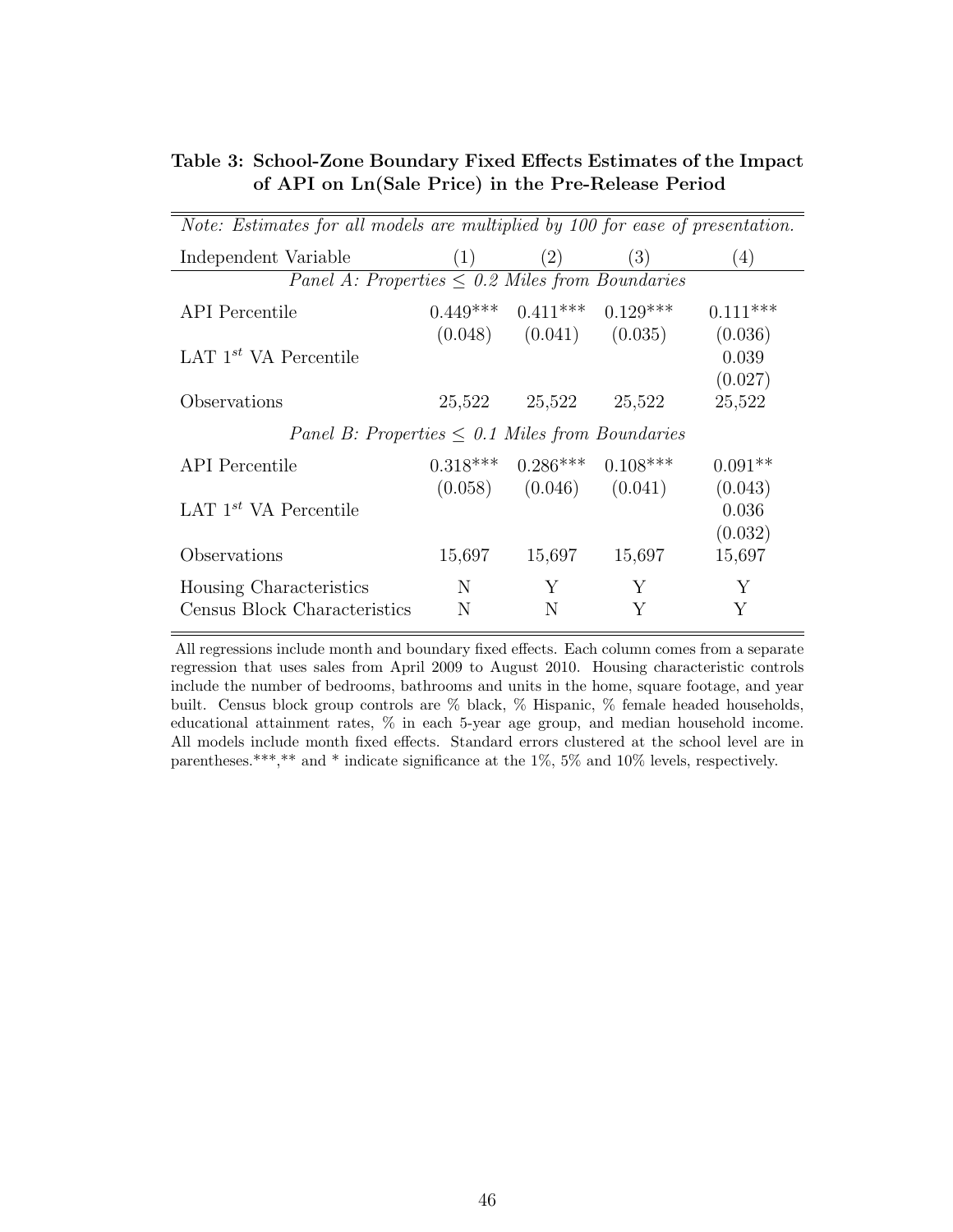|                         | Note: Estimates are multiplied by 100 for ease of presentation.                                                                                                                                                                                                                                                                           |                                  |                      |                                             |                                          |                                  |                                                                                                        |                                  |                                                                      |                                                            |                          |
|-------------------------|-------------------------------------------------------------------------------------------------------------------------------------------------------------------------------------------------------------------------------------------------------------------------------------------------------------------------------------------|----------------------------------|----------------------|---------------------------------------------|------------------------------------------|----------------------------------|--------------------------------------------------------------------------------------------------------|----------------------------------|----------------------------------------------------------------------|------------------------------------------------------------|--------------------------|
|                         | Panel A: Census Block Group Characteristics of Property                                                                                                                                                                                                                                                                                   |                                  |                      |                                             |                                          |                                  |                                                                                                        |                                  |                                                                      |                                                            |                          |
|                         | $\%$ Hisp                                                                                                                                                                                                                                                                                                                                 | $\%$ Black                       | $\%$ No HS           | rad<br>$\%$ HS G<br>$\bigoplus$             | % Some Col<br>$\widetilde{\mathfrak{G}}$ | $%BA+$<br>$\widehat{\mathbf{e}}$ | $\%$ Fem Head                                                                                          | Med HH Inc<br>$\widehat{\infty}$ |                                                                      |                                                            |                          |
| $1^{st}$ LAT<br>VA Pctl | (0.67)<br>$-1.03$                                                                                                                                                                                                                                                                                                                         | (0.40)<br>0.18                   | (0.46)<br>$-0.29$    | (0.35)<br>0.08                              | (0.33)<br>0.02                           | (0.56)<br>0.19                   | (0.34)<br>0.39                                                                                         | (1,278)<br>442                   |                                                                      |                                                            |                          |
|                         | Panel B: Census Tract Characteristics of Property                                                                                                                                                                                                                                                                                         |                                  |                      |                                             |                                          |                                  |                                                                                                        |                                  |                                                                      |                                                            |                          |
|                         | $\odot$                                                                                                                                                                                                                                                                                                                                   | (10)<br>$\aleph$                 | Median<br>(11)       | $\%$ Institu<br>- tionalized<br>(12)        | % HH w<br>$(13)$                         | $%$ Single M<br>(14)             | $%$ Single F<br>$(15)$                                                                                 | $\%$ HH w<br>(16)                | $\begin{array}{c} {\rm (17)} \\ {\rm Avg} \,\, {\rm HH} \end{array}$ | $\frac{3}{28}$                                             |                          |
| $1^{st}$ LAT            | Children<br>$-0.01$                                                                                                                                                                                                                                                                                                                       | Senior<br>0.25                   | Age<br>0.07          | 0.40                                        | $-0.10$<br>Kids                          | w/Kids<br>$-0.01$                | w/Kids<br>$-0.09$                                                                                      | Seniors<br>$0.47*$               | $\!0.01\!$<br>Size                                                   | $\rm Vacant$ 0.06                                          |                          |
| VA Pctl                 | (0.21)                                                                                                                                                                                                                                                                                                                                    | (0.16)                           | (0.16)               | (0.46)                                      | (0.34)                                   | (0.64)                           | (0.70)                                                                                                 | (0.27)                           | (0.02)                                                               | (0.17)                                                     |                          |
|                         | $%$ Owner<br>(19)                                                                                                                                                                                                                                                                                                                         | % Male<br>(20)                   | $%$ Fem<br>(21)      | Fert<br>(22)                                | $\overline{23}$                          | $\stackrel{(24)}{\%}$ Same       | $\%$ Born<br>(25)                                                                                      | % English<br>$(26)$              | $(27)$<br>LFP                                                        | $\begin{array}{c} \text{(28)} \\ \text{Unemp} \end{array}$ |                          |
| $1^{st}$ LAT            | Occupied<br>$-0.0106$                                                                                                                                                                                                                                                                                                                     | Married                          | Married<br>$-0.08$   | $-0.0166$<br>Rate                           | Veteran<br>0.10                          | House 1Yr                        | $-0.68***$<br>in USA                                                                                   | Speaker                          | Rate                                                                 | Rate<br>0.11                                               |                          |
| VA Pctl                 | (0.81)                                                                                                                                                                                                                                                                                                                                    | (0.32)<br>0.44                   | (0.36)               | (0.0140)                                    | (0.08)                                   | (0.34)<br>$-0.49$                | (0.35)                                                                                                 | (0.40)<br>$\!-0.61$              | $^{-(1.41)}_{(0.41)}$                                                | (0.15)                                                     |                          |
|                         | % Commute<br>(29)                                                                                                                                                                                                                                                                                                                         | Mean<br>(30)                     | $\%$ On<br>(31)      | $\frac{(32)}{\%}$ On                        | $\%$ On<br>(33)                          | $%$ On<br>(34)                   | Poverty<br>(35)                                                                                        | (36)                             | (37)                                                                 |                                                            |                          |
|                         | Public Trans                                                                                                                                                                                                                                                                                                                              | Commute                          | Social Sec           | SSI                                         | Cash Assist                              | Food Stmp                        | Rate                                                                                                   |                                  |                                                                      |                                                            |                          |
| $1^{st}$ LAT<br>VA Pctl | (1929)<br>$-615$                                                                                                                                                                                                                                                                                                                          | $-0.53**$<br>$\left(0.23\right)$ | (0.41)<br>$-0.17$    | (0.15)<br>0.11                              | (0.26)<br>$0.45*$                        | (0.13)<br>$-0.06$                | (0.10)<br>$-0.04$                                                                                      | (0.17)<br>$-0.03$                | $-0.54*$<br>(0.30)                                                   |                                                            |                          |
|                         | Panel C: Property Characteristics                                                                                                                                                                                                                                                                                                         |                                  |                      |                                             |                                          |                                  |                                                                                                        |                                  |                                                                      |                                                            |                          |
|                         | (38)                                                                                                                                                                                                                                                                                                                                      | (39)                             | (40)                 | (41)                                        | (42)                                     |                                  |                                                                                                        |                                  |                                                                      |                                                            |                          |
|                         | Mean $#$<br>Units                                                                                                                                                                                                                                                                                                                         | of Structure<br>Mean Age         | Bedrooms<br>Mean $#$ | Bathrooms<br>Mean $#$                       | $\rm Sq\,{\rm Et}$<br>Mean               |                                  |                                                                                                        |                                  |                                                                      |                                                            |                          |
| $1^{st}$ LAT<br>VA Pctl | (0.08)<br>0.07                                                                                                                                                                                                                                                                                                                            | $-2.5*$<br>$(1.4)$               | (0.07)<br>0.08       | (0.08)<br>$-0.04$                           | (69)<br>$\ddot{4}$                       |                                  |                                                                                                        |                                  |                                                                      |                                                            |                          |
|                         | Panel D: School Characteristics                                                                                                                                                                                                                                                                                                           |                                  |                      |                                             |                                          |                                  |                                                                                                        |                                  |                                                                      |                                                            |                          |
|                         | (43)                                                                                                                                                                                                                                                                                                                                      | (44)                             | (45)                 | (46)                                        | (47)                                     | $\frac{\rm (48)}{\rm \%~ELL}$    | (49)                                                                                                   | (50)                             | (51)                                                                 | (52)                                                       | (53)                     |
|                         | % Black                                                                                                                                                                                                                                                                                                                                   | $%$ Hisp                         | $\%$ Asian           | $\%$ FRP<br>Lunch                           | % Gifted                                 |                                  | %Spec<br>$E_{\rm d}$                                                                                   | Enroll                           | % Parent<br>HS Grad                                                  | Some Col<br>$\%$ Parent                                    | $\%$ Parent<br><b>BA</b> |
| $1^{st}$ LAT            | 0.09                                                                                                                                                                                                                                                                                                                                      | 0.09                             | $-0.69*$             | $-0.12$                                     | 0.22                                     | $-1.4$                           | $-0.35$                                                                                                | 8.9                              | 0.01                                                                 | $-0.20$                                                    | $-0.19$                  |
| VA Pctl                 | (0.49)                                                                                                                                                                                                                                                                                                                                    | (0.57)                           | (0.39)               | $\begin{array}{c} (1.1) \\ 1.1 \end{array}$ | (0.62)                                   | (0.9)                            | (0.49)                                                                                                 | (10.3)                           | (0.83)                                                               | (0.82)                                                     | (0.67)                   |
|                         | Each cell is a separate regression. The data cover April 2009 through March 2010, prior to LAUSD's release of their value-added measure. Observations for census<br>block group characteristics are 51,514. Due to some missing data, census tract characteristic sample sizes range from 51,487 to 51,514. For property characteristics, |                                  |                      |                                             |                                          |                                  |                                                                                                        |                                  |                                                                      |                                                            |                          |
|                         | the sample sizes are 49,613, 49,800, 49,800, 49,702 and 49,920 for $\#$ of units, age of property, $\#$ of bedrooms, $\#$ of bathrooms and square-footage, respectively. For                                                                                                                                                              |                                  |                      |                                             |                                          |                                  |                                                                                                        |                                  |                                                                      |                                                            |                          |
|                         | school characteristics, there are 1,189 school-year observations. All regressions include API percentile, API*post, and school fixed effects. Panel C also includes month<br>fixed effects while Panel D includes academic year fixed effects.                                                                                            |                                  |                      |                                             |                                          |                                  | Standard errors clustered at the school level are in parentheses.****,* and * indicate significance at |                                  |                                                                      |                                                            |                          |
|                         | the 1%, 5% and 10% levels, respectively.                                                                                                                                                                                                                                                                                                  |                                  |                      |                                             |                                          |                                  |                                                                                                        |                                  |                                                                      |                                                            |                          |

Table 4: Effect of Value-Added on Demographic and Housing Characteristics **Table 4: Effect of Value-Added on Demographic and Housing Characteristics**

 $n$ tatio  $\mathbf{r}$  $n_{i}$   $n_{i}$   $l_{i}$   $l_{i}$   $l_{i}$   $l_{i}$ É,  $\overline{F}$  and  $\overline{F}$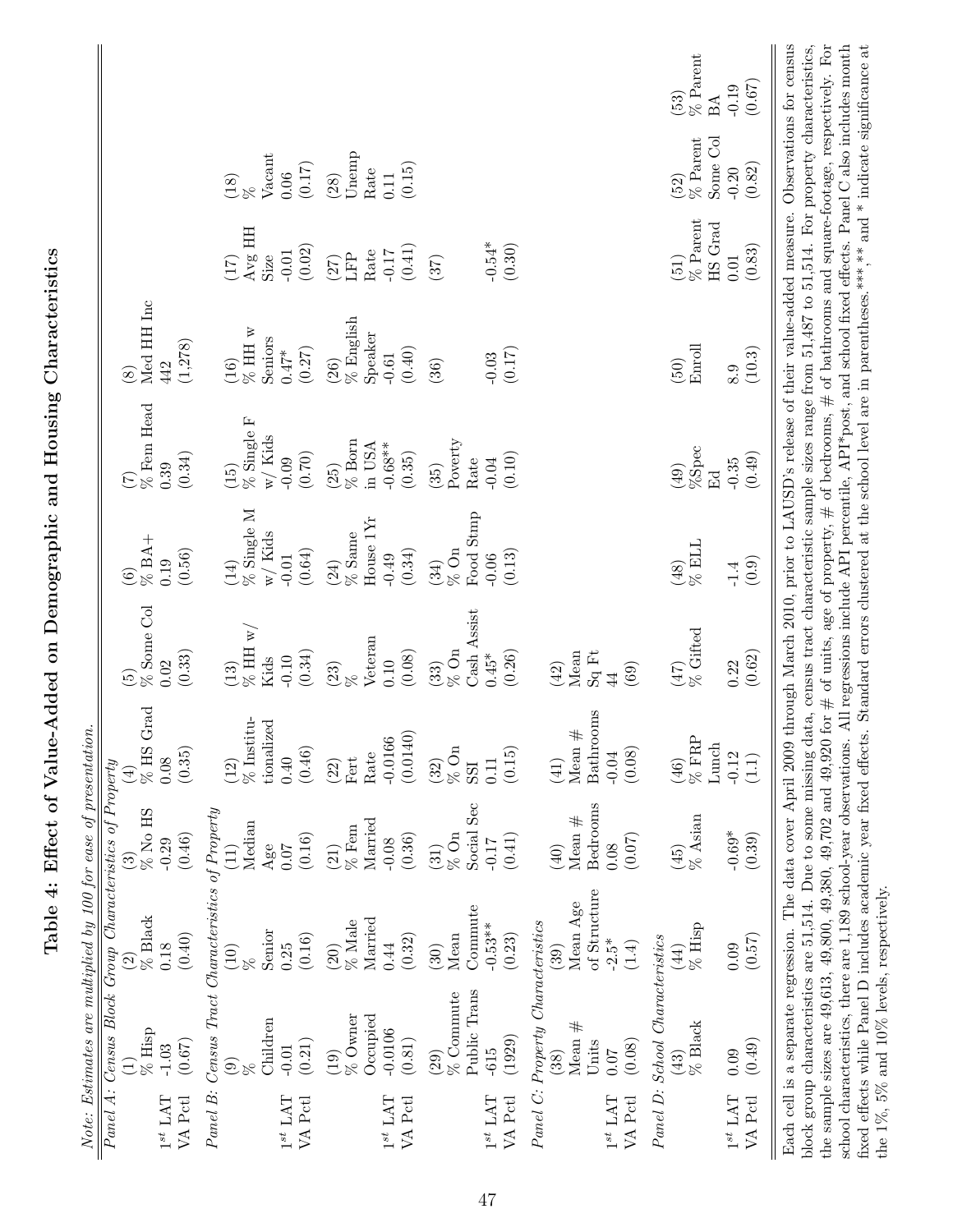| Note: Estimates are multiplied by 100 for ease of presentation.    |          |          |          |          |          |
|--------------------------------------------------------------------|----------|----------|----------|----------|----------|
| Independent Variable $\downarrow$                                  | (1)      | (2)      | (3)      | (4)      | (5)      |
| Panel A: Limited to Before LAUSD Release (April 2009 - March 2011) |          |          |          |          |          |
| LAT $1^{st}$ VA Percentile                                         | 0.003    | 0.029    | $-0.030$ | 0.029    | 0.007    |
| $\times$ Post Aug 2010                                             | (0.062)  | (0.038)  | (0.025)  | (0.032)  | (0.033)  |
| <b>API</b> Percentile                                              | $-0.045$ | $-0.045$ | 0.010    | 0.038    | 0.054    |
| $\times$ Post Aug 2010                                             | (0.049)  | (0.063)  | (0.047)  | (0.049)  | (0.052)  |
| Observations                                                       | 51,514   | 51,514   | 51,514   | 22,094   | 22,094   |
| Panel B: Full Sample (April 2009 - August 2011)                    |          |          |          |          |          |
| LAT $1^{st}$ VA Percentile                                         | $-0.004$ | 0.027    | $-0.020$ | 0.025    | 0.011    |
| $\times$ Post Aug 2010                                             | (0.053)  | (0.035)  | (0.022)  | (0.029)  | (0.029)  |
| LAT $2^{nd}$ VA Percentile                                         | 0.007    | 0.048    | 0.027    | $-0.003$ | $-0.002$ |
| $\times$ Post Apr 2011                                             | (0.035)  | (0.029)  | (0.025)  | (0.036)  | (0.036)  |
| <b>LAUSD VA Percentile</b>                                         | $-0.009$ | $-0.044$ | $-0.021$ | $-0.034$ | $-0.042$ |
| $\times$ Post Mar 2011                                             | (0.037)  | (0.033)  | (0.029)  | (0.033)  | (0.034)  |
| <b>API</b> Percentile                                              | $-0.011$ | $-0.011$ | 0.049    | 0.058    | 0.068    |
| $\times$ Post Aug 2010                                             | (0.047)  | (0.058)  | (0.043)  | (0.044)  | (0.043)  |
| Observations                                                       | 63,122   | 63,122   | 63,122   | 27,050   | 27,050   |
| Controls                                                           | N        | Y        | Y        | Y        | Y        |
| School Fixed-Effects                                               | N        | N        | Y        | N        | Y        |
| Boundary Fixed-Effects (0.1 mi)                                    | N        | N        | N        | Υ        | Υ        |

**Table 5: Effect of Value-Added Information on Log Sale Prices**

All regressions without school fixed effects include controls for API percentile and value-added main effects. Models in columns  $(2)$  -  $(5)$  also control for the the following: month fixed effects; housing characteristic controls - number of bedrooms, bathrooms and units in the home, square footage, and year built; census block group controls: % black, % Hispanic, % female headed households, educational attainment rates, % in each 5-year age group, and median household income; School characteristics: API levels overall and for all subgroups, lags and second lags of overall and subgroup API scores, % of students of each race, % free lunch, % gifted, % English language learners, % disabled, and parent education levels. Columns (4) and (5) are limited to properties within 0.1 miles of a 2011 school zone boundary. Standard errors clustered at the school level are in parentheses. \*\*\*,\*\* and \* indicate significance at the 1%, 5% and 10% levels, respectively.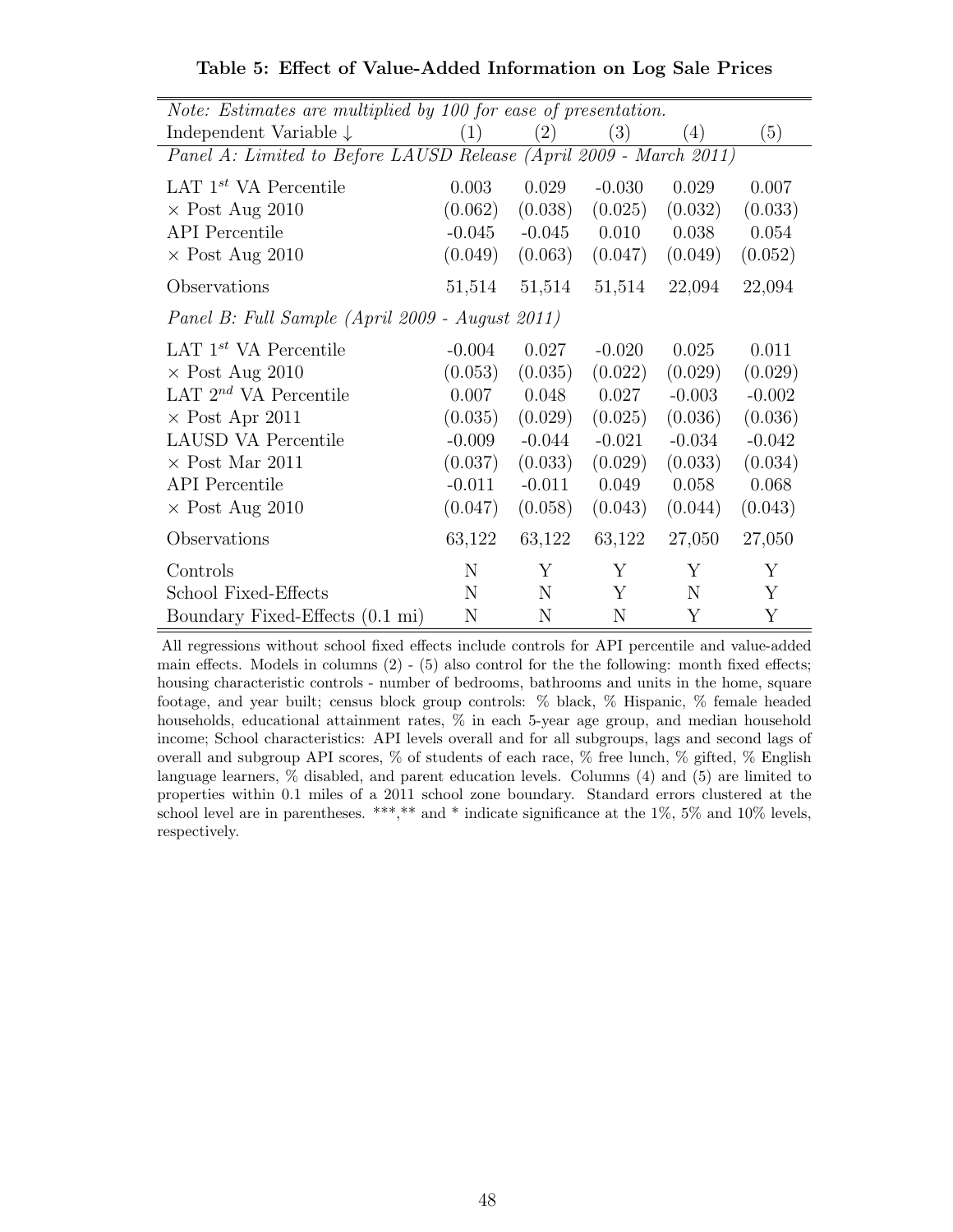|                                                                                                                                                                                                                                                                                                                                                                                                                                                                                                                                                                                                                                                                                                                                                                                                                              | Dev of Current<br>Include Std | Note: Estimates for all models except $(3)$ are multiplied by 100 for ease of presentation.<br>Include % Teachers<br>in VA Quintile                                                             | Include % Teachers<br>in VA Quintile | Use Whether<br>School in | # of Charters<br>Interact with |
|------------------------------------------------------------------------------------------------------------------------------------------------------------------------------------------------------------------------------------------------------------------------------------------------------------------------------------------------------------------------------------------------------------------------------------------------------------------------------------------------------------------------------------------------------------------------------------------------------------------------------------------------------------------------------------------------------------------------------------------------------------------------------------------------------------------------------|-------------------------------|-------------------------------------------------------------------------------------------------------------------------------------------------------------------------------------------------|--------------------------------------|--------------------------|--------------------------------|
|                                                                                                                                                                                                                                                                                                                                                                                                                                                                                                                                                                                                                                                                                                                                                                                                                              | Teacher VA                    |                                                                                                                                                                                                 | (No School VA)                       | VA Quintile              | $\rm w/in$ 1 $\rm Mi$          |
|                                                                                                                                                                                                                                                                                                                                                                                                                                                                                                                                                                                                                                                                                                                                                                                                                              | $\widehat{\Xi}$               | $\widehat{\Omega}$                                                                                                                                                                              | $\widehat{\mathbb{G}}$               | $\bigoplus$              | $\widetilde{5}$                |
| $\overline{\text{LAT}}$ 1st $\overline{\text{VA}}$ Petl                                                                                                                                                                                                                                                                                                                                                                                                                                                                                                                                                                                                                                                                                                                                                                      | $-0.029$                      | $-0.044$                                                                                                                                                                                        |                                      |                          | $-0.052**$                     |
| $\times$ Post Aug 2010                                                                                                                                                                                                                                                                                                                                                                                                                                                                                                                                                                                                                                                                                                                                                                                                       | (0.025)                       | (0.031)                                                                                                                                                                                         |                                      |                          | (0.025)                        |
|                                                                                                                                                                                                                                                                                                                                                                                                                                                                                                                                                                                                                                                                                                                                                                                                                              | $0.011\,$                     | 0.036                                                                                                                                                                                           | 0.028                                | 0.037                    | 0.042                          |
| $\begin{array}{c} \mbox{API Pctl} \\ \times \mbox{Post Aug 2010} \end{array}$                                                                                                                                                                                                                                                                                                                                                                                                                                                                                                                                                                                                                                                                                                                                                | (0.048)                       | (0.045)                                                                                                                                                                                         | (0.043)                              | 0.046                    | (0.045)                        |
| LAT Teacher VA                                                                                                                                                                                                                                                                                                                                                                                                                                                                                                                                                                                                                                                                                                                                                                                                               | 0.007                         |                                                                                                                                                                                                 |                                      |                          |                                |
| <b>Standard Deviation</b>                                                                                                                                                                                                                                                                                                                                                                                                                                                                                                                                                                                                                                                                                                                                                                                                    | (0.099)                       |                                                                                                                                                                                                 |                                      |                          |                                |
| VA Quintile<br>$\begin{array}{l} \mathrm{Teacher/ School} \\ 2^{nd} \ \mathrm{Quintile} \end{array}$                                                                                                                                                                                                                                                                                                                                                                                                                                                                                                                                                                                                                                                                                                                         |                               |                                                                                                                                                                                                 |                                      |                          |                                |
|                                                                                                                                                                                                                                                                                                                                                                                                                                                                                                                                                                                                                                                                                                                                                                                                                              |                               | $\overline{1.0}$                                                                                                                                                                                | $\overline{0.1}$                     | 2.4                      |                                |
|                                                                                                                                                                                                                                                                                                                                                                                                                                                                                                                                                                                                                                                                                                                                                                                                                              |                               | (6.5)                                                                                                                                                                                           | (6.3)                                | (2.1)                    |                                |
| $3^{rd}$ Quintile                                                                                                                                                                                                                                                                                                                                                                                                                                                                                                                                                                                                                                                                                                                                                                                                            |                               | $-0.0$                                                                                                                                                                                          | $-2.5$                               |                          |                                |
|                                                                                                                                                                                                                                                                                                                                                                                                                                                                                                                                                                                                                                                                                                                                                                                                                              |                               | $(6.9)$                                                                                                                                                                                         | (6.5)                                | $2.2$<br>(2.4)           |                                |
| $4^{th}$ Quintile                                                                                                                                                                                                                                                                                                                                                                                                                                                                                                                                                                                                                                                                                                                                                                                                            |                               | $\Xi$                                                                                                                                                                                           | $-2.2$                               | $-1.9$                   |                                |
|                                                                                                                                                                                                                                                                                                                                                                                                                                                                                                                                                                                                                                                                                                                                                                                                                              |                               | $(7.4)$                                                                                                                                                                                         | (6.9)                                | (2.3)                    |                                |
| $5^{th}$ Quintile                                                                                                                                                                                                                                                                                                                                                                                                                                                                                                                                                                                                                                                                                                                                                                                                            |                               | (7.0)                                                                                                                                                                                           | $-3.4$                               |                          |                                |
|                                                                                                                                                                                                                                                                                                                                                                                                                                                                                                                                                                                                                                                                                                                                                                                                                              |                               |                                                                                                                                                                                                 | (5.7)                                | $-0.9$<br>(2.0)          |                                |
| 1 Mi<br>LAT $1^{st}$ VA $\times$ Charters w/in $\overline{\phantom{a}}$                                                                                                                                                                                                                                                                                                                                                                                                                                                                                                                                                                                                                                                                                                                                                      |                               |                                                                                                                                                                                                 |                                      |                          | (0.010)<br>0.008               |
|                                                                                                                                                                                                                                                                                                                                                                                                                                                                                                                                                                                                                                                                                                                                                                                                                              |                               |                                                                                                                                                                                                 |                                      |                          |                                |
| Observations                                                                                                                                                                                                                                                                                                                                                                                                                                                                                                                                                                                                                                                                                                                                                                                                                 | 50,365                        | 50,365                                                                                                                                                                                          | 50,365                               | 51,514                   | 51,514                         |
| control for the following: month fixed effects; school zone fixed effects; housing characteristic controls - number of<br>bedrooms, bathrooms and units in the home, square footage, and year built; census block group controls: $\%$ black, $\%$<br>The data cover April 2009 through March 2011, prior to LAUSD's release of their value-added measure. All regression<br>Hispanic, $%$ female headed households, educational attainment rates, $%$ in each 5-year age group, and median household<br>scores, $\%$ of students of each race, $\%$ free lunch, $\%$ gifted, $\%$ English language learners, $\%$ disabled, and parent education<br>income; school characteristics: API levels overall and for all subgroups, lags and second lags of overall and subgroup API<br>at the school level<br>levels. Column (4) |                               | also controls for the number of charter schools within 1 mile of the property. Standard errors clustered<br>are in parentheses. ***,** and * indicate significance at the 1%, 5% and 10% levels |                                      |                          |                                |

Table 6: Effect of Value-Added Information on Log Sale Prices - Alternative Models Table 6: Effect of Value-Added Information on Log Sale Prices - Alternative Models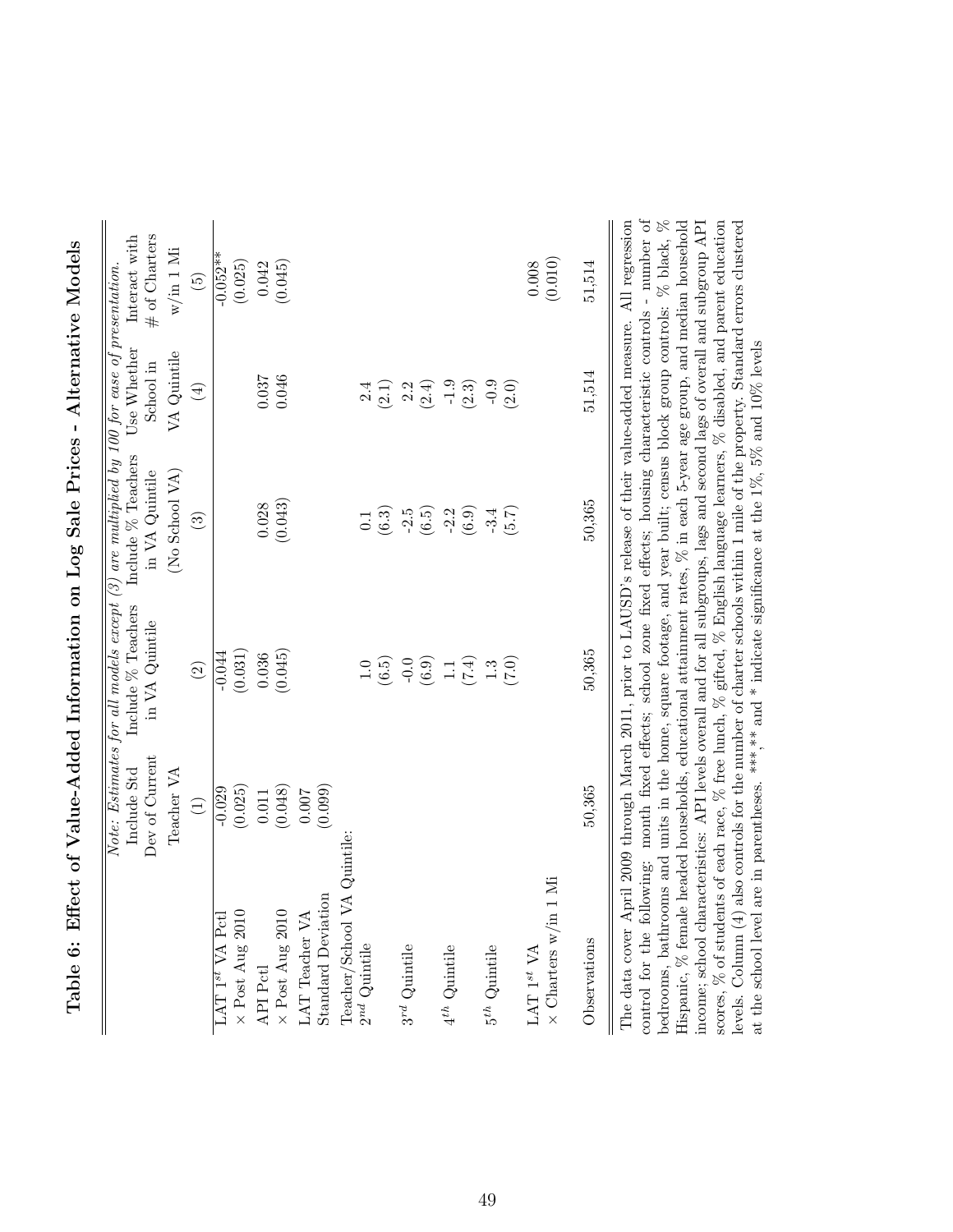| Note: Estimates for all models are multiplied by 100. |            |                                        |                                     |                                               |
|-------------------------------------------------------|------------|----------------------------------------|-------------------------------------|-----------------------------------------------|
|                                                       | API<br>(1) | Primary<br>Factor<br>$\left( 2\right)$ | All<br>Factors<br>$\left( 3\right)$ | Primary & All<br>Factors<br>$\left( 4\right)$ |
| LAT - API Percentile                                  | $-0.022$   |                                        |                                     |                                               |
| $\times$ Post Aug 2010                                | (0.024)    |                                        |                                     |                                               |
| LAT - $1^{st}$ Factor Percentile                      |            | $-0.021$                               |                                     | 0.016                                         |
| $\times$ Post Aug 2010                                |            | (0.025)                                |                                     | (0.050)                                       |
| LAT - Mean of Factor Percentiles                      |            |                                        | $-0.032$                            | $-0.051$                                      |
| $\times$ Post Aug 2010                                |            |                                        | (0.026)                             | (0.048)                                       |
| API Percentile                                        |            | $-0.010$                               | 0.003                               | 0.023                                         |
| $\times$ Post Aug 2010                                |            | (0.046)                                | (0.046)                             | (0.059)                                       |
| Observations                                          | 51,514     | 51,458                                 | 51,514                              | 51,458                                        |

**Table 7: Effect of Value-Added Information Relative to Existing Information on Log Sale Prices**

The data cover April 2009 through March 2011, prior to LAUSD's release of their value-added measure. The estimates in column (1) show the difference between the LA Times first release VA percentile and the API percentile. The second column uses the difference between the LA Times percentile and the percentile of the first primary factor component from the factor model discussed in the text. In column (3), we use a weighted average of the factor ranks, where the weights are the percentage of the variance explained by each factor. In column (4), we use both the difference between the LA Times VA percentile and the first factor and the difference between the LA Times VA percentile and a weighted average of all other factors. All regression control for the following: month fixed effects; school zone fixed effects; housing characteristic controls - number of bedrooms, bathrooms and units in the home, square footage, and year built; census block group controls: % black, % Hispanic, % female headed households, educational attainment rates, % in each 5-year age group, and median household income; school characteristics: API levels overall and for all subgroups, lags and second lags of overall and subgroup API scores, % of students of each race, % free lunch, % gifted, % English language learners, % disabled, and parent education levels. Standard errors clustered at the school level are in parentheses. \*\*\*,\*\* and \* indicate significance at the 1%, 5% and 10% levels, respectively.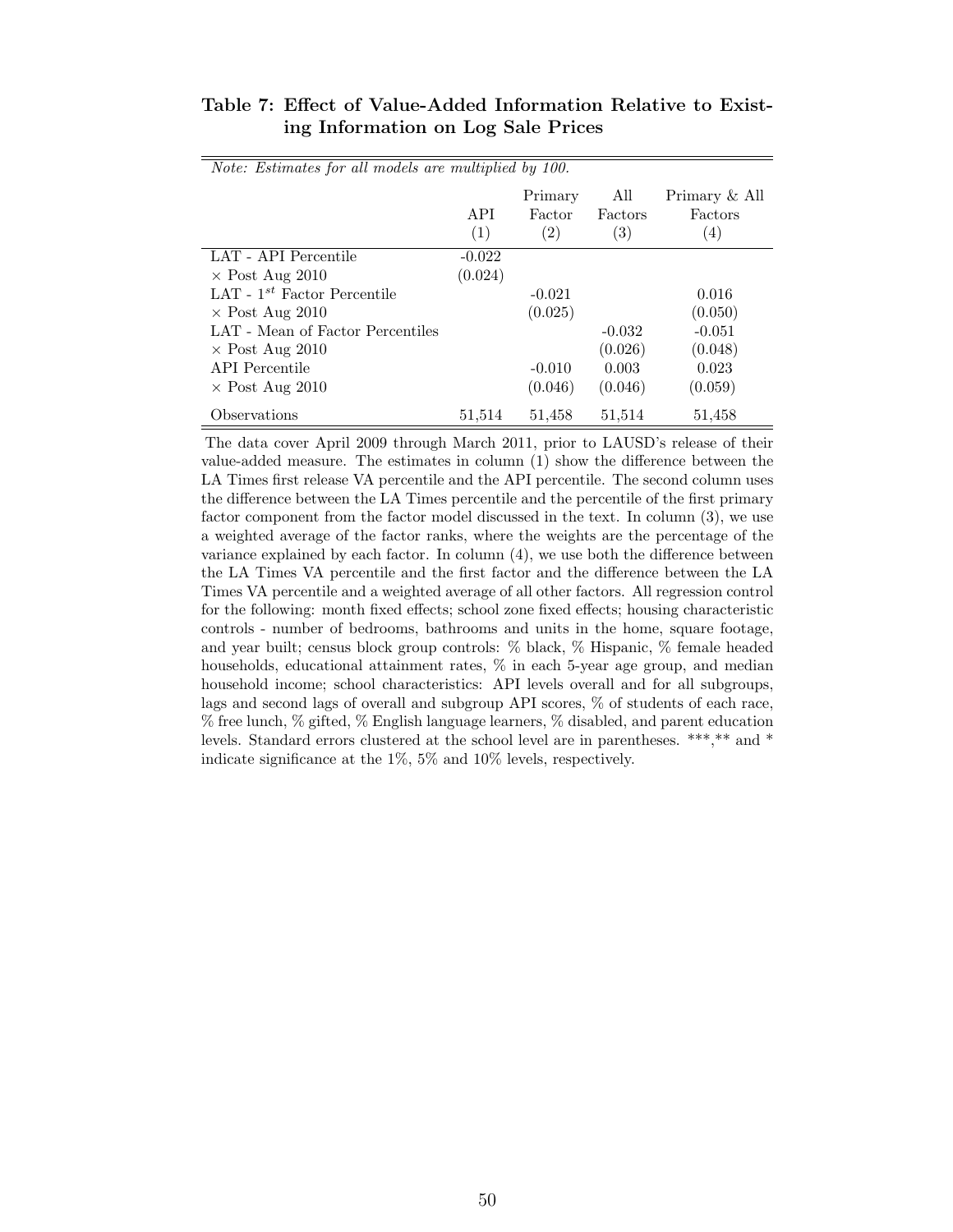|                             | Add Census | Exclude            | Use              | Limit                                                      | Limit                                                                | Drop                                   | Drop                           | Drop                            | Drop                              |                      |                                                                                                        |
|-----------------------------|------------|--------------------|------------------|------------------------------------------------------------|----------------------------------------------------------------------|----------------------------------------|--------------------------------|---------------------------------|-----------------------------------|----------------------|--------------------------------------------------------------------------------------------------------|
|                             | Tract      | Lagged             | Sale             | to $0-2$                                                   | to $3\mathrm{+}$                                                     | Imputed                                | Properties w                   | Properties w                    | Multi                             | Month                | $\begin{array}{c} \mathtt{No} \\ \mathtt{AP}^* \\ \mathtt{Post} \\ \mathtt{D}(\mathtt{I}) \end{array}$ |
|                             | 모          | API                | Levels           | <b>Bedrooms</b>                                            | Bedrooms                                                             | Sales                                  | $> 8$ Bedrooms                 | $>5000$ sf                      | Unit                              |                      |                                                                                                        |
|                             |            | $\widehat{\Omega}$ | $\left(3\right)$ | $\bigoplus$                                                | $\widetilde{G}$                                                      | $\begin{pmatrix} 0 \\ 0 \end{pmatrix}$ | $\widetilde{C}$                | $\circledS$                     | $\begin{pmatrix} 0 \end{pmatrix}$ | Lead $(10)$          |                                                                                                        |
| LAT 1 <sup>st</sup> VA Pctl | $-0.041*$  | $-0.028$           | $-120.2$         | $-0.010$                                                   |                                                                      | $0.049**$                              | $-0.027$                       | $-0.029$                        | $-0.017$                          | $-0.023$             | $\frac{1}{0.029}$                                                                                      |
| $\times$ Post Aug 2010      | (0.024)    | (0.024)            | (82.3)           |                                                            |                                                                      |                                        |                                |                                 | $(0.016)$<br>-0.003               | $(0.030)$<br>$0.045$ | 0.024)                                                                                                 |
| API Petl                    | 0.004      | 0.013              | 319.6*           |                                                            |                                                                      |                                        |                                |                                 |                                   |                      |                                                                                                        |
| $\times$ Post Aug 2010      | (0.040)    | (0.036)            | (193.1)          | $\begin{array}{c} (0.029) \\ 0.006 \\ (0.049) \end{array}$ | $\begin{array}{c} 0.005 \\ (0.017) \\ -0.018 \\ (0.029) \end{array}$ | $(0.025)$<br>0.046<br>$(0.044)$        | $(0.024)$<br>-0.002<br>(0.044) | $(0.024)$<br>0.006<br>$(0.044)$ | (0.033)                           | (0.039)              |                                                                                                        |
| Observations                | 51,514     | 51,514             | 51,514           | 19,191                                                     | 30,189                                                               | 47,926                                 | 51,044                         | 50,959                          | 45,575                            | 51,514               |                                                                                                        |

| ・く・4 とりは こくく<br>l                                          |
|------------------------------------------------------------|
| l<br>ĺ                                                     |
| ( )<br> <br> <br> <br>J<br>ı                               |
| ר בין היא היה והיה ביה ל                                   |
| .<br>.<br>.<br>.<br>l                                      |
| l<br>$\ddot{\phantom{a}}$                                  |
| $\frac{1}{2}$<br>י<br>ו<br>$\ddot{\dot{\delta}}$<br>ו<br>ג |
| $\frac{1}{4}$<br>l<br>l<br>I                               |
| $\frac{2}{3}$<br>l<br>I<br>۱                               |

 $\parallel$   $\pm$   $\parallel$ household income; school characteristics: API levels overall and for all subgroups, lags and second lags of overall and subgroup API scores,  $\%$  of students of built; census block group controls: % black, % Hispanic, % female headed households, educational attainment rates, % in each 5-year age group, and median each race,  $\%$  free lunch,  $\%$  gifted,  $\%$  English language learners,  $\%$  disabled, and parent education levels. Standard errors clustered at the school level are in parentheses. \*\*\*,\*\* and \* indicate significance at The data cover April 2009 through March 2011, prior to LAUSD's release of their value-added measure. All regression control for the following: month household income; school characteristics: API levels overall and for all subgroups, lags and second lags of overall and subgroup API scores, % of students of fixed effects; school zone fixed effects; housing characteristic controls - number of bedrooms, bathrooms and units in the home, square footage, and year built; census block group controls: % black, % Hispanic, % female headed households, educational attainment rates, % in each 5-year age group, and median each race, % free lunch, % gifted, % English language learners, % disabled, and parent education levels. Standard errors clustered at the school level are in parentheses. \*\*\*,\*\* and \* indicate significance at the  $1\%$ ,  $5\%$  and  $10\%$  levels, respectively.  $\parallel$  H  $_{\rm{gg}}$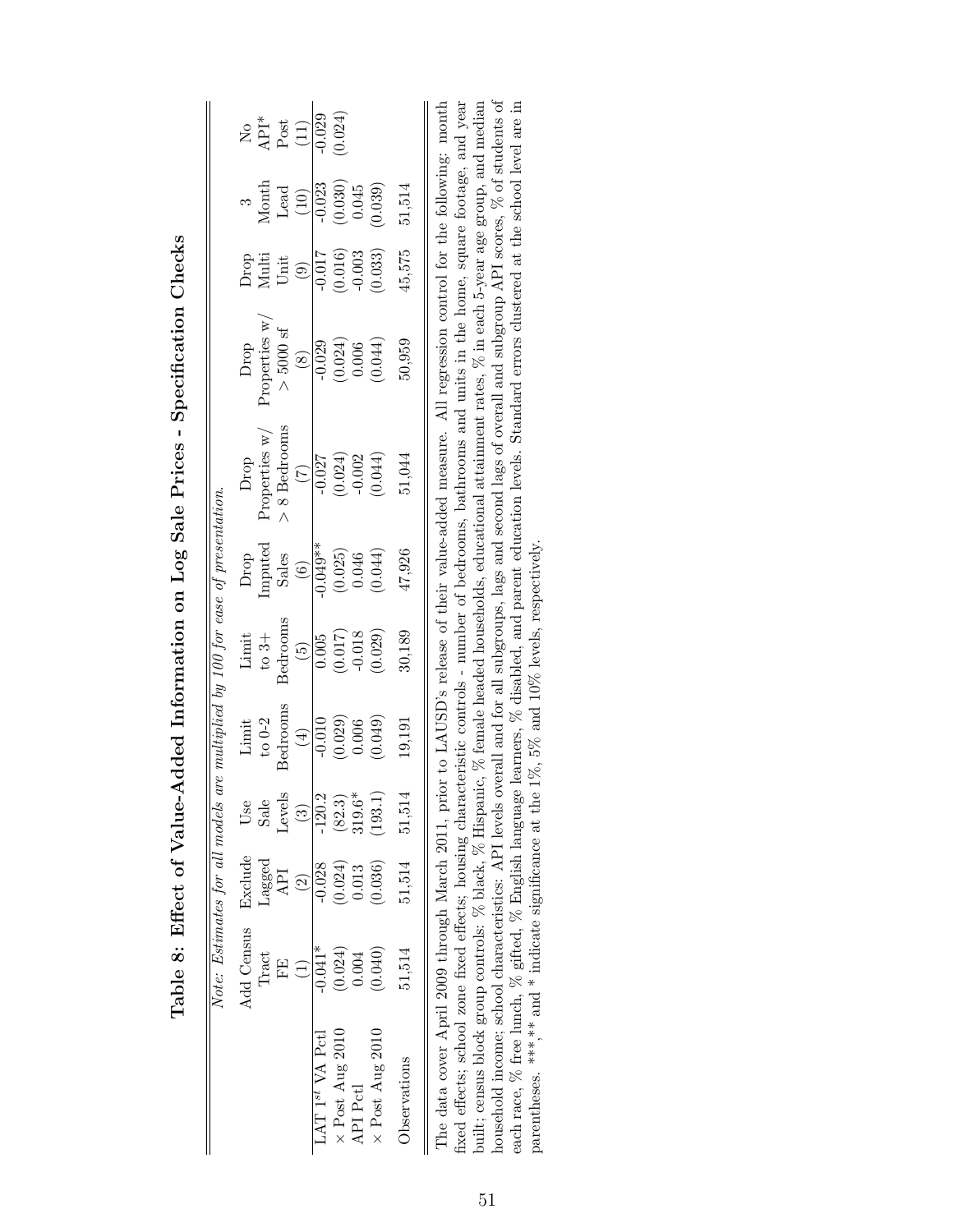| Note: Estimates for all models are multiplied by 100 for ease of presentation. |          |          |
|--------------------------------------------------------------------------------|----------|----------|
|                                                                                | (1)      | (2)      |
| LAT $1^{st}$ VA Percentile                                                     | $-0.021$ | $-0.018$ |
| $\times$ Post Aug 2010                                                         | (0.023)  | (0.022)  |
| LAT $2^{nd}$ VA Percentile                                                     | 0.026    | 0.029    |
| $\times$ Post Apr 2011                                                         | (0.026)  | (0.027)  |
| <b>LAUSD VA Percentile</b>                                                     | $-0.023$ | $-0.017$ |
| $\times$ Post Mar 2011                                                         | (0.033)  | (0.029)  |
| LAT1 & LAUSD Same Quintile                                                     | $-0.852$ |          |
| $\times$ Post Mar 2011                                                         | (3.968)  |          |
| LAT1 VA Percentile                                                             | 0.093    |          |
| $\times$ LAT1 & LAUSD Same Quintile                                            | (0.163)  |          |
| $\times$ Post Mar 2011                                                         |          |          |
| <b>LAUSD VA Percentile</b>                                                     | $-0.081$ |          |
| $\times$ LAT1 & LAUSD Same Quintile                                            | (0.168)  |          |
| $\times$ Post Mar 2011                                                         |          |          |
| LAT1, LAT2 & LAUSD Same Quintile                                               |          | 1.938    |
| $\times$ Post Apr 2011                                                         |          | (5.601)  |
| <b>LAT1 VA Percentile</b>                                                      |          | $-0.201$ |
| LAT1, LAT2 & LAUSD Same Quintile                                               |          | (0.307)  |
| $\times$ Post Apr 2011                                                         |          |          |
| LAT2 VA Percentile                                                             |          | 0.305    |
| LAT1, LAT2 & LAUSD Same Quintile                                               |          | (0.312)  |
| $\times$ Post Apr 2011                                                         |          |          |
| <b>LAUSD VA Percentile</b>                                                     |          | $-0.148$ |
| LAT1, LAT2 & LAUSD Same Quintile                                               |          | (0.254)  |
| $\times$ Post Apr 2011                                                         |          |          |
| <b>API</b> Percentile                                                          | 0.049    | 0.037    |
| $\times$ Post Aug 2010                                                         | (0.043)  | (0.042)  |
| Observations                                                                   | 63,122   | 63,122   |

**Table 9: Effect of Value-Added Information on Log Sale Prices - Interactions Between VA Measures**

The data cover April 2009 through September 2011 and are at the property sale level. The pooled LA Times value-added variable uses the value-added percentile from the August 2010 release until May 2011 at which point the variable is replaced with the VA percentile from the May 2011 (2*nd*) release. All regressions include school and month fixed-effects along with controls for API, two years of lagged API, API percentile, and the school's rank relative to comparison schools defined by the California Department of Education. School characteristics include, % of students of each race, % free lunch, % gifted, % English language learners, % disabled, and parent education levels. Neighborhood characteristic controls are at the census tract level and include % of the population who are adult, minor, senior, foreign born, of each race, speak a language other than English, and who lived in the same house one year prior, the % of adults who are married, institutionalized, veterans, of each education level, in the labor force, and unemployed, % of households vacant and owner-occupied, average household size, family size, commute time and household income, the percent of households with children, single-parent families, receiving social security, receiving cash public assistance, and receiving food stamps and the poverty rate. Housing characteristic controls include the number of bedrooms, bathrooms and units in the home, square footage, and year built. Housing characteristics are also interacted with a linear time trend. Standard errors clustered at the school level are in parentheses.\*\*\*,\*\* and \* indicate significance at the 1%, 5% and 10% levels, respectively.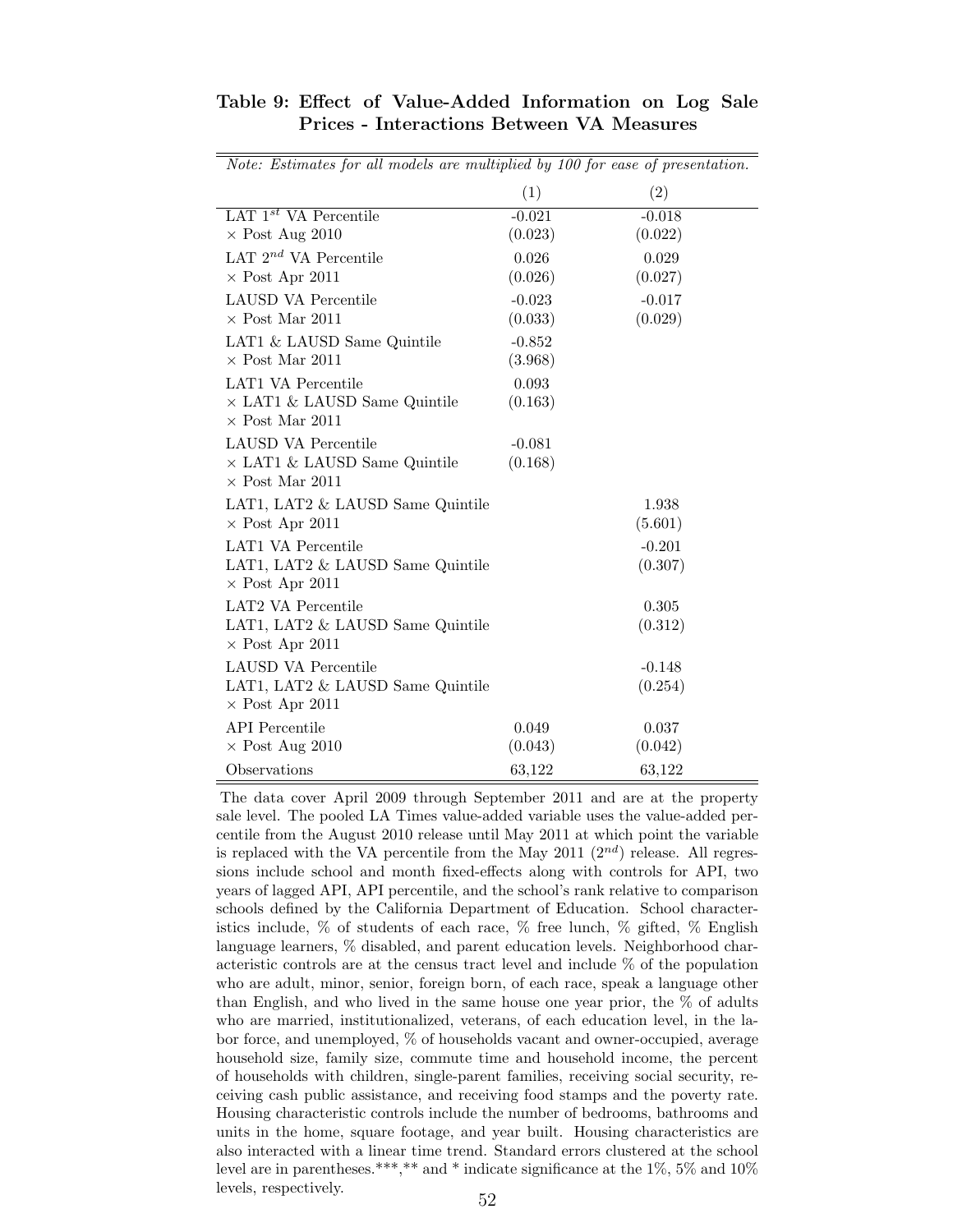Figure A-1: Effect of Value-Added Information on Log Sales Price by Month of Sale, Including All Value-Added Figure A-1: Effect of Value-Added Information on Log Sales Price by Month of Sale, Including All Value-Added **Releases**



The estimates in all panels come from a single regression and show the impact of an increase in value-added percentile on log sale price by month, using with less than a high school diploma, with a high school diploma, with some college, and with a BA or more, who are black, who are Hispanic, and who each quality measure. Controls include school fixed effects, month of sale indicators, within-district API percentile, overall API and by racial/ethnic group, two years of all lagged API measures; Housing characteristic controls - the number of bedrooms, bathrooms and units in the home, square footage, and year built; school characteristic controls - percent of students of each race, percent free lunch, percent gifted, percent English language learners, percent disabled, and parent education levels; neighborhood characteristic controls at the census block group level - percents of the population in each age group, are female headed households with children as well as median income. The dotted lines are the bounds of the  $95\%$  confidence intervals that are calculated The estimates in all panels come from a single regression and show the impact of an increase in value-added percentile on log sale price by month, using each quality measure. Controls include school fixed effects, month of sale indicators, within-district API percentile, overall API and by racial/ethnic group, two years of all lagged API measures; Housing characteristic controls - the number of bedrooms, bathrooms and units in the home, square footage, and year built; school characteristic controls - percent of students of each race, percent free lunch, percent gifted, percent English language learners, percent disabled, and parent education levels; neighborhood characteristic controls at the census block group level - percents of the population in each age group, with less than a high school diploma, with a high school diploma, with some college, and with a BA or more, who are black, who are Hispanic, and who are female headed households with children as well as median income. The dotted lines are the bounds of the 95% confidence intervals that are calculated using standard errors clustered at the school level. using standard errors clustered at the school level.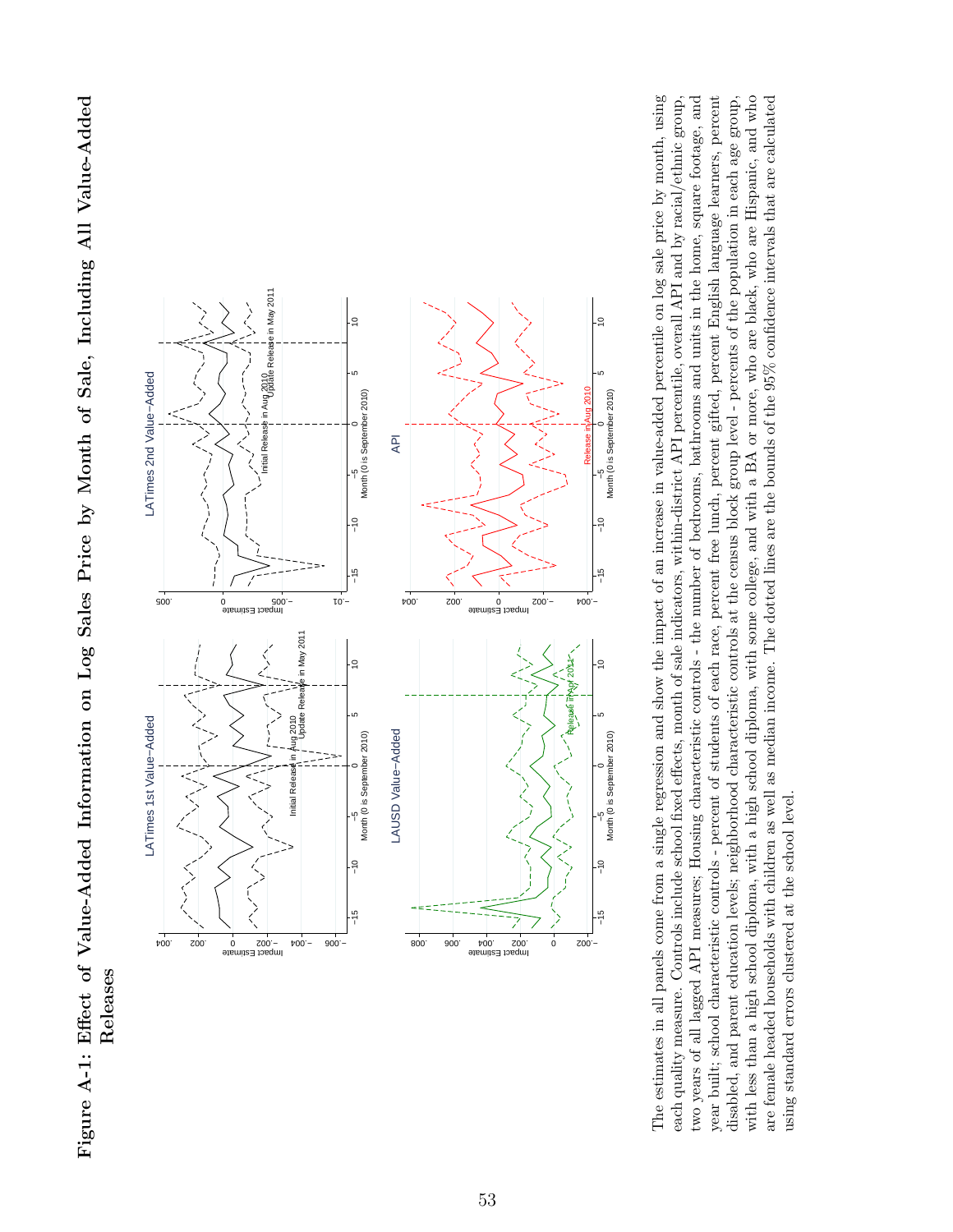| Table A-1: Effect of Value- |                    |  |
|-----------------------------|--------------------|--|
|                             | Added Information  |  |
|                             | Using Quintiles of |  |
|                             | VA - All Releases  |  |

| LAT $1^{st}$ VA Percentile                 | 2.79    |
|--------------------------------------------|---------|
| $\times$ Post Aug 2010 $\times$ Quartile 2 | (1.92)  |
| LAT $1^{st}$ VA Percentile                 | 1.59    |
| $\times$ Post Aug 2010 $\times$ Quartile 3 | (2.1)   |
| LAT $1^{st}$ VA Percentile                 | $-2.61$ |
| $\times$ Post Aug 2010 $\times$ Quartile 4 | (2.61)  |
| LAT $1^{st}$ VA Percentile                 | $-2.13$ |
| $\times$ Post Aug 2010 $\times$ Quartile 5 | (2.53)  |
| <b>LAUSD VA Percentile</b>                 | $-2.79$ |
| $\times$ Post Apr 2010 $\times$ Quartile 2 | (1.77)  |
| LAUSD VA Percentile                        | $-2.19$ |
| $\times$ Post Apr 2011 $\times$ Quartile 3 | (1.86)  |
| <b>LAUSD VA Percentile</b>                 | $-0.67$ |
| $\times$ Post Apr 2011 $\times$ Quartile 4 | (1.97)  |
| <b>LAUSD VA Percentile</b>                 | $-3.03$ |
| $\times$ Post Apr 2011 $\times$ Quartile 5 | (2.72)  |
| LAT $2^{nd}$ VA Percentile                 | $-0.31$ |
| $\times$ Post May 2011 $\times$ Quartile 2 | (2.28)  |
| LAT $2^{nd}$ VA Percentile                 | 3.71    |
| $\times$ Post May 2011 $\times$ Quartile 3 | (2.26)  |
| LAT $2^{nd}$ VA Percentile                 | 0.89    |
| $\times$ Post May 2011 $\times$ Quartile 4 | (2.69)  |
| LAT $2^{nd}$ VA Percentile                 | 3.91    |
| $\times$ Post May 2011 $\times$ Quartile 5 | (3.36)  |
| <b>API</b> Percentile                      | $0.75*$ |
| $\times$ Post Aug 2010                     | (0.04)  |
| Observations                               | 63,122  |

The data cover April 2009 through March 2011, prior to LAUSD's release of their value-added measure. All regression control for the following: month fixed effects; school zone fixed effects; housing characteristic controls - number of bedrooms, bathrooms and units in the home, square footage, and year built; census block group controls: % black, % Hispanic, % female headed households, educational attainment rates, % in each 5-year age group, and median household income; school characteristics: API levels overall and for all subgroups, lags and second lags of overall and subgroup API scores, % of students of each race, % free lunch, % gifted, % English language learners, % disabled, and parent education levels. Standard errors clustered at the school level are in parentheses. \*\*\*,\*\* and  $*$  indicate significance at the  $1\%$ ,  $5\%$ and 10% levels, respectively.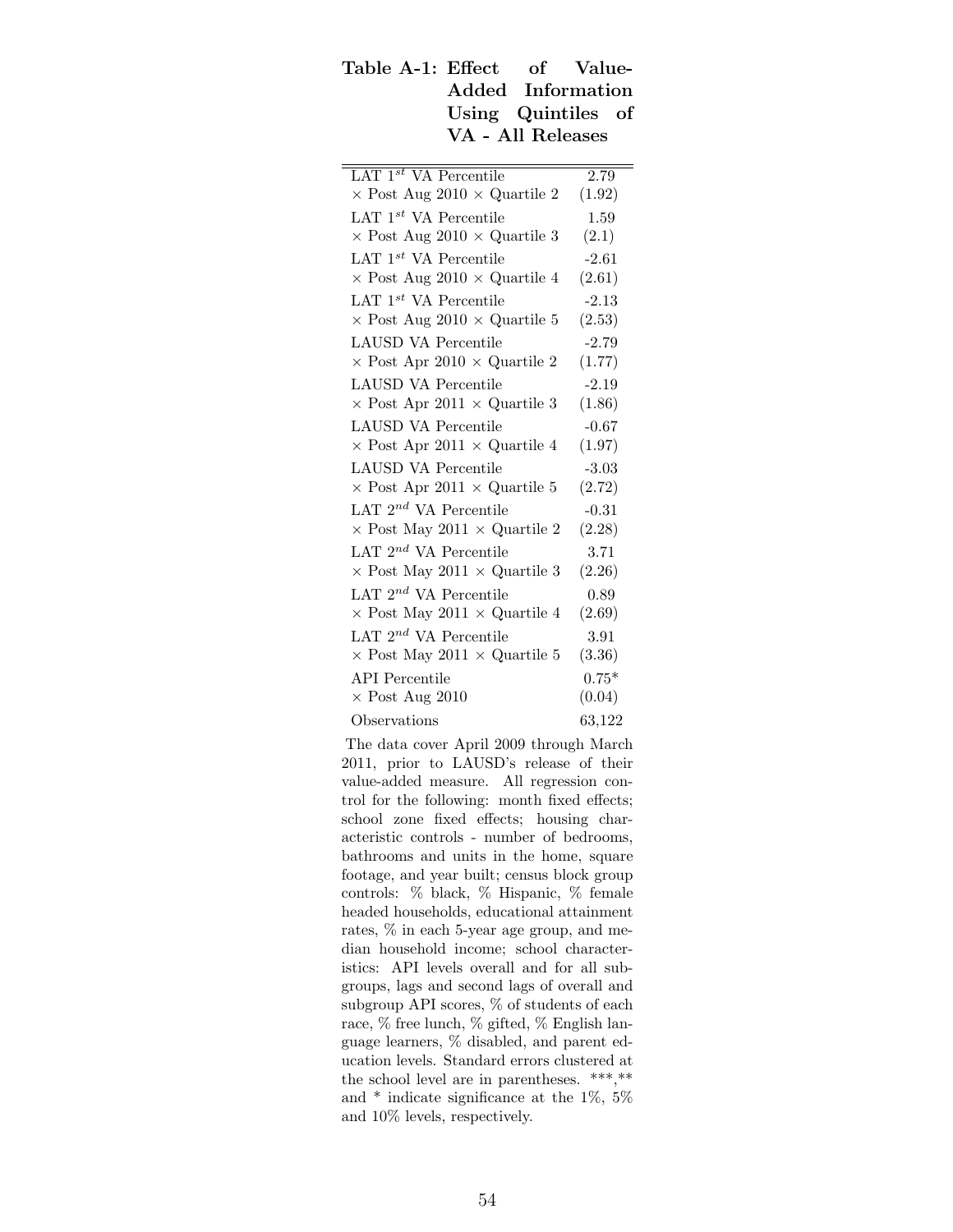#### **Table A-2: Effect of Value-Added Information Relative to Mean of Geographic and Ethnic Markets**

|                                                       |                |           | Geographic Markets |                                        |                 | Ethnic Markets      |
|-------------------------------------------------------|----------------|-----------|--------------------|----------------------------------------|-----------------|---------------------|
|                                                       |                |           |                    | Other Schools Within X Miles of School |                 | "High": $\geq 25\%$ |
|                                                       | $2 \text{ mi}$ | 4 mi      | $6 \text{ mi}$     | 8 mi                                   | $10 \text{ mi}$ | of Race in School   |
|                                                       | (1)            | (2)       | (3)                | (4)                                    | (5)             | (6)                 |
| $\overline{\text{LAT}}$ 1 <sup>st</sup> VA Percentile | $-0.039*$      | $-0.043*$ | $-0.039*$          | $-0.042*$                              | $-0.043*$       | $-0.046*$           |
| $\times$ Post Aug 2010                                | (0.023)        | (0.024)   | (0.024)            | (0.024)                                | (0.025)         | (0.025)             |
| Mean VA Nearby Schools                                | 0.027          | 0.022     | $-0.174$           | 0.041                                  | 0.195           |                     |
| $\times$ Post Aug 2010                                | (0.048)        | (0.077)   | (0.106)            | (0.123)                                | (0.152)         |                     |
| High Black $\times$ Mean VA Other High Black          |                |           |                    |                                        |                 | $-0.026$            |
| $\times$ Post Aug 2010                                |                |           |                    |                                        |                 | (0.064)             |
| High Hisp $\times$ Mean VA Other High Hisp            |                |           |                    |                                        |                 | 0.080               |
| $\times$ Post Aug 2010                                |                |           |                    |                                        |                 | (0.076)             |
| High White $\times$ Mean VA Other High White          |                |           |                    |                                        |                 | 0.028               |
| $\times$ Post Aug 2010                                |                |           |                    |                                        |                 | (0.038)             |
| High Asian $\times$ Mean VA Other High Asian          |                |           |                    |                                        |                 | 0.083               |
| $\times$ Post Aug 2010                                |                |           |                    |                                        |                 | (0.055)             |
| <b>API</b> Percentile                                 | 0.032          | 0.036     | 0.061              | 0.035                                  | 0.027           | 0.030               |
| $\times$ Post Aug 2010                                | (0.044)        | (0.044)   | (0.044)            | (0.044)                                | (0.045)         | (0.049)             |
| Observations                                          | 49,809         | 50,873    | 50,873             | 50,873                                 | 50,873          | 51,514              |

*Note: Estimates for all models are multiplied by 100.*

The data cover April 2009 through March 2011, prior to LAUSD's release of their value-added measure. All regression control for the following: month fixed effects; school zone fixed effects; housing characteristic controls - number of bedrooms, bathrooms and units in the home, square footage, and year built; census block group controls: % black, % Hispanic, % female headed households, educational attainment rates, % in each 5-year age group, and median household income; school characteristics: API levels overall and for all subgroups, lags and second lags of overall and subgroup API scores, % of students of each race, % free lunch, % gifted, % English language learners, % disabled, and parent education levels. Standard errors clustered at the school level are in parentheses. \*\*\*,\*\* and \* indicate significance at the 1%, 5% and 10% levels, respectively.